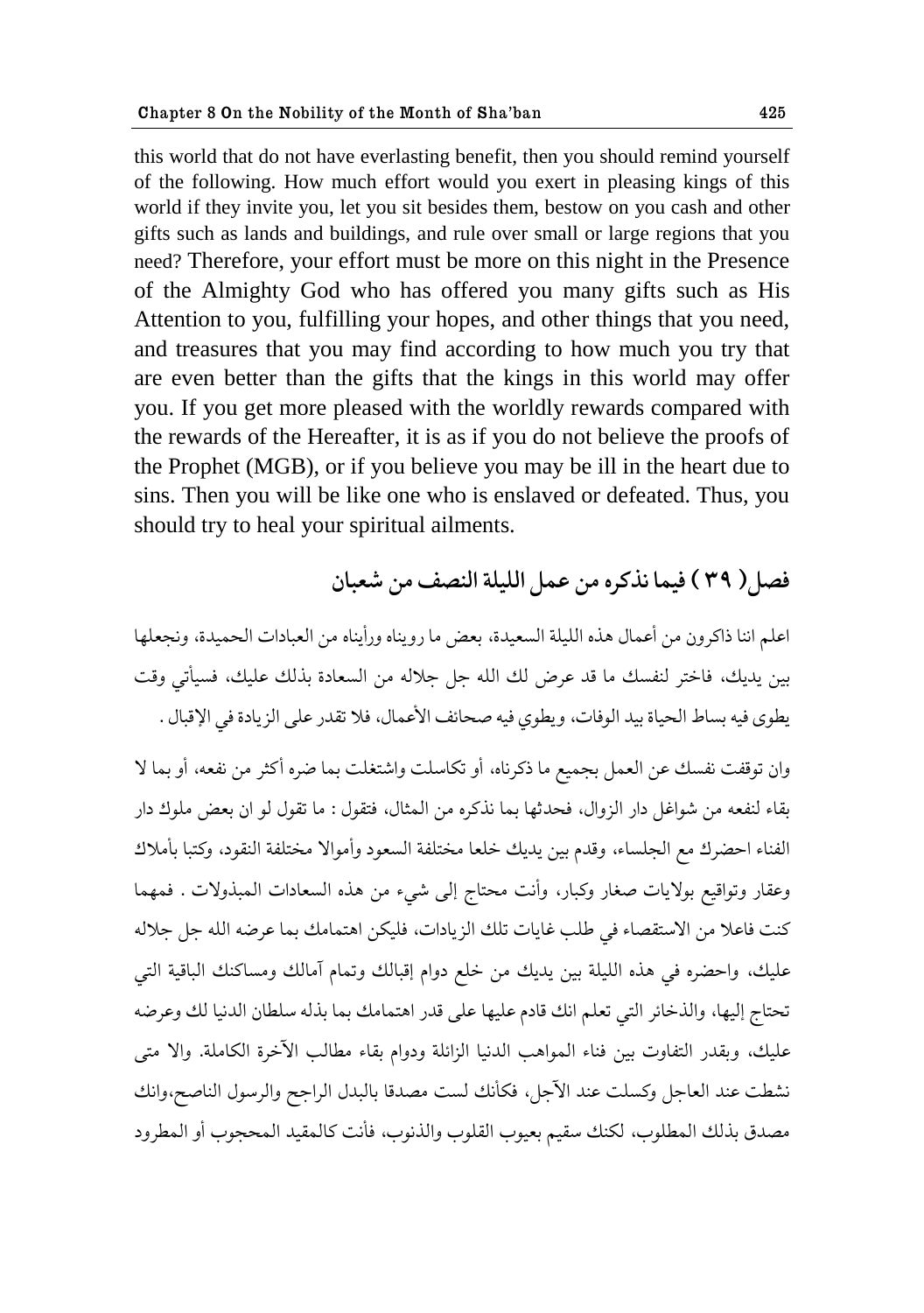المغلوب، فاشتغل رحمك الله بدواء اسقامك و ثبوت اقدامك .

# **Section 40 On Four Units of Prayers Said on the Middle Night of Sha'ban in between the Night Prayers**

The following has been narrated on the authority of God"s Prophet (MGB), "Whoever says four units of prayers between the night prayers on the fifteenth night of Sha"ban, and in each unit he recites the Opening Chapter once, and 'Say: He is Allah, the One and Only<sup>'1</sup> ten times. We read eleven times in another narration. Once finished say the following, 'O Lord! Forgive us' ten times, 'O Lord! Have mercy upon us' ten times, 'O Lord! Return to us' ten times, and say 'Say: He is Allah, the One and Only<sup>2</sup> twenty one times. Then say the following, "Glory be to Him who gives life and causes to die, and He causes to die what is living and He has power over all things" ten times. God the Sublime would fulfill his needs in this world and the Hereafter. God would hand his Record of Deeds to his right hand and he would be under the protection of God the Sublime until the following year."

فصل( ٤٠ ) فيما نذكره من أربع ركعات في ليلة النصف من شعبان بين العشائين وجدنا ذلك مرويا عن داعي الله جل جلاله إلى امتثال مقاله محمد صلى الله عليه وآله قال: ومن صلى في الليلة الخامسة عشر من شعبان بين العشاءين أربع ركعات، يقرأ في كل ركعة فاتحة الكتاب مرة و ( قل هو الله أحد ) عشر مرات - وفي رواية أخرى إحدى عشر مرة - فإذا فرغ قال: يا رب اغفر لنا - عشر مرات، يا رب ارحمنا - عشر مرات، يا رب تب علينا - عشر مرات، ويقرأ ( قل هو الله أحد ) إحدى وعشرين مرة . ثم يقول : **سبحان الذي يحيي الموتي ويميت الأحياء وهو على كل شيء قدير** -عشر مرات . استجاب الله تعالى له وقضى حوائجه في الدنيا والآخرة، وأعطاه الله كتابه بيمينه، **وکاو ٨ي ظٛ٩ حلله ج١الى الى ٬ابل.** 

## **Section 41 On Saying Four Units of Prayers on the Middle Night of Sha'ban**

The following is narrated based on documents on the authority of Abi

 $<sup>1</sup>$  The Holy Qur'an: Al-Ikhlas 112:1.</sup>

<sup>&</sup>lt;sup>2</sup> The Holy Our'an: Al-Ikhlas 112:1.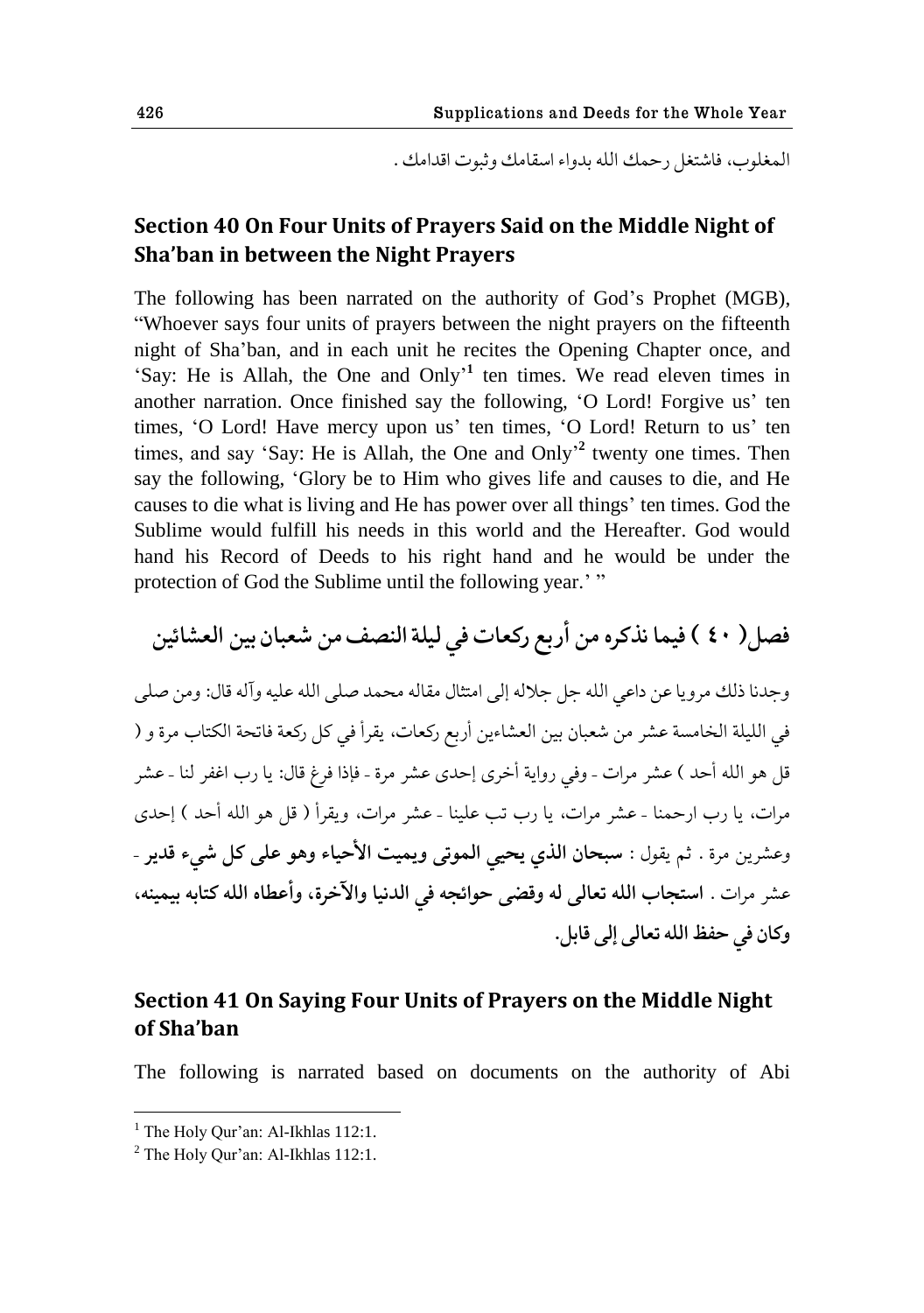Muhammad Harun ibn Musa al-Talakbari – may God be pleased with him: "The prayer for the night of the middle of the month of Sha"ban includes four units. You should recite the Opening Chapter in each unit, say *"Say: He is*  Allah, the One and Only<sup>'</sup> one-hundred times and say the following supplications when you finish. "O" my God! I am before You needy, afraid of Your displeasure, but hopeful of receiving Your Protection. O" Lord! Please do not change my name and do not change my body. Lord! Do not put me to severe test and trial. O" Lord! Please do not subject me to the enemy"s ridicule. I take refuge with Your Forgiveness to avoid Your retribution. I take refuge with Your Mercy to avoid Your Punishment. I take refuge with Your Indulgence to avoid Your displeasure. I take refuge with You from You. Glorious and Sublime is Your Praise. You are as You praise Yourself, but above and beyond that which the best orators say about You." " Then pray for whatever you want.

**ّ٨ل) 41 ( ٨يما يفکكه هى ِالة أقبٟ قک١ات أؼكى ٨ي ليلة حل٧ًّ هى ١ٌباو**

قويًا ـلٯ ببوًاؾيا الى أبي هعمؿ هاقوو بى هىوى حلحل١كبكي قٔي حلله ً٠ه ٬ال: حلّالة ٨ي ليلة حل٧ًّ هى ١ٌباو أقبٟ قك١ات ج٭كأ ٨ي كل قك١ة حلعمؿ و ) ٬ل هى حلله حظؿ ( هاثة هكة ٨بـح ٨ك٤ث ٬لث: **حللهن ايي اليٯ ٨٭يك، وهى ٠فحبٯ ؼاث،٧ وبٯ هىحصيك، قب ال جبؿل حومي وال ج٥يك شىمي، قب ال جصهؿ بالثي، قب ال جٍمث بي أ٠ؿحثي، أ٠ىـ ب٩١ىٮ هى ٠٭ابٯ، وأ٠ىـ بكظمحٯ هى ٠فحبٯ، وأ٠ىـ بكٔاٮ هى وؽٙٯ، وأ٠ىـ بٯ هًٯ، شل ذًاإٮ أيث کما أذًيث ٠لى ي٩ىٯ، و٨ى٪ ها ی٭ىل حل٭اثلىو ٨يٯ،** ذن حؾٞ بما أظببث.

My grandfather Abi Ja"far al-Tusi also narrated this on the authority of Abu Yahya al-Sana"yee, on the authority of Abi Ja"far Al-Baqir (MGB) and Abi Abdullah As-Sadiq (MGB). Thirty reliable men have also reported this prayer on their authority and say that they have said: "Say four units of prayers on the middle night of Sha"ban." And continue as mentioned before.

أقول : وروينا هذه الصلاة بإسنادنا أيضا إلى جدى أبي جعفر الطوسي فقال في إسنادها ما هذا لفظه : وروى أبو يحيى الصنعاني عن أبي جعفر وأبي عبد الله عليهما السلام، ورواه عنهما ثلاثون رجلا ممن يوثق به، قالا : إذا كان ليلة النصف من شعبان فصل أربع ركعات - وذكر تمام الحديث.

<sup>&</sup>lt;sup>1</sup> The Holy Qur'an: Al-Ikhlas  $112:1$ .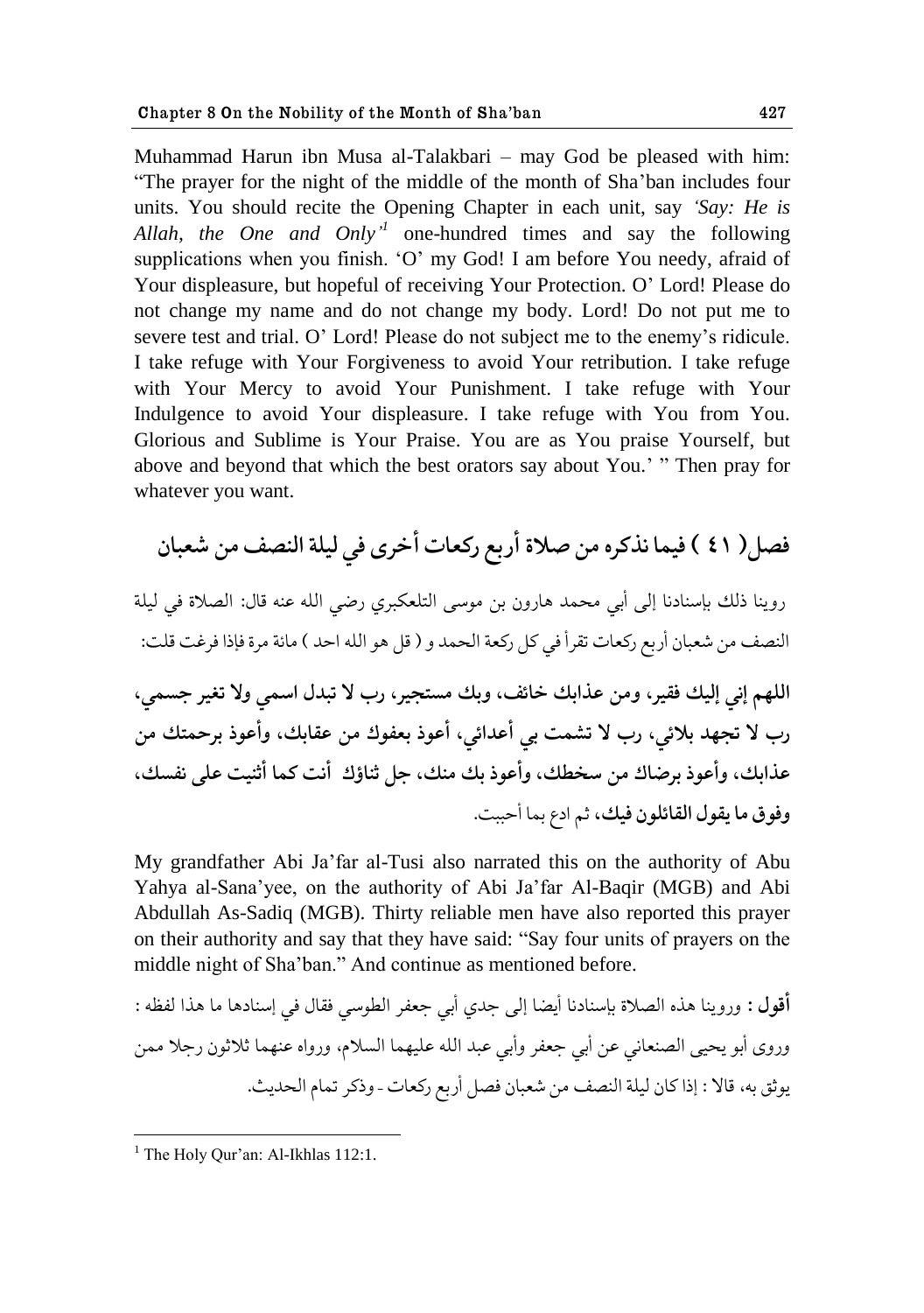# **Section 42 On Glorifications, Praise, Exaltation and Two Units of Prayers on the Middle Night of Sha'ban**

The following is narrated based on documents on the authority of my grandfather Abi Ja"far al-Tusi, on the authority of Abi Yahya, on the authority of Ja"far As-Sadiq (MGB) that when Al-Baqir (MGB) was asked about the nobility of the middle night of the month of Sha"ban, He (MGB) said: "It is the noblest night after the Night of Destiny. God endows His Servants from His Nobility and forgives them with His Favor. Try to get closer to God the Sublime on that night as God has made it incumbent upon Himself not to turn down anyone who asks God for things other that in His disobedience on that night. That isight which God has established for us – members of the Holy Household (MGB) like the Night of Destiny which He has established for our Prophet (MGB). Strive to say supplications and glorifications of God the Sublime on that night. As indeed God would favor His Servants and forgive all the past sins and fulfill all the needs of this world and the Hereafter whether he asks for them or does not ask for them, since he does not know of whoever glorifies God on that night one-hundred times, praises him one-hundred times and expresses God"s greatness one-hundred times.

Abu Yahya added that he then asked Ja"far As-Sadiq (MGB): "Then what is the best supplication for that night?" As-Sadiq (MGB) replied, "After saying the night prayer, say two units of prayers. Recite the Opening Chapter and the Al-Jahd Chapter that starts with *'Say : O' ye that reject Faith!'*<sup>1</sup> in the first unit, and recite the Opening Chapter and the Al-Tawhid Chapter that starts with *'Say: He is Allah, the One and Only*<sup>2</sup> in the second unit. When you are finished say 'Glory be to God' thirty-three times, 'Praise be to God' thirty-three times and 'God is Great' thirty-four times.'"

**ّ٨ل) 42 ( ٨يما يفکكه هى جىبيط وجعميؿ وجكبيك،وِالة قک١حيى ٨ي ليلة حل٧ًّ هى ١ٌباو**

روينا ذلك بإسنادنا إلى جدي أبي جعفر الطوسي فيما رواه عن أبي يحيى، عن جعفر بن محمد الصادق عليه السلام قال: سئل الباقر عليه السلام عن فضل ليلة النصف من شعبان، فقال:هي أفضل ليلة بعد ليلة القدر، فيها يمنح الله العباد فضله، ويغفر لهم بمنه، فاجتهدوا في القربة إلى الله تعالى فيها، فانها

 $1$  The Holy Qur'an: Al-Kafirun 109:1.

 $2$  The Holy Qur'an: Al-Ikhlas 112:1.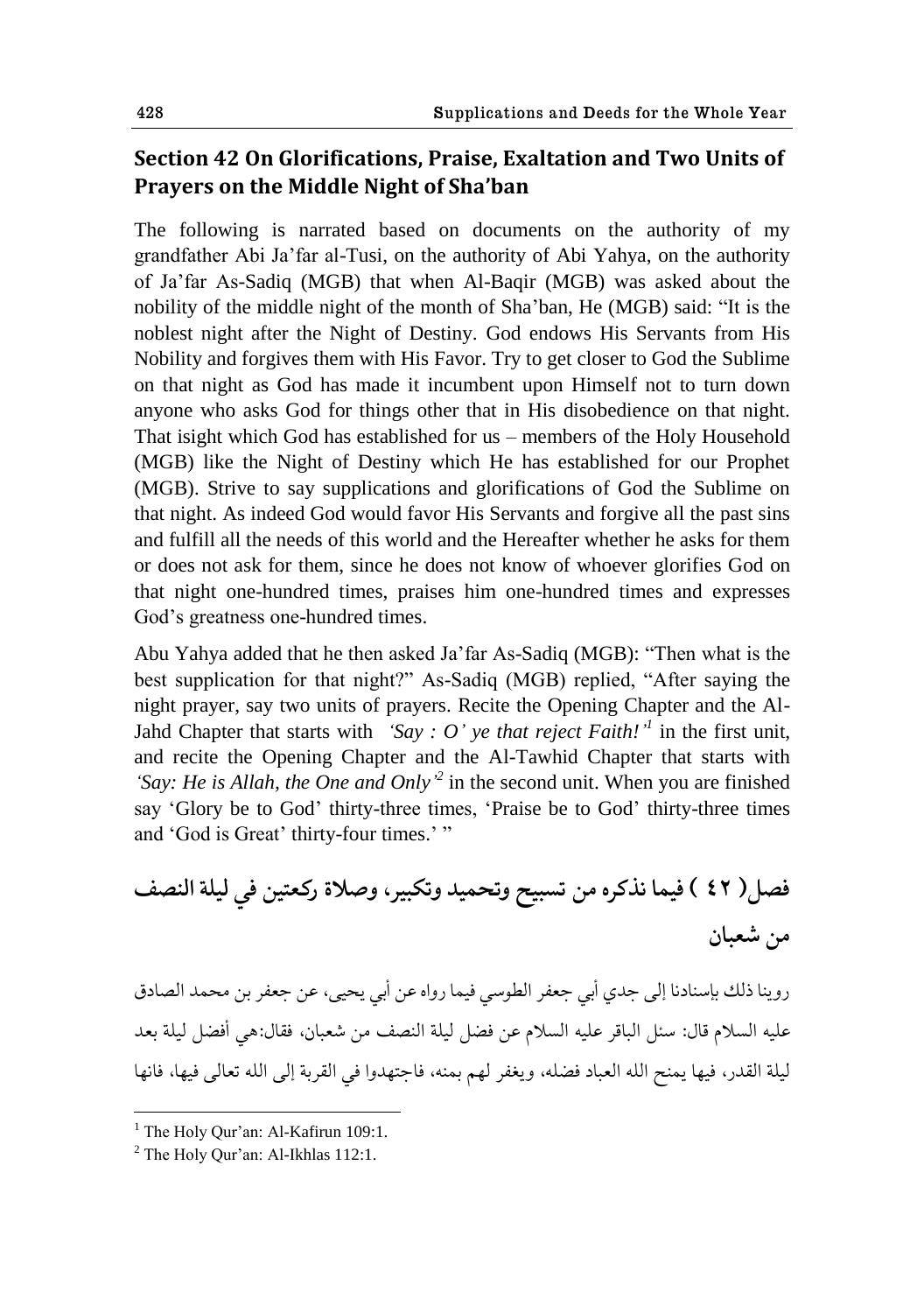ليلة آلى الله عزوجل على نفسه أن لا يرد فيها سائلا ما لم يسأل الله معصية، وإنها الليلة التي حعلها الله لنا أهل البيت بازاء ما جعل ليلة القدر لنبينا صلى الله عليه وآله . فاجتهدوا في الدعاء والثناء على الله تعالى، فانه من سبح الله تعالى فيها مائة مرة وحمده مائة مرة وكبره مائة مرة ( وهلله مائة مرة )، غفر الله له ما سلف من معاصيه، وقضى له حوائج الدنيا والاخرة، ما التمسه وما علم حاجته إليه وان لم يلتمسه منه تفضلا على عباده . قال أبو يحيى : فقلت لسيدنا الصادق عليه السلام : وأي شئ أفضل الأدعية ؟ فقال:إذا أنت صليت العشاء الاخرة فصل ركعتين تقرء في الاولى الحمد وسورة الجحد، وهي ( قل يا ايها الكافرون )، واقرأ في الركعة الثانية الحمد وسورة التوحيد، وهي ( قل هو الله أحد )، فإذا أنت سلمت قلت : سبحان الله - ثلاثا وثلاثين مرة، والحمد لله - ثلاثا وثلاثين مرة، والله أكبر - أربعا وثلاثين مرة، ثم قل :

Then go on and say the following, "O' He to whom the people turn in urgent matters; and unto whom the people run for help when misfortune strikes! O'He who knows the evident and the hidden! O' He who is not unaware of imaginations, and the remembrance of memories! O' Lord of the creatures and the people! O" He who exercises full authority over the domain of the heavens and the earths! You are God. There is no God but You. I turn to You saying "There is no God but You." Therefore O" "There is no God but You", please let me be of those on whom You look tonight and have mercy, and hear their prayers and fulfill them, and learned of their slippage and ignored it, and overlooked their past misdeeds and great crimes. Indeed I have sought refuge in You from my sins, hoping You to cover my faults. O' my God! Please be kind to me with Your Benevolence and Kindness and wipe out my mistakes by Your Forbearance and Pardon. Please cover me with Your Mercy tonight with Your Abundant Generosity, let me be tonight among Your friends whom You elected for Your Obedience, whom You selected to worship You, and kept them sincerely attached and committed to You. O' my God! Please let me be amongst those who find happiness in their efforts and makes full use of the good fortune made available to him, let me be of those who are healthy and blessed, and live in prosperity. O" my God! Please safeguard me against the evils of my past. Protect me from from disobedient conduct, discipline me in Your Obedience which will direct me to You, and give me a rank near You. O' my Master! Those who flee turn to You. Those who demand humbly demand from You. The repentant and apologetic guilty ones rely on Your Kindness. You have trained Your Servants to be benevolent, and You are the Most Benevolent of the benevolent ones! You ordered Your Servants to be forgiving, and You are All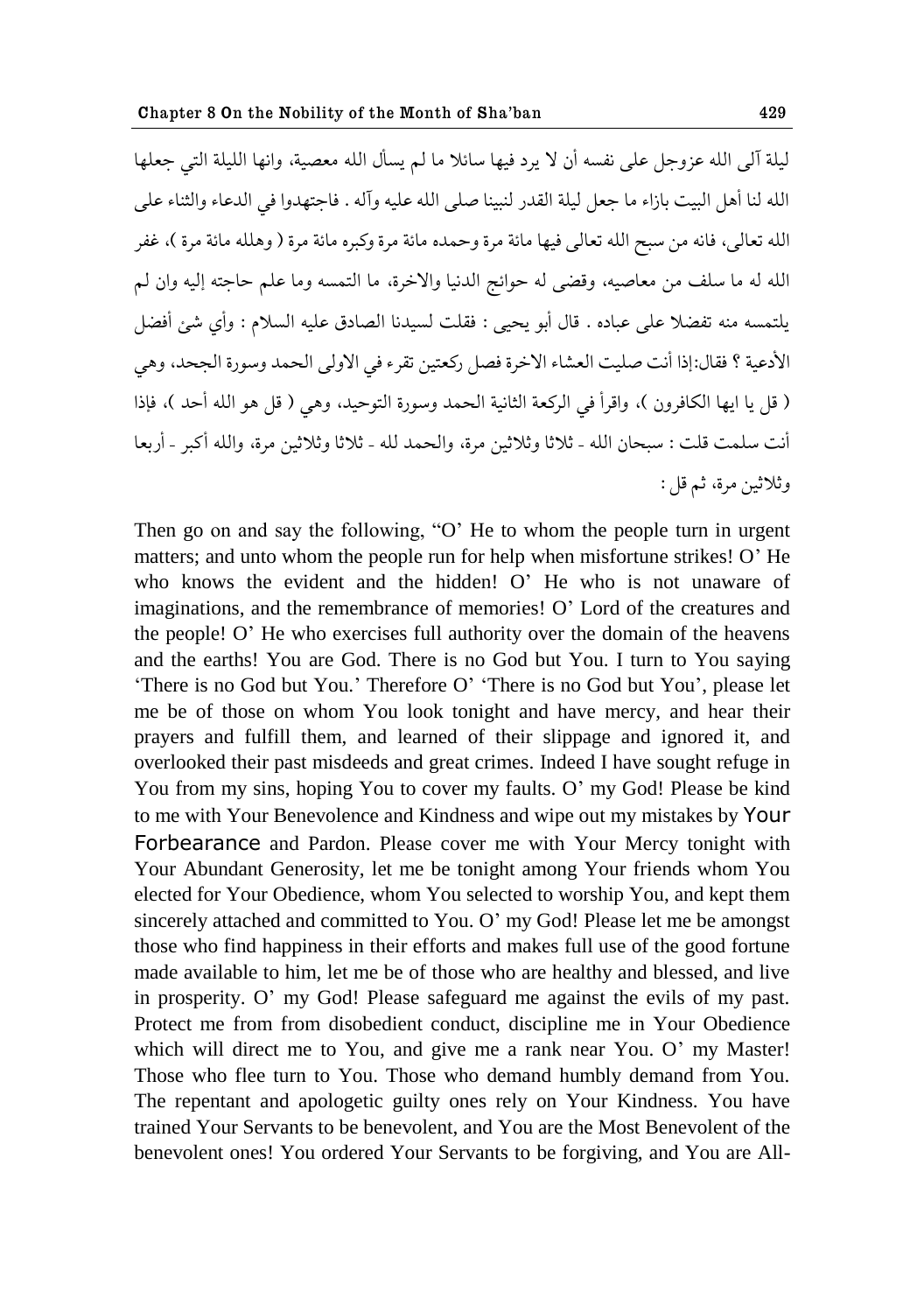forgiving, Merciful. O" my God! Please do not deprive me from that which I expect to get due to Your Generosity, do not let me lose hopes of Your Abundant Bounties, do not disappoint me from the share which You distribute freely tonight amongst the people who obey You, and take me in under Your Protection from the evils of Your creatures. O" Lord! If I am not amongst those who deserve, You are Benevolent, Pardoning and Oft-Forgiving. Please grant me in accordance with what is befitting You, not what I deserve. Indeed my expectations of You are very high, and I have great hopes in You, and I cling to Your Liberal Generosity, verily You are Most Compassionate, Most Merciful and the Most Kind of the kind ones! O' my God! Please allocate my share of Your Bounties with Your Generosity. I take refuge with Your Forgiveness to avoid Your Chastisement. Forgive my sins that keep the people away from me, and restrains my sustenance so that I may try to be good for the sake of Your Pleasure, and be blessed with Your Abundant Gifts and prosper with Your Countless Bounties. as I have taken refuge in Your Shrine and seek Your Benevolence. I take refuge with Your Forgiveness to avoid Your Punishment, and Your Forbearance to avoid Your Anger. Please give me what I ask for, and let me attain what I humbly demand since I am asking You and there is nothing more exalted than You are."

يا من إليه يلجأ العباد في المهمات، وإليه يفزع الخلق في الملمات، يا عالم الجهروالخفيات، يا من لا يخفي عليه خواطر الأوهام، وتصرف الخطرات، يا رب الخلائق والبريات، يا من بيده ملكوت الأرضين والسماوات . أنت الله لا إله إلا أنت أمت إليك بلا إله إلا أنت، فيا لا إله إلا أنت اجعلني في هذه الليلة ممن نظرت إليه فرحمته، وسمعت دعاءه فأجبته، وعلمت استقالته فأقلته، وتجاوزت عن سالف خطيئته وعظيم جريرته، فقد استجرت بك من ذنوبي، ولجأت إليك في ستر عيوبي. اللهم فجد علي بكرمك وفضلك، واحطط خطاياي بحلمك وعفوك، وتغمدني في هذه الليلة بسابغ كرامتك، واجعلني فيها من أوليائك الذين اجتبيتهم لطاعتك، واخترتهم لعبادتك، وجعلتهم خالصتك وصفوتك . اللهم اجعلني ممن سعد جده، وتوفر من الخيرات حظه، واجعلني ممن سلم فنعم، وفاز فغنم، واكفنى شر ما أسلفت، واعصمنى من الازدياد في معصيتك، وحبب إلي طاعتك وما يقربني منك ويزلفني عندك . سيدي إليك يلجأ الهارب، ومنك يلتمس الطالب، وعلى كرمك يعول المستقيل التائب، أدبت عبادك بالتكرم وأنت أكرم الأكرمين، وأمرت بالعفو عبادك وأنت الغفور الرحيم . اللهم فلا تحرمني مارجوت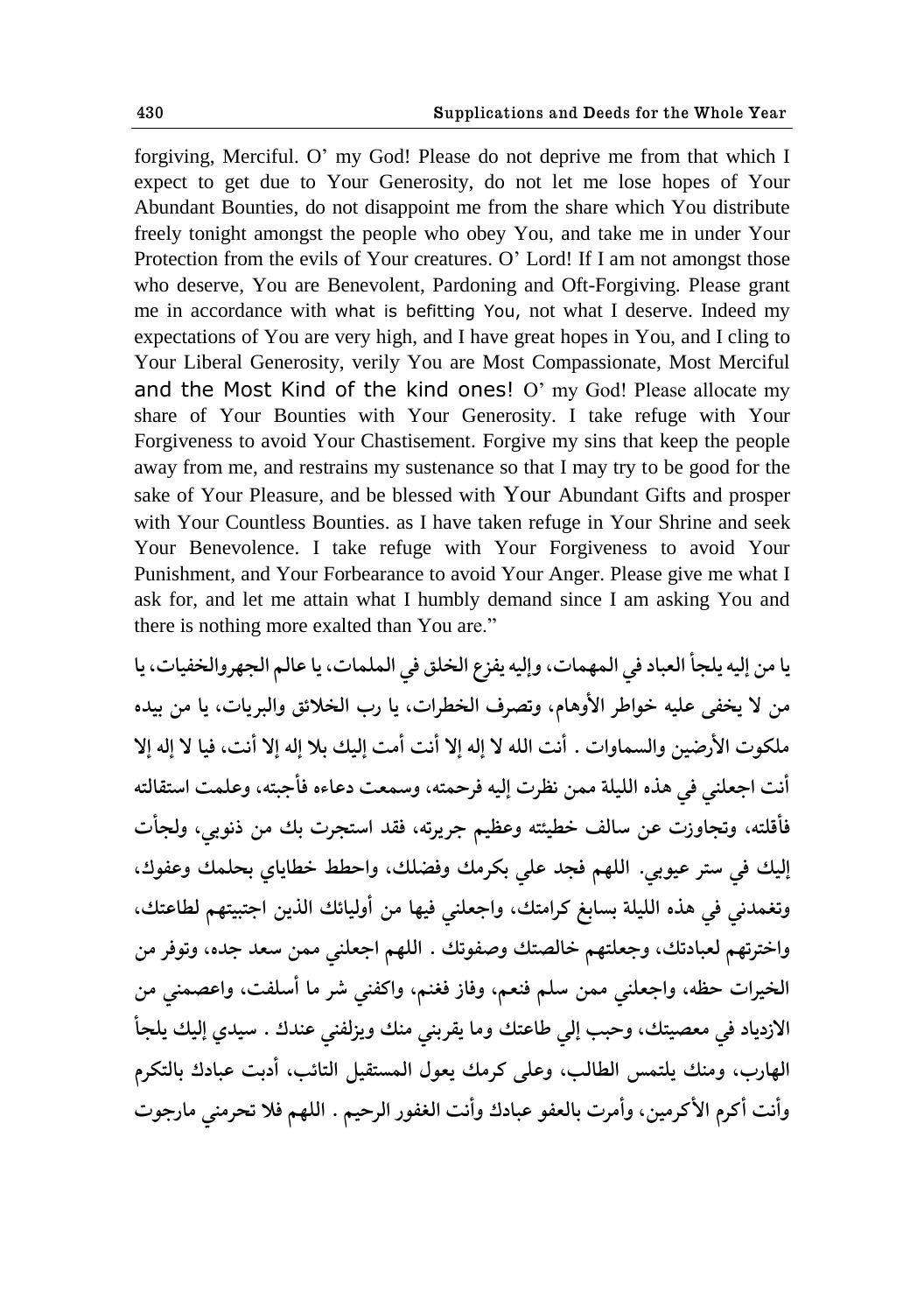من كرمك، ولا تؤيسنى من سابغ نعمك، ولا تخيبنى من جزيل قسمك في هذه الليلة لأهل طاعتك، واجعلني في جنة من شرار خلقك، رب إن لم أكن من أهل ذلك فأنت أهل الكرم والعفو والمغفرة، جد على بما أنت أهله لا بما أستحقه، فقد حسن ظني بك، وتحقق رجائي لك، وعلقت نفسي بكرمك وأنت أرحم الراحمين، وأكرم الأكرمين . اللهم واخصصني من كرمك بجزيل قسمك، وأعوذ بعفوك من عقوبتك، واغفر لي الذنب الذي يحبس عني الخلق ويضيق على الرزق حتى أقوم بصالح رضاك وأنعم بجزيل عطائك، وأسعد بسابغ نعمائك فقد لذت بحرمك، وتعرضت لكرمك، واستعذت بعفوك من عقوبتك وبحلمك من غضبك، فجد بما سألتك وأنل ما التمست منك، أسألك بك لا بشيء هو أعظم منك.

Then prostrate and say the following: "O' Lord! O' God!' seven times, 'There is no Change or Power except with God" seven times, "What God wills" ten times, and "There is no Power except with God" ten times. Then bestow Blessings upon Muhammad (MGB) and his Holy Household (MGB) and ask God for the fulfillment of your needs. I swear by God that the Honorable the Exalted God will fulfill your needs by His Benevolence and Nobility even if they are as many as there are drops in the rain." "

ذن جىصؿ وج٭ىل ٍ٠كيى هكة : **یا قب یا حلله** – وبٟ هكحت **ال ظىل وال ٬ىة اال بالله** – وبٟ هكحت، **ها ٌاء حلله** – ٍ٠ك هكحت ) 1 ( **ال ٬ىة اال بالله** – ٍ٠ك هكحت، ذن جّلي ٠لى حلًبي ِلى حلله ٠ليه وآله وجىؤل حلله ظاشحٯ، ٨ى حلله بها ب١ؿؾ حل٭ٙك لبل٥ٯ حلله ٠م وشل اياها بككهه وٕ٨له.

In another narration regarding this prostration after the supplications, Muhammad ibn Ali Al-Tarazy said the following in his book: "Then prostrate and say "O" Lord! O" Lord!" twenty times, "Please bestow blessings on Muhammad and his Progeny (MGB)' seven times, "There is no Change or Power except with God" seven times, 'What God wills' ten times, and 'There is no Power except with God' ten times. Then bestow blessings on Muhammad and his Progeny (MGB) as many times as you wish and recite 'Say: He is Allah, the One and Only<sup>'</sup> one-thousand times after this prayer and before reciting the four units of prayers."

**رواية أخرى** في هذه السجدة بعد هذا الدعاء رواها محمد بن على الطرازي في كتابه فقال:ثم تسجد

<sup>1</sup> <sup>1</sup> The Holy Qur'an: Al-Ikhlas  $112:1$ .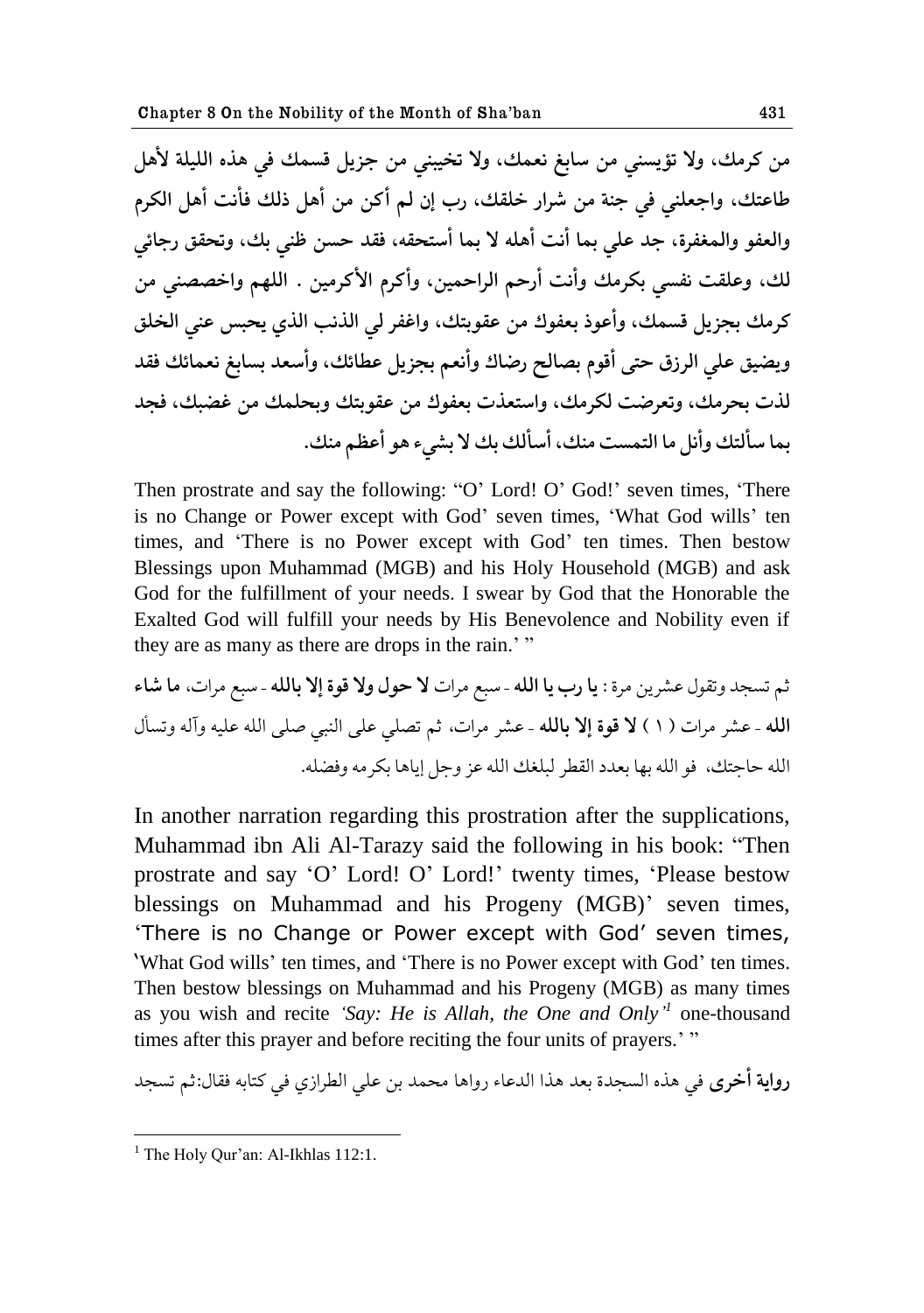وتقول عشرين مرة : **یا رب یا رب ص**ل على محمد وآل محمد - سبع مرات، لا حول ولا قوة إلا **بالله** - سبع مرات، ما شاء الله - عشر مرات، لا قوة إلا بالله - عشر مرات، ثم تصلى على رسول الله صلَّى الله عليه وآله وأهل بيته ما بدا لك، ثم تصلَّى بعد هذه الصلاة وقبل صلاة الليل الأربع ركعات بألف مرة ( قل هو الله احد ).

Another narration about this prostration after this prayer is based on the book by Muhammad ibn Ali al-Tarazy. Muhammad ibn Ali al-Tarazy narrated the following in his book. Our Master As-Sadiq Ja"far ibn Muhammad (MGB) said this prayer on the middle night of the month of Sha"ban and recited the following supplications: "O" He to whom the people turn in urgent matters!..." all the way to the end. Then he prostrated and said the following while prostrating, Say "O" Lord!" twenty-times, Say "O" God!" seven times, Say "O" Muhammad" seven times, Say "There is no Change or Power except with God' ten times.

**قوحیة أؼكى** ٨ي هفه حلىصؿة ب١ؿ هفح حلؿ٠اء هى كحاب هعمؿ بى ٠لي حلٙكحلي : وقوى هعمؿ بى ٠لي حلٙكحلي ٨ي كحابه أو هىاليا حلّاؾ٪ ش٩١ك بى هعمؿ ٠ليهما حلىالم ِلى هفه حلّالة ليلة حل٧ًّ هى ١ٌباو، وؾ٠ا بؿ٠اء **یا هى اليه یلصؤ حل١باؾ ٨ي حلمهمات** – الى آؼكه، ذن وصؿ ٨٭ال ٨ي وصىؾه: **یا قب**  –ٍ٠كيى هكة، **یا حلله** – وبٟ هكحت، **یا قب هعمؿ** – وبٟ هكحت، **ال ظىل وال ٬ىة اال بالله** –ٍ٠ك هكحت .

In what my grandfather Abu Ja"far al-Tusi reported for supplications following the prostrations, we read: "O" my God! Tonight, the seekers have presented their request to You and the ones who wish to turn to You have turned to You. Those who demand are hoping for Your Grace and Bounties. Tonight You bestow Your Hidden Bounties, Provisions, Gifts and Presents to those of Your creatures whom You please and You deny them from those not covered by Your Favor.

And here I am Your poor servant hopeful of receiving Your Grace and Bounties. O" my Guardian! If You have favored any of Your creation tonight and have kindly bestowed him anything out of Your Kindness, please bestow Your Blessings on Muhammad and his Progeny (MGB) – the Immaculate (MGB), the pure ones, the best of the learned, and kindly bestow on me Your Favors and Your Bounties. O" Lord of the worlds! Please bestow Your Blessings on the Seal of the Prophets – Muhammad (MGB) and his Holy Household (MGB), the Immaculate – and may His peace be on them plentifully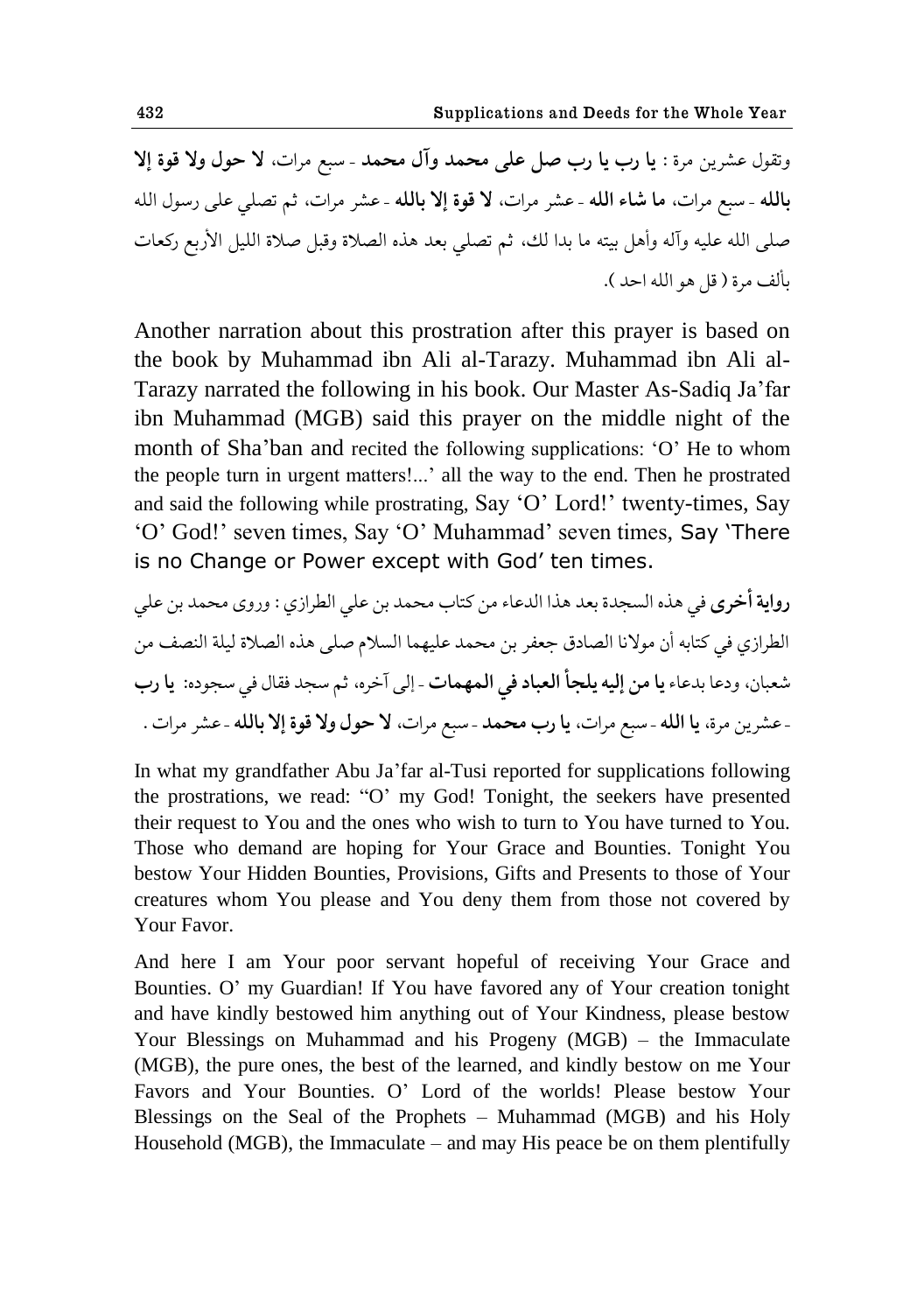as God is Praiseworthy, and Glorious! O" my God! I am calling on You as You have ordered me to do so. Therefore, please respond to me as You have promised me since You never break Your Promise."

ومما ذكره جدى أبو جعفر الطوسي بعد السجدة التي رويناها عنه ما هذا لفظه وتقول : **إلهي تعرض** لك في هذا الليل المتعرضون، وقصدك فيه القاصدون، وأمل فضلك ومعروفك الطالبون، ولك في هذا الليل نفحات وجوائز وعطايا ومواهب، تمن بها على من تشاء من عبادك، وتمنعها من لم تسبق له العناية منك، وها أنا ذا عبدك الفقير إليك، المؤمل فضلك ومعروفك . فان كنت يا مولاي تفضلت في هذه الليلة على أحد من خلقك وعدت عليه بعائدة من عطفك، فصل على محمد وآل محمد الطيبين الطاهرين الخيرين الفاضلين، وجد على بطولك ومعروفك يا رب العالمين، وصلى الله على محمد خاتم النبيين وآله الطاهرين وسلم تسليما ان الله حميد مجيد، اللهم اني ادعوك كما أمرت فاستجب لي كما وعدت انك لا تخلف الميعاد .

## **Section 43 On Saying Four Units of Prayers on the Middle Night of Sha'ban**

The following is found in Kitab al-Tarazi regarding another prayer for the middle night of Sha"ban: "Say four units and in each unit recite the Opening Chapter and the Chapter Al-Ikhlas five times or say them 250 times if you wish. When you are finished say the following, "O' my God! I am before You needy, afraid of Your displeasure, but hopeful of receiving Your Protection. O" Lord! Please do not change my name, and do not change my body, nor put me to severe test and trial, nor subject me to the enemy's ridicule. O' my God! I take refuge in Your Forgiveness to avoid Your Retribution. I take refuge with Your Indulgence to avoid Your Displeasure. I take refuge with Your Mercy to avoid Your Punishment. I take refuge with You from You. There is no God but You. Glorious and Sublime is Your Praise. Your Praises and Glorifications cannot be numbered, You are just as You praise Yourself, but above and beyond that which the best orators say. I ask You to bestow Your Blessings on Muhammad and his Progeny (MGB) and fulfill such and such things for me."

These four units and supplications have been narrated on the authority of my grandfather Abi Ja"far al-Tusi. He has only mentioned reciting the Opening Chapter once, and reciting *'Say: He is Allah, the One and Only*<sup>*'*</sup> two hundred

<sup>&</sup>lt;sup>1</sup> The Holy Qur'an: Al-Ikhlas  $112:1$ .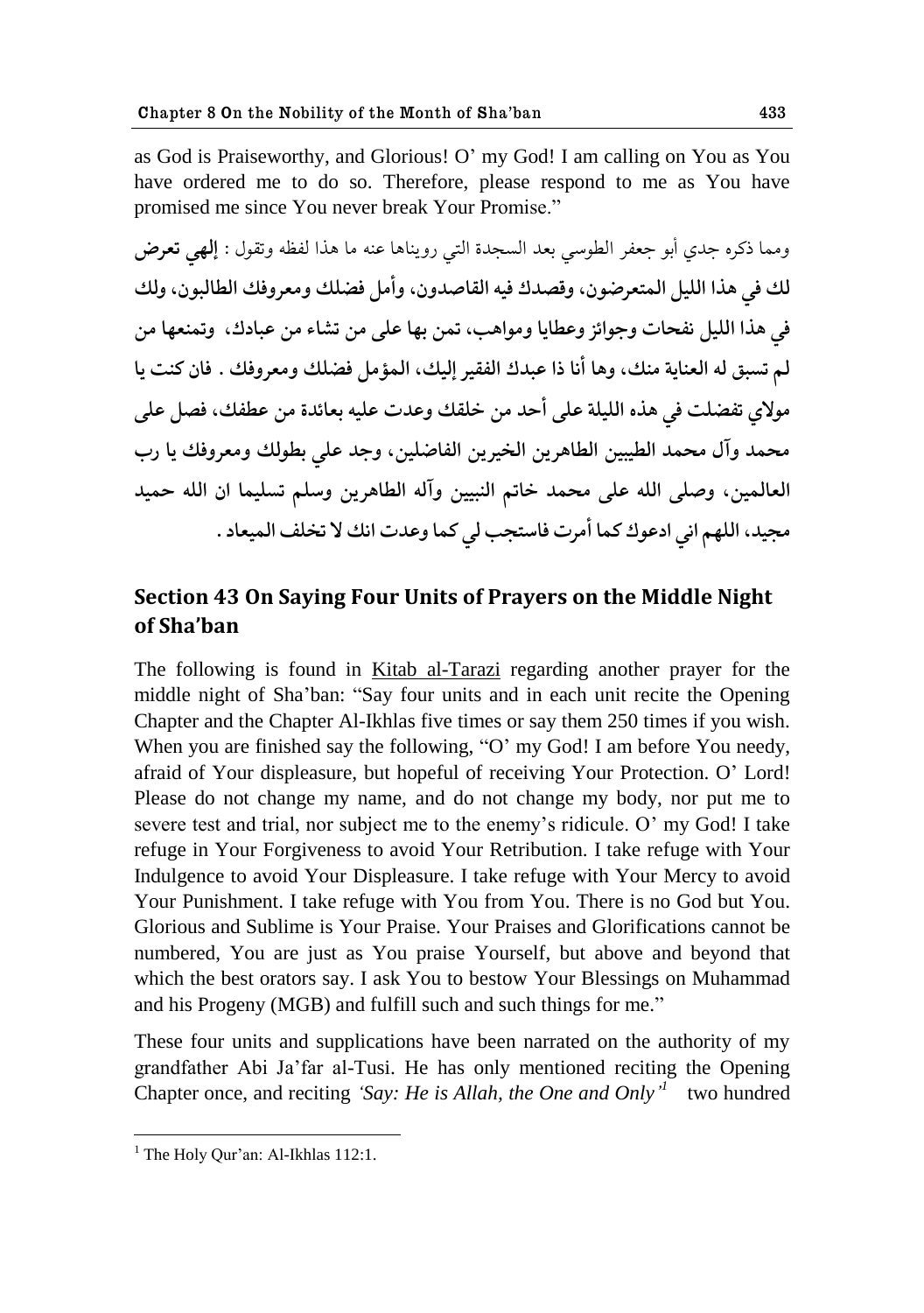and fifty times and has not mentioned what was said above." "

فصل( ٤٣ ) فيما نذكره من صلاة أربع ركعات أخرى في ليلة النصف من شعبان وجدناها في كتاب الطرازي فقال ما هذا لفظه : صلاة اخرى في ليلة النصف من شعبان : أربع ركعات تقرأ في كل ركعة الحمد وسورة الإخلاص خمسين مرة، وإن شئت قرأتها مائتين وخمسين مرة، فإذا سلمت فقل:

اللهم إني إليك فقير ومن عذابك خائف وبك مستجير، رب لا تبدل اسمي، رب لا تغير جسمي، ولا تجهد بلائي ولا تشمت بي أعدائي، اللهم إني أعوذ بعفوك من عقوبتك، وأعوذ برضاك من سخطك،وأعوذ برحمتك من عذابك . وأعوذ بك منك لا إله إلا أنت، جل ثناؤك لا احص<sub>ّى</sub> مدحتك ولا الثناء عليك، أنت كما أثنيت على نفسك وفوق ما يقول القائلون، أن تصلى على **هعمؿ وآل هعمؿ،وح١٨ل بي کفح وکفح.** 

وروينا هذه الأربع ركعات وهذا الدعاء بإسنادنا إلى جدى أبي جعفر الطوسي، واقتصر في قراءة كل ركعة منها بالحمد مرة و ( قل هو الله احد ) مائتين وخمسين مرة، ولم يذكر التخيير .

Say the supplications for this night after this prayer and supplications as reported by Al-Tarazy, "O" my God! You are the Living, *the Self-Subsisting*, the Sublime, the Supreme! The Creator! The Evolver! The One who gives life! The One who causes to die! The first before all! The Creator! To You belong Benevolence and Nobility! To You belongs all Praise! To You belong Favors! To You belong Generosity and Benevolence! To You belong charge of the affairs! You are the Only who has no associate. O" the One, O" the Absolute One. O" the One! O" Eternal, Absolute! *O" "He who"begetteth not, nor is He begotten; And there is none like unto Him!"* O" my God! Please bestow Your Blessings on Muhammad and his Progeny (MGB). Please forgive me and have Mercy upon me and please take care of my affairs. Please pay back my debts, and increase my means of livelihood, for surely, on this night, every affair is decreed, and You provide sustenance to whomever You please from your creation. So please provide for my sustenance, for You are the best Provider of our needs. And You who are the best of those who speak, said, *"But ask Allah of His bounty." <sup>1</sup>* So

 $<sup>1</sup>$  The Holy Qur'an: Al-Nisa 4:32.</sup>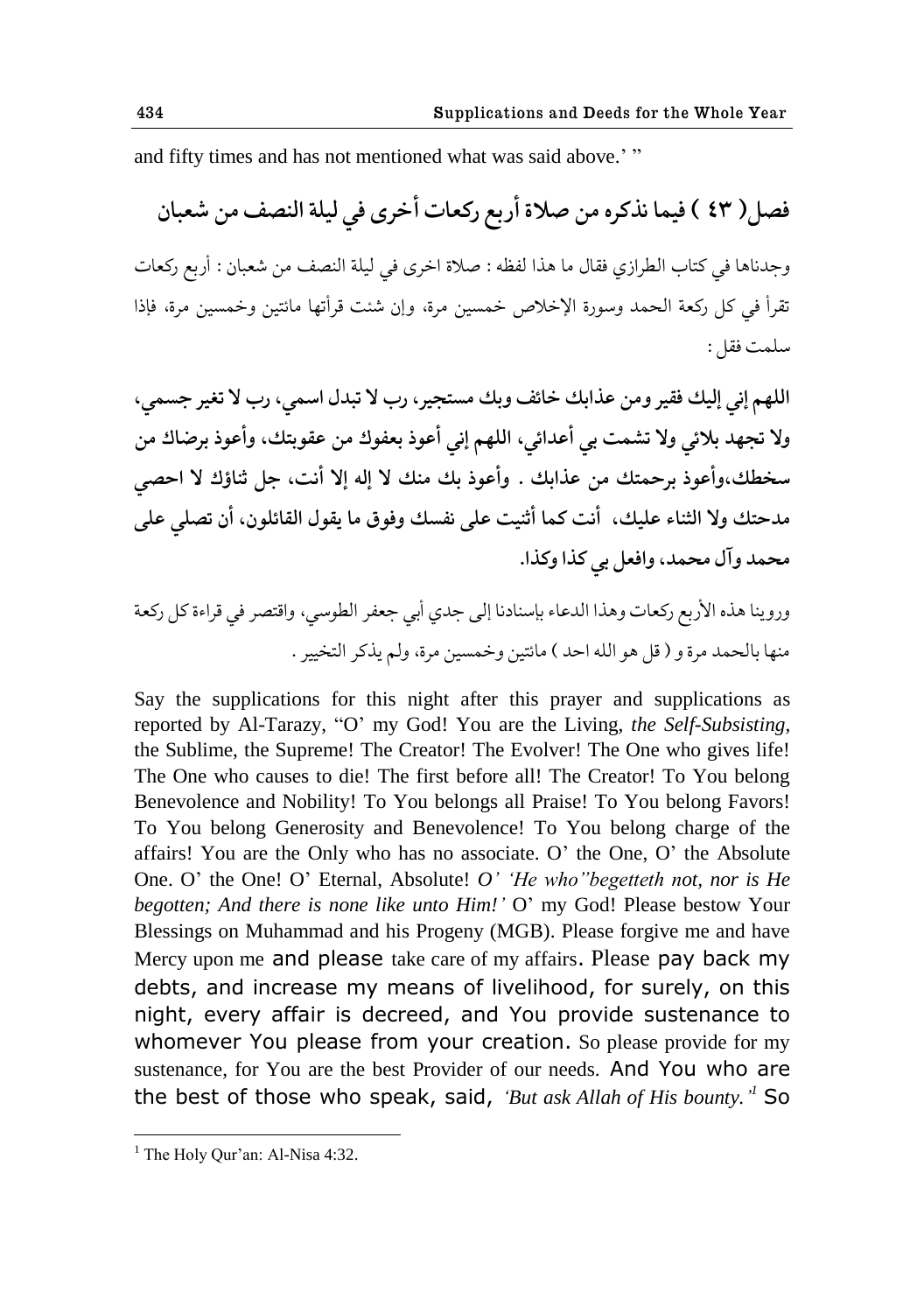I ask You from Your Bounty, and only You I seek, and I rely on the son of Your Prophet, and hope in You, O' the Most Compassionate, Most Merciful.'"

وذكر الطرازي بعد هذه الصلاة والدعاء، فقال ما هذا لفظه : ومما يدع<sub>ّى</sub> به في هذه الليلة : **اللهم أنت** الحي القيوم العلي العظيم، الخالق البارئ، المحيي المميت البدئ البديع، لك الكرم ولك الفضل، ولك الحمد ولك المن، ولك الجود ولك الكرم،، ولك الأمر وحدك لا شريك لك، يا واحد يا أحد يا صمد يا من لم يلد ولم يولد ولم يكن له كفوا أحد . اللهم صل على محمد وآل محمد، واغفر لي وارحمني، واكفني ما أهمني، واقض ديني ووسع علي رزقي،فانك في هذه الليلة كل أمر تفرق ومن تشاء من خلقك ترزق، فارزقن<sub>ى</sub> وأنت خير الرازقين. فانك قلت وأنت خير القائلين الناطقين : "واسألوا الله من فضله"<sup>י</sup>، فمن فضلك أسأل، وإياك قصدت، وابن نبيك اعتمدت، ولك رجوت، يا أرحم الراحمين.

# **Section 44 On the Nobility of the Night of the Middle of Sha'ban regarding the Great Affair, Saying One Hundred Units of Prayers and the Remembrance of the Benevolent**

The following is found in books on worshipping that open the gates of God"s Mercy. There isarration indicating that God"s Prophet (MGB) said: "I was asleep on the night of the middle of Sha"ban when Gabriel descended to me and said, "O" Muhammad! Are you asleep on this night? Muhammad (MGB) asked, "O" Gabriel! What is this night?" Gabriel replied, "This is the middle night of the month of Sha'ban. O' Muhammad! Wake up.' Then he MGB) woke me up and we went to the Baqi Cemetery. Then he (MGB) told me, " Raise your head since this is the night in which the gates of heaven are opened. On this night the gates of Mercy are opened, and the gate of Paradise, the gate of Forgiveness, the gate of Nobility, the gate of Repentance, the gate of Blessings, the Gate of Benevolence, and the gate of Kindness are all opened. God would free from the fire of Hell as many people as there is hair on quadrupeds. God would establish the destinies on that night, and the provisions for sustenance are allocated from the next year and all that is to happen during that year is sent down! O" Muhammad! Whoever stays up to say God"s glorifications and expression of God's greatness, says supplications and prayers, recites the Qur'an, does

<sup>1</sup>  $^{1}$ : النساء  $32$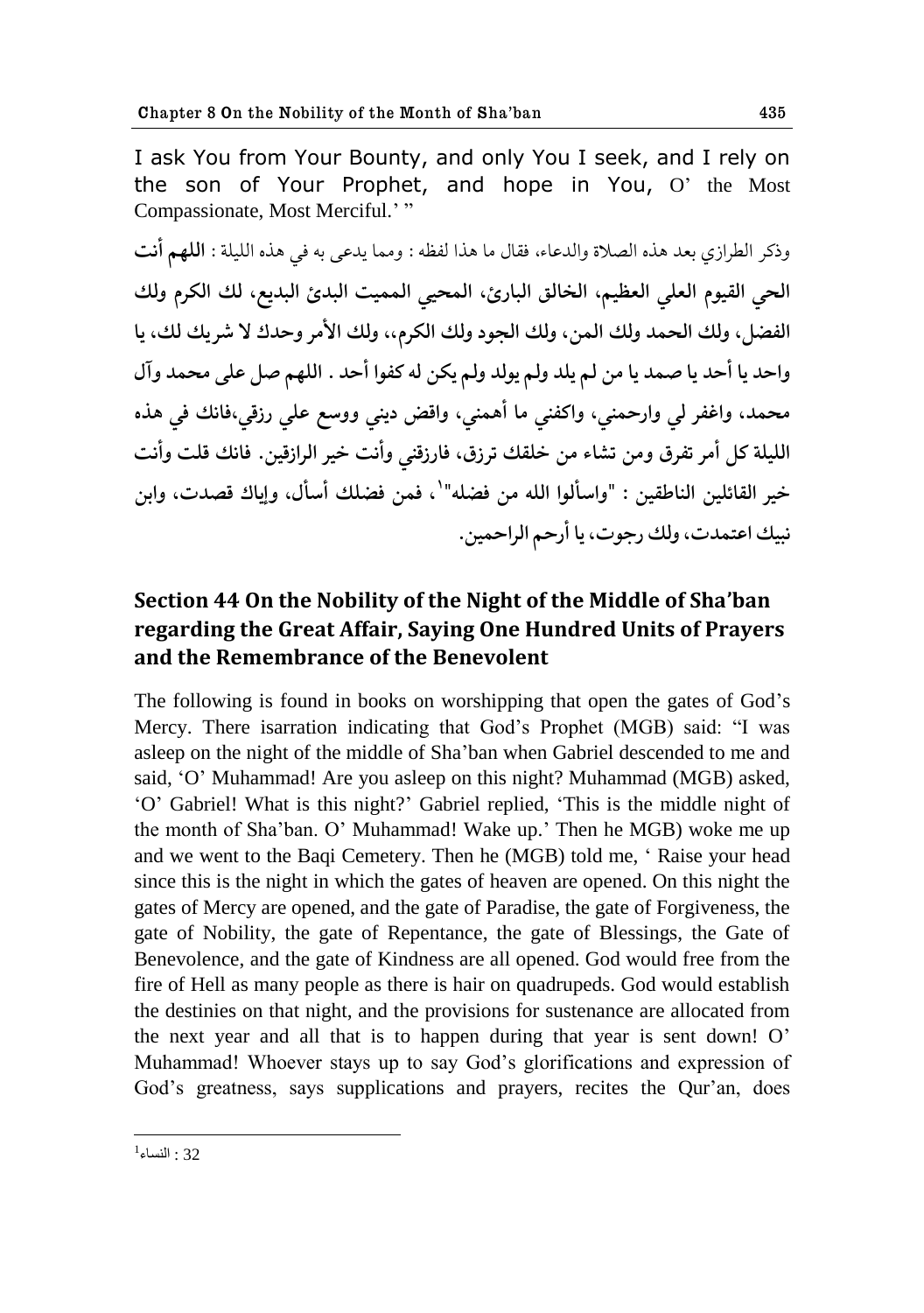recommended deeds and asks for forgiveness, Paradise will be his home and place of abode. God would forgive all his past and recent sins. O" Muhammad! Whoever says one-hundred units of prayers on that night and in each unit he recites the Opening Chapter once, and recites *"Say: He is Allah, the One and Only*<sup> $1$ </sup> ten times, and says the Ayat ul-Kursi ten times after he finishes saying the prayer and recites the Opening Chapter ten times; and says God"s glorifications one-hundred times, God would forgive one-hundred of his major destructive sins that could result in him going to Hell and would grant him a palace in Paradise for each verse and each glorification. And He would intercede for one-hundred of his family members and make him a partner in the rewards of the martyrs, and would grant him what would be granted to one who fasts during this month and stands up to pray tonight without any reduction of their share of reward. Then Muhammad! Please revive it and order your nation to stay up on this night and seek proximity to God the Sublime by performing deeds as it isoble night. O" Muhammad! I have come to you while all the angels in the heaven are standing in front of God tonight. Some are bowing down, some are returning to a standing position after having bowed down, some are prostrating, some are praying, some are exalting God, some are asking for forgiveness and some are glorifying God. O" Muhammad! Indeed God the Sublime would forgive all the believers who stand up to pray, sit down to glorify God, bow down or prostrate in God"s remembrance on this night before dawn. This isight on which no one prays without it being fulfilled, no one begs without it being granted, no one asks for forgiveness without him being forgiven, and no one repents without his repentance being accepted. O" Muhammad! Whoever cannot attain the blessings of this night is really deprived."

**ّ٨ل) 44 ( ٨يما يفکكه هى ٕ٨ل ليلة حل٧ًّ هى ١ٌباو هى أهك ٝ٠ين وِالة هاثة قک١ة وـکك کك ین** 

وجدنا ذلك في كتب العبادات وضمان فاتح أبواب الرحمات، قال: قال رسول الله صلى الله عليه وآله : كنت نائما ليلة النصف من شعبان، فأتاني جبرئيل عليه السلام فقال: يا محمد أتنام في هذه الليلة ؟ قلت: يا جبرئيل وما هذه الليلة ؟ قال: هي ليلة النصف من شعبان، قم يا محمد . فأقامني ثم ذهب بي إلى البقيع ثم قال لي ( ١ ) : ارفع رأسك فان هذه الليلة تفتح فيها أبواب السماء، فيفتح فيها أبواب

<sup>&</sup>lt;sup>1</sup> The Holy Qur'an: Al-Ikhlas  $112:1$ .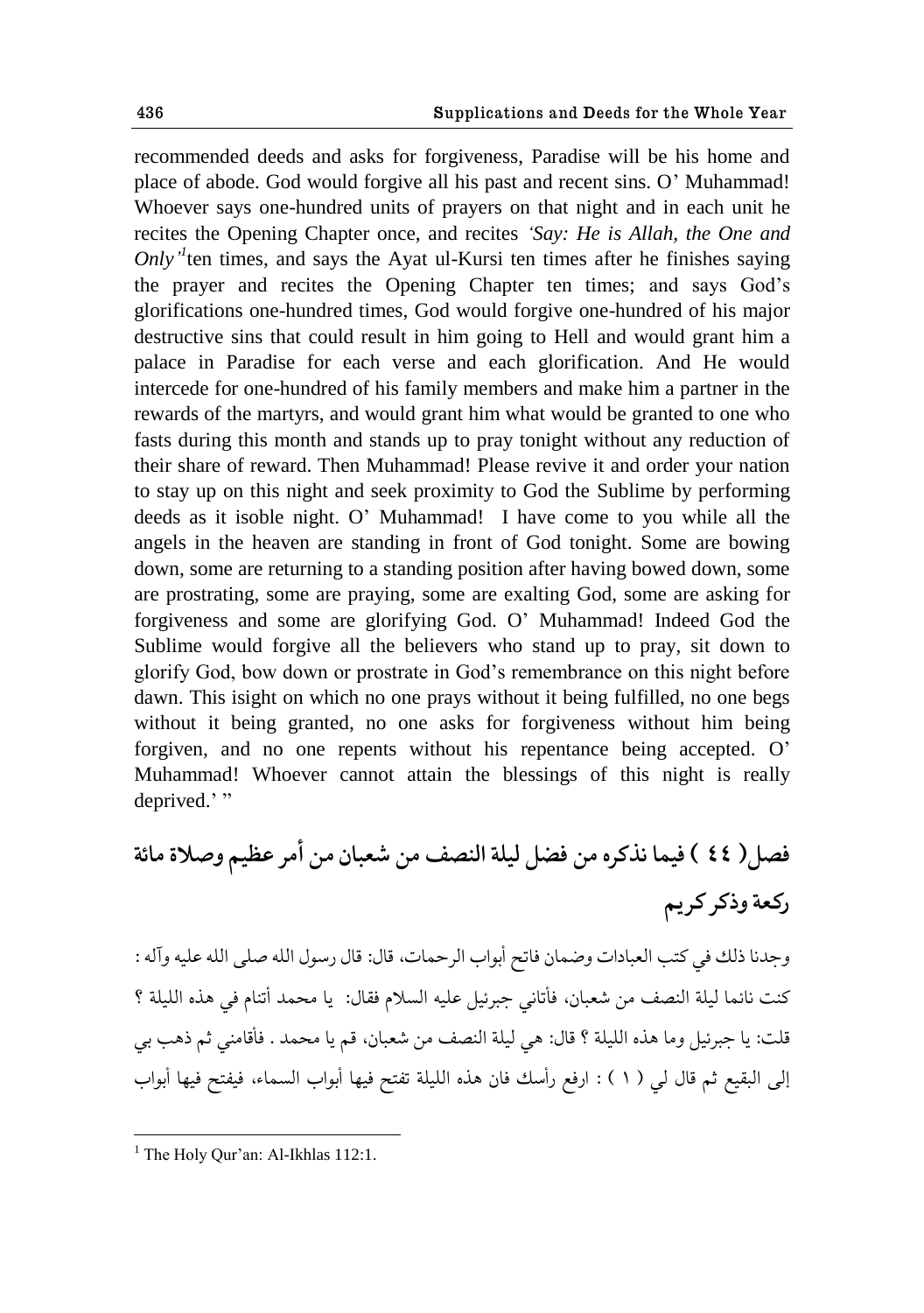الرحمة، وباب الرضوان، وباب المغفرة، وباب الفضل، وباب التوبة، وباب النعمة، وباب الحود، وباب الإحسان، يعتق الله فيها بعدد شعور النعم وأصوافها، ويثبت الله فيها الآحال، ويقسم فيها الأرزاق من السنة إلى السنة، وينزل ما يحدث في السنة كلها . يا محمد من أحياها بتسبيح وتهليل وتكبير ودعاء وصلاة وقراءة وتطوع واستغفار كانت الجنة له منزلا ومقيلا، وغفر الله لهما تقدم من ذنبه وما تأخر . يا محمد من صلى فيها مائة ركعة يقرأ في كل ركعة فاتحة الكتاب مرة و ( قل هو الله أحد ) عشر مرات، فإذا فرغ من الصلاة قرأ آية الكرسي عشر مرات وفاتحة الكتاب عشرا وسبح الله مائة مرة، غفر الله له مائة كبيرة موبقة موجبة للنار، وأعطى بكل سورة وتسبيحة قصرا في الجنة،وشفعه الله في مائة من أهل بيته، وشركه في ثواب الشهداء وأعطاه ما يعطي صائمي هذا الشهر وقائمي هذه الليلة، من غير أن ينقص من أجورهم شيئا . فأحيها يا محمد، وأمر أمتك بأحيائها والتقرب إلى الله تعالى بالعمل فيها فإنها ليلة شريفة، لقد أتيتك يا محمد وما في السماء ملك إلا وقد صف قدميه في هذه الليلة بين يدي الله تعالى، قال: فهم بين راكع وقائم وساجد وداع ومكبر ومستغفر ومسبح . يا محمد إن الله تعالى يطلع في هذه الليلة فيغفر لكل مؤمن قائم يصلبي وقاعد يسبح وراكع وساجد وذاكر، وهي ليلة لا يدعو فيها داع إلا استجيب له، ولا سائل إلا اعطى، ولا مستغفر إلا غفر له ولا تائب إلا يتوب عليه، من حرم خيرها يا محمد فقد حرم .

God's Prophet (MGB) prayed on that night using the following supplications: "O" God! Please grant us fearing You that acts as a barrier between us and Your disobedience, and Your Obedience that helps us achieve Your Pleasure, and certitude that would ease the miseries of the world for us. O" my God! Please make us enjoy our hearing, our sight, our strength as long as You keep us alive and let them remain for us. Make us take rise against those who oppress us, and help us against our enemies. Please do not let our miseries be in our religion, and do not let this world be our biggest concern, or the utmost extent of our knowledge. Please do not subject us to those who have no mercy on us, by Your Mercy! O' the Most Compassionate, Most Merciful."

This was presented before along with some of the other deeds. However, it was presented here since it is one of the important deeds for the night of the middle of Sha"ban.

We read the following in another narration regarding the nobility of this one-hundred units of prayers in which we say the Opening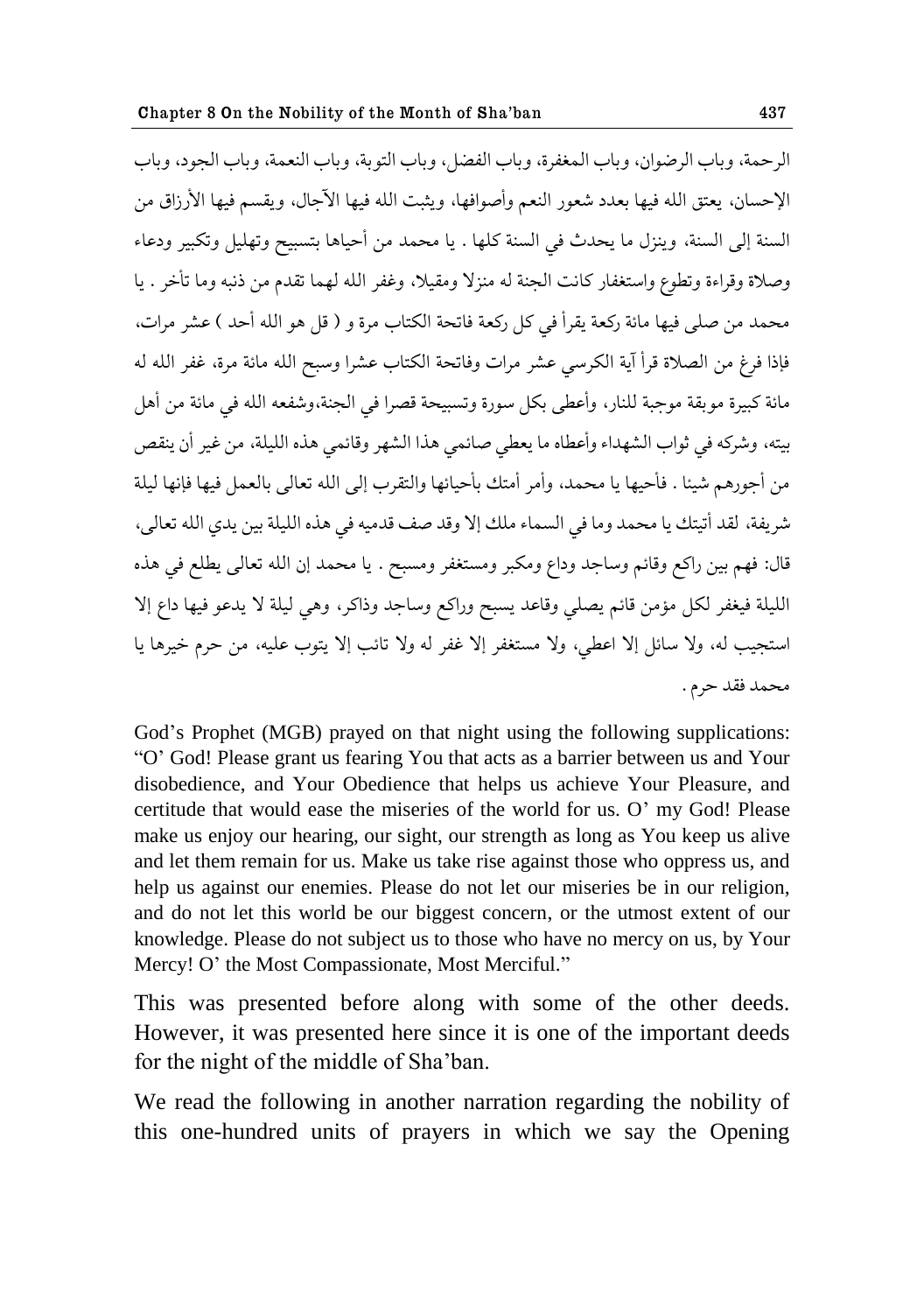Chapter once in each unit and say *"Say: He is Allah, the One and Only*<sup>"*I*</sup> ten times in each unit.

Thirty of the companions of Muhammad (MGB) told me the following:

"God shall look upon whoever says this prayer on this night seventy times. And God shall fulfill seventy of his needs, and forgive him each time He Looks. Even if he is misfortunate and asks for prosperity, God will make him prosperous. *"Allah doth blot out or confirm what He pleaseth: with Him is the Mother of the Book."<sup>2</sup>* If his parents are to go to Hell but they have not associated partners with God, they shall be brought out of Hell. God would fulfill all the needs of whoever says this prayer and bestow him blessings in Paradise that no one has ever seen or heard of. I swear by Him who rightfully appointed me to the Prophethood that whoever says this prayer seeking to see the Sublime God"s Face would be granted a share of the reward of all of God"s servants on this night. The Honorable Recorders  $(Kiraman Katibin)^3$  would be ordered to record good deeds for him and wipe off his bad deeds until no bad deeds are left in his record. He would not depart from this world until he sees his place in Paradise. God would appoint angels to shake hands with and greet him. God would resurrect him amongst the noblest people on the Resurrection Day. Should he die before one year he would have died as a martyr. He would intercede on behalf of seventy-thousand monotheists. Only the wretched are unable to stay up on this night.

وكان رسول الله صلى الله عليه وآله يدعو فيها فيقول : **اللهم اقسم لنا من خشيتك ما يحول بيننا** وبين معصيتك، ومن طاعتك ما تبلغنا به رضوانك، ومن اليقين ما يهون علينا به مصيبات الدنيا، اللهم متعنا بأسماعنا وأبصارنا وقوتنا ما احييتنا، واجعله الوارث منا . واجعل ثارنا على من ظلمنا، وانصرنا على منا عادانا، ولا تجعل مصيبتنا في ديننا، ولا تجعل الدنيا أكبر همنا ولا مبلغ علمنا، ولا تسلط علينا من لا يرحمنا، برحمتك يا أرحم الراحمين.

أقول : وقد مضى هذا الدعاء في بعض مواضع العبادات وإنما ذكرنا هاهنا لأنه في هذه - ليلة نصف

 $<sup>1</sup>$  The Holy Qur'an: Al-Ikhlas 112:1.</sup>

 $<sup>2</sup>$  The Holy Our'an: Ra'd 13:39.</sup>

<sup>3</sup> Kiraman Katibin: angels writing down your deeds: *"But verily over you (are appointed angels) to protect you, kind and honorable, writing down (your deeds). They know (and understand) all that ye do.*[The Holy Qur"an: Infitar 82:10-12].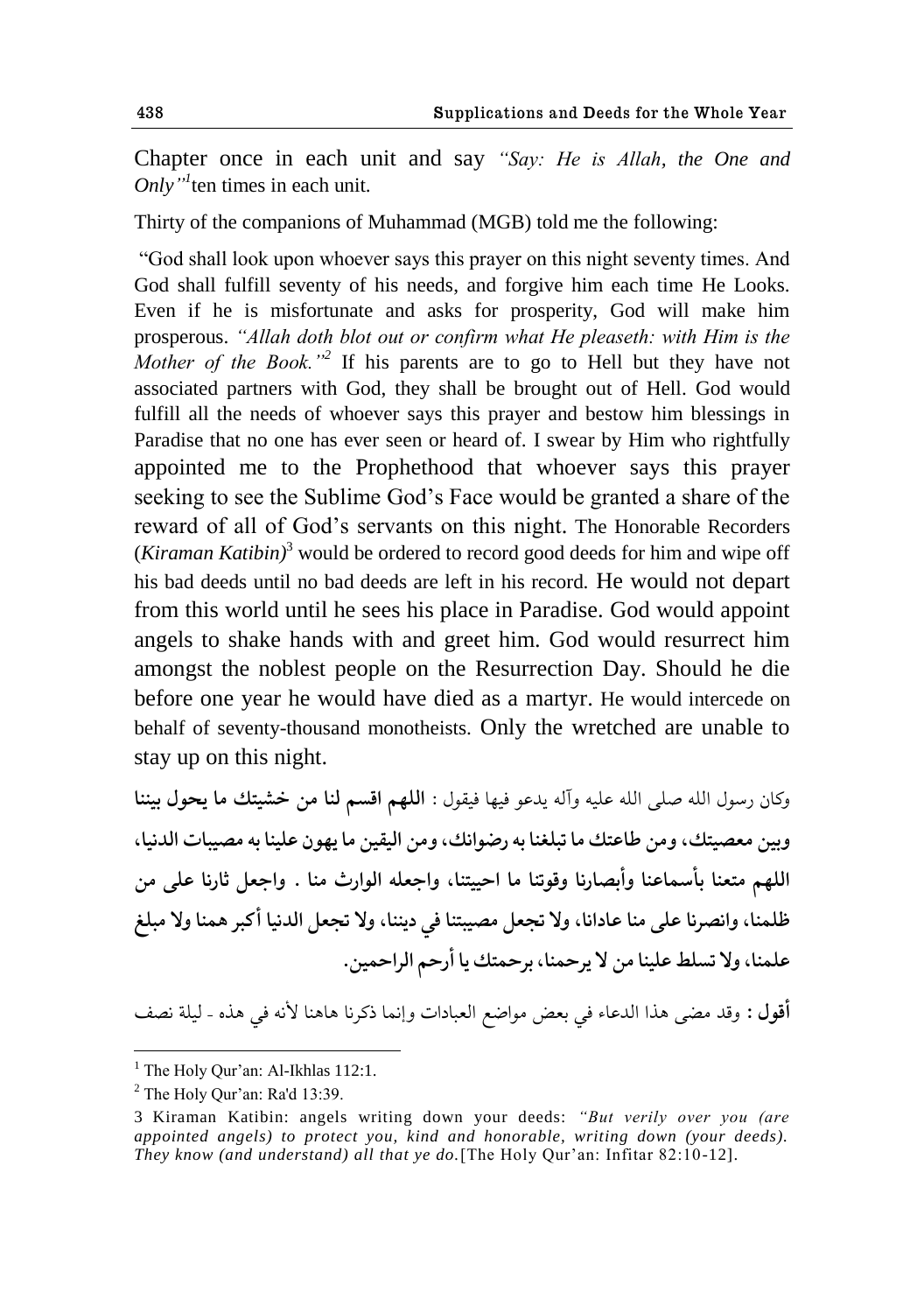شعبان - من المهمات .

أقول : وفي رواية أخرى في فضل هذه المائة ركعة، كل ركعة بالحمد مرة وعشر مرات (قل هو الله أحد ) ما وجدناه، قال راوي الحديث : ولقد حدثني ثلاثون من أصحاب محمد صلى الله عليه وآله أنه : ً من صلّى هذه الصلاة في هذه الليلة نظر الله إليه سبعين نظرة، وقضى له بكل نظرة سبعين حاجة أدناها المغفرة، ثم لو كان شقيا وطلب السعادة لأسعده الله : ( يمحو الله ما يشاء ويثبت وعنده أم الكتاب ) ، ولو كان والداه من أهل النار ودعا لهما اخرجًا من النار بعد أن لا يشركًا بالله شيئًا، ومن صلى هذه الصلاة قضى الله له كل حاجة طلب وأعد له في الجنة مالا عين رأت، ولا أذن سمعت . والذي بعثني بالحق نبيا من صلى هذه الصلاة يريد بها وجه الله تعالى جعل الله له نصيبا في أجر جميع من عبد الله تلك الليلة، ويأمر الكرام الكاتبين أن يكتبوا له الحسنات ويمحو عنه السيئات، حتى لا يبقى له سيئة، ولا يخرج من الدنيا حتى يرى منزله من الجنة، ويبعث الله إليه ملائكة يصافحونه ويسلمون عليه، ويحشر يوم القيامة مع الكرام البررة، فان مات قبل الحول مات شهيدا، ويشفع في سبعين ألفا من الموحدين، فلا يضعف عن القيام تلك الليلة إلا شقى.

What is the interpretation of "destinies and provisions are divided on the middle night of Sha"ban" while in some narrations we read, "Destinies and provisions are allocated on the Night of Destiny during the month of Ramadhan." Answer: Perhaps what is meant is that the allocation of destinies and provisions are done on the middle night of the month of Sha"ban, but it is possible for them to change and destinies and provisions are determined for sure on the Night of Destiny. Or perhaps the Almighty God determines the allocation on the middle night of Sha"ban but actually allocates them to His Servants on the Night of Destiny. Or perhaps they are allocated on a protected tablet on the middle night of Sha"ban but are actually allocated to the people on the Night of Destiny. Or perhaps the promise is made on the middle night of Sha"ban but it is actually enforced on the Night of Destiny or they are destined on the middle night of Sha"ban and actually allocated on the Night of Destiny similar to the case of a king who promises to bestow something to someone on the middle night of Sha"ban and actually bestows it on the Night of Destiny. Thus what is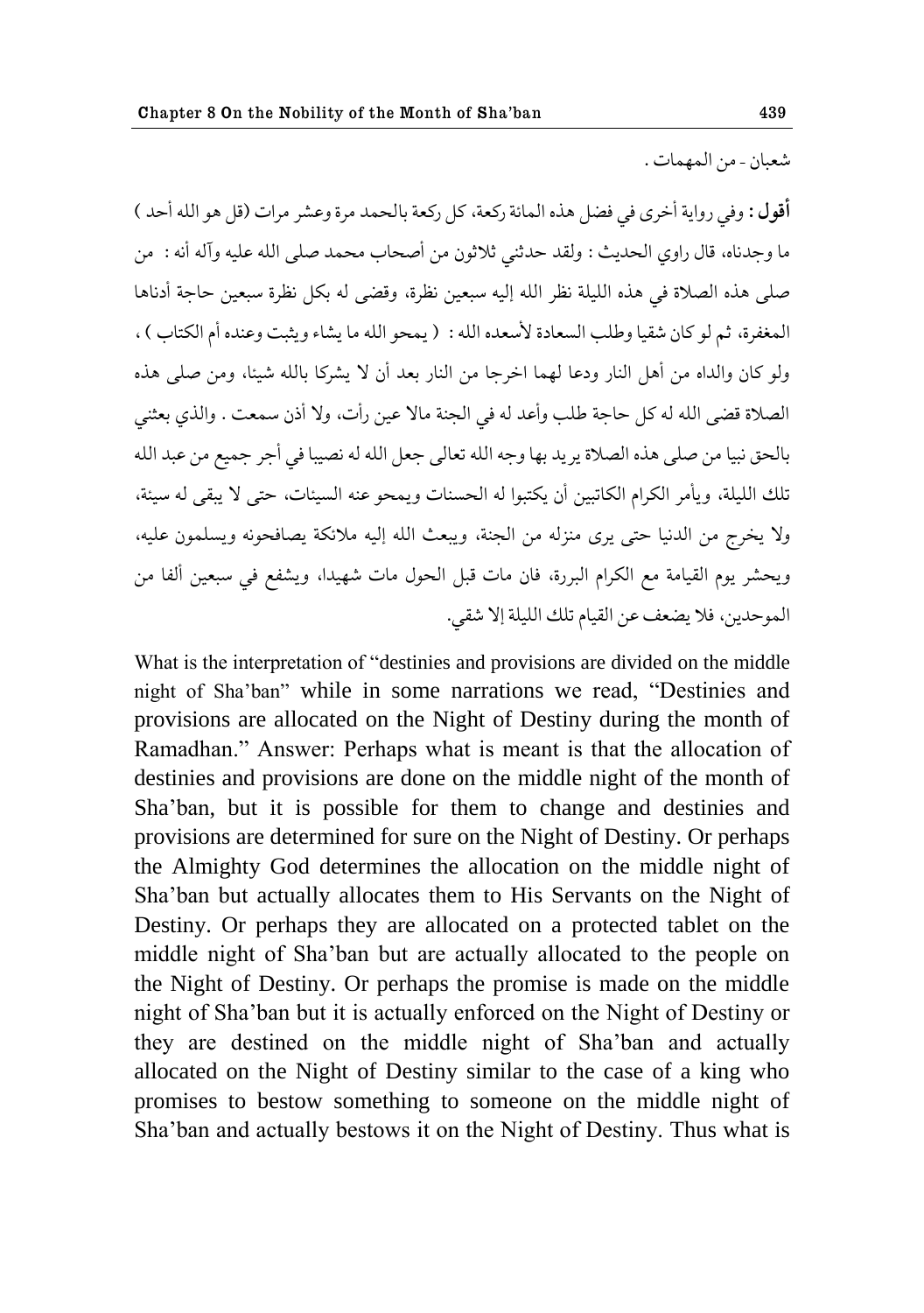said about both of these nights is correct.

The following has been narrated by Al-Sayyid Yahya ibn al-Hussein in *Al-Amali* through a chain of narrators on the authority of the Commander of the Faithful Ali (MGB). God"s Prophet (MGB) said: "Whoever says one-hundred units of prayers on the middle night of Sha"ban with one-thousand times of *"Say: He is Allah, the One and Only"<sup>1</sup>* his heart shall not perish on the day on which hearts perish! He shall not perish until he sees one-hundred angels who shall safeguard him from God"s Punishment – thirty of whom give him glad tidings of Paradise, thirty of whom shall safeguard him from Satan and thirty of whom shall ask for his forgiveness in the midst of nights or the ends of days. Ten of them shall fool anyone who tries to trick him.'"

إ**ن قيل :** ما تأويل أن ليلة نصف شعبان يقسم الآجال والأرزاق، وقد تظافرت الروايات أن تقسيم الآجال والأرزاق ليلة القدر في شهر رمضان ؟

فالجواب : لعل المراد أن قسمه الآجال والأرزاق التي يحتمل أن تمحى وتثبت ليلة نصف شعبان، والآجال والأرزاق المحتومة ليلة القدر، أو لعل قسمتها في علم الله جل جلاله ليلة نصف شعبان وقسمتها بين عباده ليلة القدر، أو لعل قسمتها في اللوح المحفوظ ليلة نصف شعبان وقسمتها بتفريقها بين عباده ليلة القدر. أو لعل قسمتها في ليلة القدر وفي ليلة النصف من شعبان أن يكون معناه ان الوعد بهذه القسمة في ليلة القدر كان في ليلة نصف شعبان، فيكون معناه أن قسمتها ليلة القدر كان ابتداء الوعد به أو تقديره ليلة نصف شعبان، كما لو أن سلطانا وعد إنسانا أن يقسم عليه الأموال في ليلة القدر وكان وعده به ليلة نصف شعبان، فيصح أن يقال عن الليلتين، أن ذلك قسم فيهما.

وروى عن السيد يحيى بن الحسين في كتاب الأمالي حديثا أسنده إلى مولانا على عليه السلام قال: قال رسول الله صلى الله عليه وآله : من صلى ليلة النصف من شعبان مائة ركعة بألف مرة ( قل هو الله أحد )، لم يمت قلبه يوم يموت القلوب، ولم يمت حتى يرى مائة ملك يؤمنونه من عذاب الله، ثلاثون منهم يبشرونه بالجنة، وثلاثون كانوا يعصمونه من الشيطان، وثلاثون يستغفرون له آناء الليل والنهار، وعشرة يكيدون من كاده.

 $<sup>1</sup>$  The Holy Our'an: Al-Ikhlas 112:1.</sup>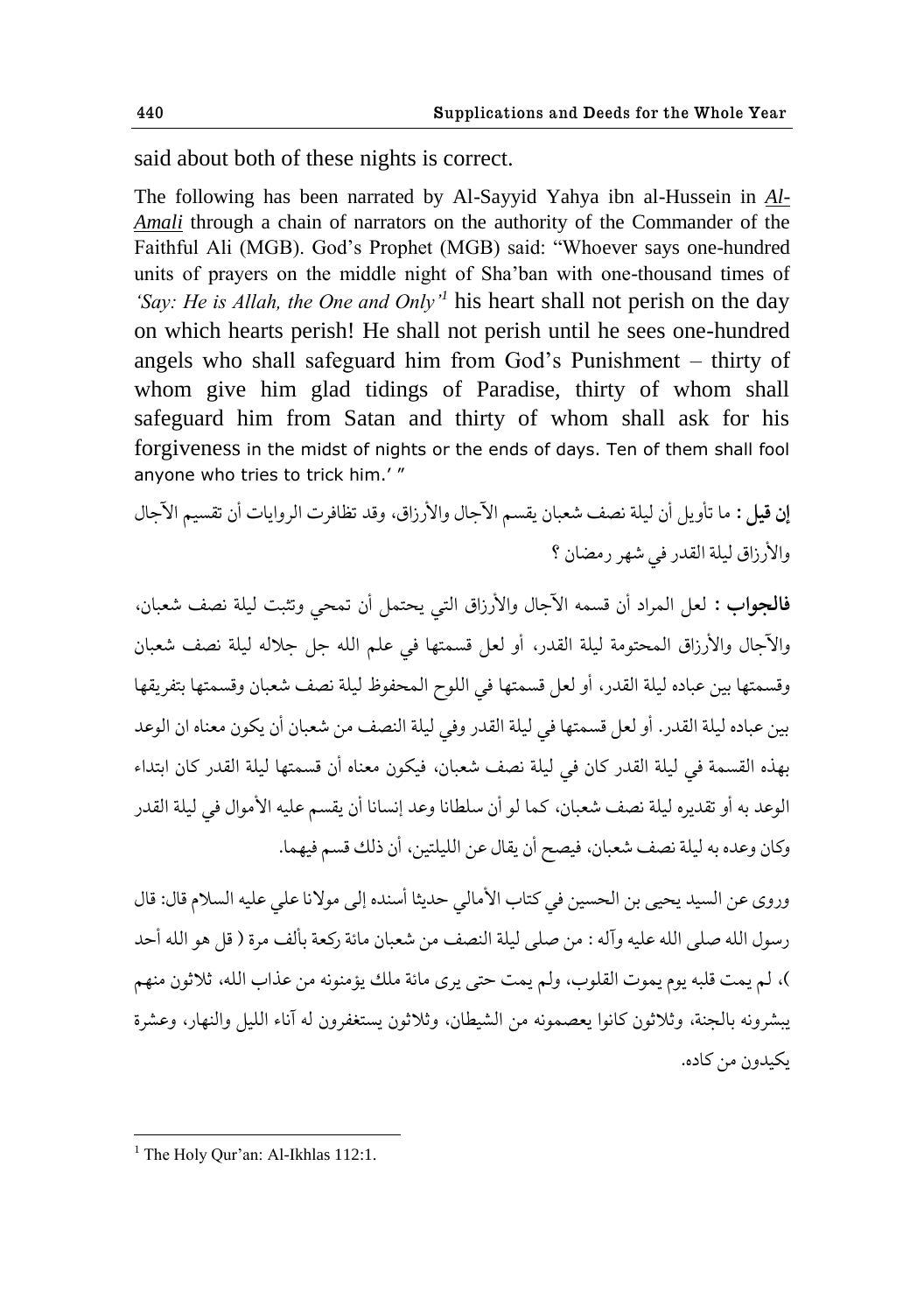# **Section 45 On the Nobility of Staying up on the Night of the Middle of Sha'ban and Fasting on the Day of the Middle of Sha'ban**

The following has been reported in the second volume of Kitab al-Tahsil on the authority of Ahmad ibn al-Mubarak ibn Mansoor, on the authority of our Master Ali ibn Abi Talib, on the authority of the Prophet (MGB): "When the night of the middle of Sha"ban comes, you should get up to worship at night and fast during the day. Indeed God descends from the sunset until dawn and calls, "Is there anyone asking for forgiveness that I may forgive? Is there anyone asking for sustenance that I may provide for?"

فصل( ٤٥ ) فيما نذكره من قيام ليلة النصف من شعبان وصيام يومها رويناه في الجزء الثاني من كتاب التحصيل في ترجمة احمد بن المبارك بن منصور، بإسناده إلى مولانا على عليه السلام قال: قال النبي صلى الله عليه وآله : إذا كان ليلة النصف من شعبان فقوموا ليلها وصوموا نهارها، فان الله ينزل فيها لغروب الشمس إلى السماء فيقول : إلا مستغفر فاغفر له، إلا مسترزق فارزقه، حتى يطلع الفجر.

# **Section 46 On Saying Two Units, Four Units or One-Hundred Units of Prayers on the Middle Night of Sha'ban**

My grandfather Abi Ja"far al-Tusi narrated on the authority of God"s Prophet (MGB) who said: "Whoever cleans himself thoroughly on the night of the middle of Sha"ban and puts on clean clothes and goes to the prayer niche and says the last night prayer and then says two units of prayers and in each unit of the prayer he recites the Opening Chapter once, three verses from the beginning of Baqara and Ayat al-Kursi and three verses from the end and in the second unit he recites the Opening Chapter and *"Say: I take refuge with the Lord and Cherisher of Mankind*<sup>1</sup> seven times, 'Say: I take refuge with the Lord of the *Dawn*<sup>2</sup> seven times, *'Say: He is Allah, the One and Only*<sup>3</sup> seven times and then salutes and then says four units of prayers and in the first unit he recites Ya-Sin, and in the second unit he recites Ha-Mim al-Dukhan, in the third unit he recites

 $<sup>1</sup>$  The Holy Our'an: Al-Nas 114:1.</sup>

 $<sup>2</sup>$  The Holy Qur'an: Al-Falaq 113:1.</sup>

 $3$  The Holy Our'an: Al-Ikhlas 112:1.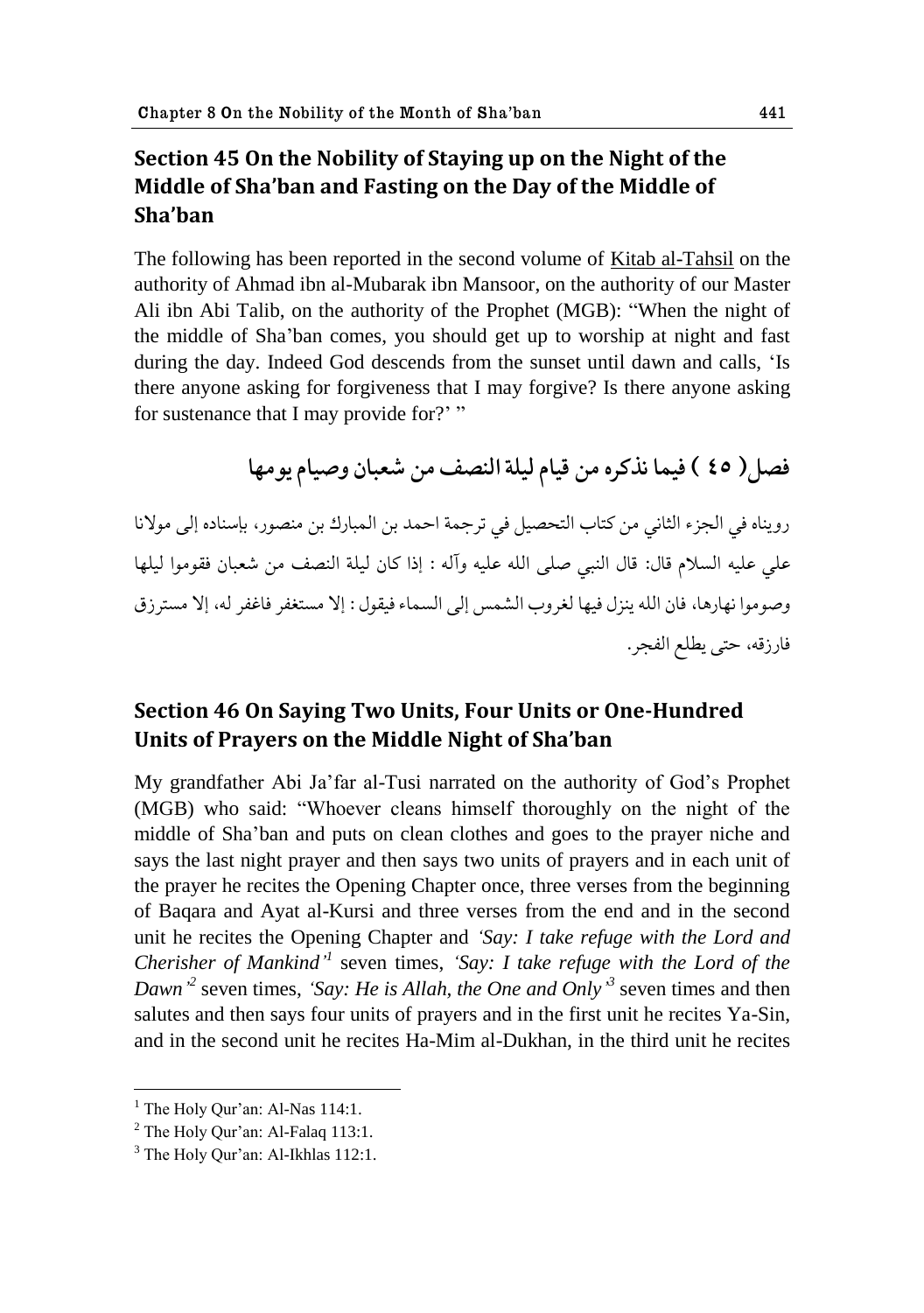Alif lam mim al-sajda and in the fourth unit Tabarak ul-Mulk. Then he says one-hundred units of prayers and in each unit he says *"Say: He is Allah, the One and Only*<sup>'</sup>*t*en times and the Opening Chapter once, God the Sublime would fulfill three of his needs in this world or in the Hereafter. If he wants to see me on that night he shall see me in his dream." "

# فصل( ٤٦ ) في ما نذكره من صلاة ركعتين في ليلة النصف من شعبان وأربع **قک١ات وهاثة قک١ة**

رويناها بإسنادنا إلى جدى أبي جعفر الطوسي رحمه الله، قال: قال رسول الله صلى الله عليه وآله : من تطهر ليلة النصف من شعبان فأحسن الطهر ولبس ثوبين نظيفين ثم خرج إلى مصلاه فصلى العشاء الإخرة، ثم صلى بعدها ركعتين يقرأ في أول ركعة الحمد وثلاث آيات من أول البقرة وآية الكرسي وثلاث آيات من آخرها، ثم يقرأ في الركعة الثانية الحمد ( وقل أعوذ برب الناس ) - سبع مرات، و ( قل أعوذ برب الفلق ) - سبع مرات، و ( قل هو الله احد ) - سبع مرات، ثم يسلم ويصلي بعدها أربع ركعات، يقرأ في أول ركعة يس، وفي الثانية حم الدخان، وفي الثالثة ألم السجدة، وفي الرابعة ( تبارك الملك ) . ثم يصلي بعدها مائة ركعة، يقرأ في كل ركعة ( قل هو الله أحد ) عشر مرات والحمد لله مرة واحدة، قضي الله تعالى له ثلاث حوائج، اما في عاجل الدنيا أو في آجل الآخرة، ثم ان سأل ان يراني من ليلة رآني .

# **Section 47 Prostration Supplications and Prayers of As-Sadiq (MGB) on the Middle Night of Sha'ban**

My grandfather Abi Ja"far al-Tusi narrated on the authority of Hammad ibn Isa, on the authority of Aban ibn Taqlan, on the authority of Abu Abdullah (MGB): "On the night of the middle of the month of Sha"ban, the Prophet (MGB) was with one of his wives. Al-Zumukhshari in Kitab al-Fa"iq narrated that Umma Salma said, "I followed the Prophet (MGB) and found him heading towards the Al-Baqi. The Prophet (MGB) returned after I did and noted that I had walked quickly after him." " Al-Zumukhshari did not report any supplications.

 $<sup>1</sup>$  The Holy Our'an: Al-Ikhlas 112:1.</sup>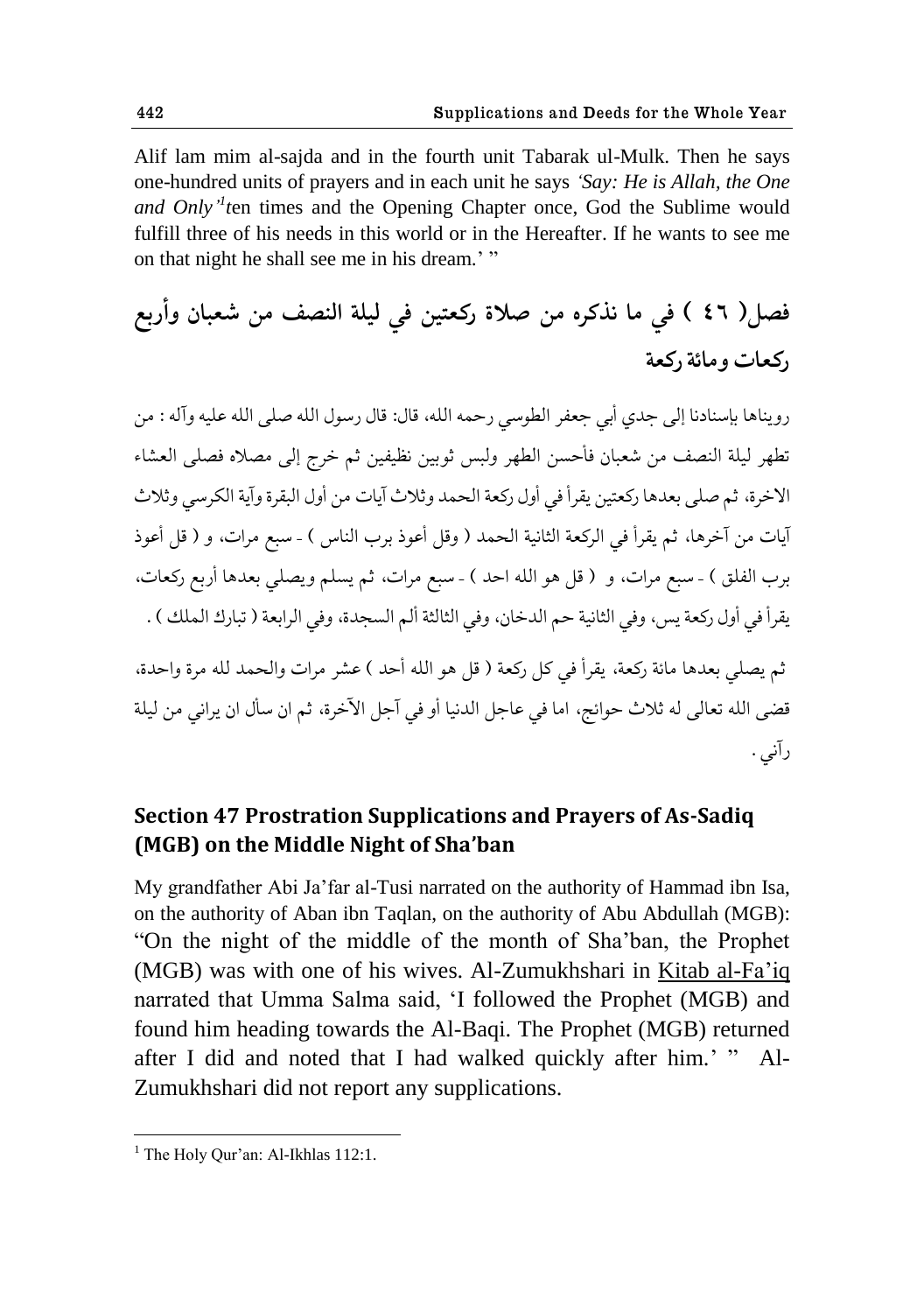# فصل( ٤٧ ) فيما نذكره من رواية سجدات ودعوات عن الصادق عليه السلام ليلة النصف من شعبان

رويناها بإسنادها إلى جدي أبي جعفر الطوسي فيما رواه عن حماد بن عيسى عن أبان بن تغلب قال: قال أبو عبد الله عليه السلام : لما كان ليلة النصف من شعبان كان رسول الله صلى الله عليه وآله عند بعض نسائه . وروى الزمخشري في كتاب الفائق أن أم سلمة قال: تبعت النبي صلى الله عليه وآله فوجدته قد قصد البقيع ثم رجعت وعاد، فوجد فيها اثر السرعة في عودها، ولم يذكر الدعوات .

We read the following in another narration by Al-Tusi on the authority of As-Sadiq (MGB): "In the middle of the night the Prophet (MGB) got out of his bed. When his wife woke up, she noted that God"s Prophet (MGB) had left the bed. Then she felt the jealousy that women usually get on such occasions, and thought that he (MGB) had gone to the room of one of his other wives. Then she got up and wrapped her sheet that was not made of fur or cotton but of camel skin covered with hair around herself. She went to the rooms of the Prophet's other wives in search of the Prophet (MGB). Then she noticed that he (MGB) had fallen on the ground just like a robe and was prostrating on the earth. She went closer and noted that he (MGB) was saying the following supplications: 'I prostrate myself in adoration before You with my whole thoughts and feelings, putting faith in You from the bottom of my heart. These are my two hands with which I have oppressed myself. O' the All-Mighty, reliance is upon You in doing every noble deed. Please forgive my serious offences because no one can forgive grave transgression except the All-Mighty Lord." "

Then he raised up his head. Then he prostrated again and I heard him say the following: "I take refuge in the Light of Your Face that illuminated the heavens and the earths, and eliminated all darkness and put the affairs from the beginning to the end in order. I take refuge from Your unexpected chastisement, and a change in Your Well-Being and the ending of Your Blessings. O" my God! Please bless me with a devout and pure heart – free from hypocrisy, which is neither an infidel nor cruel."

Then he rubbed his cheeks on the dirt and said the following: "I put my face on the dirt because it is my duty to prostrate myself in adoration before Y<sub>ou</sub>"

When the Prophet (MGB) was about to return, she rushed to bed quickly. When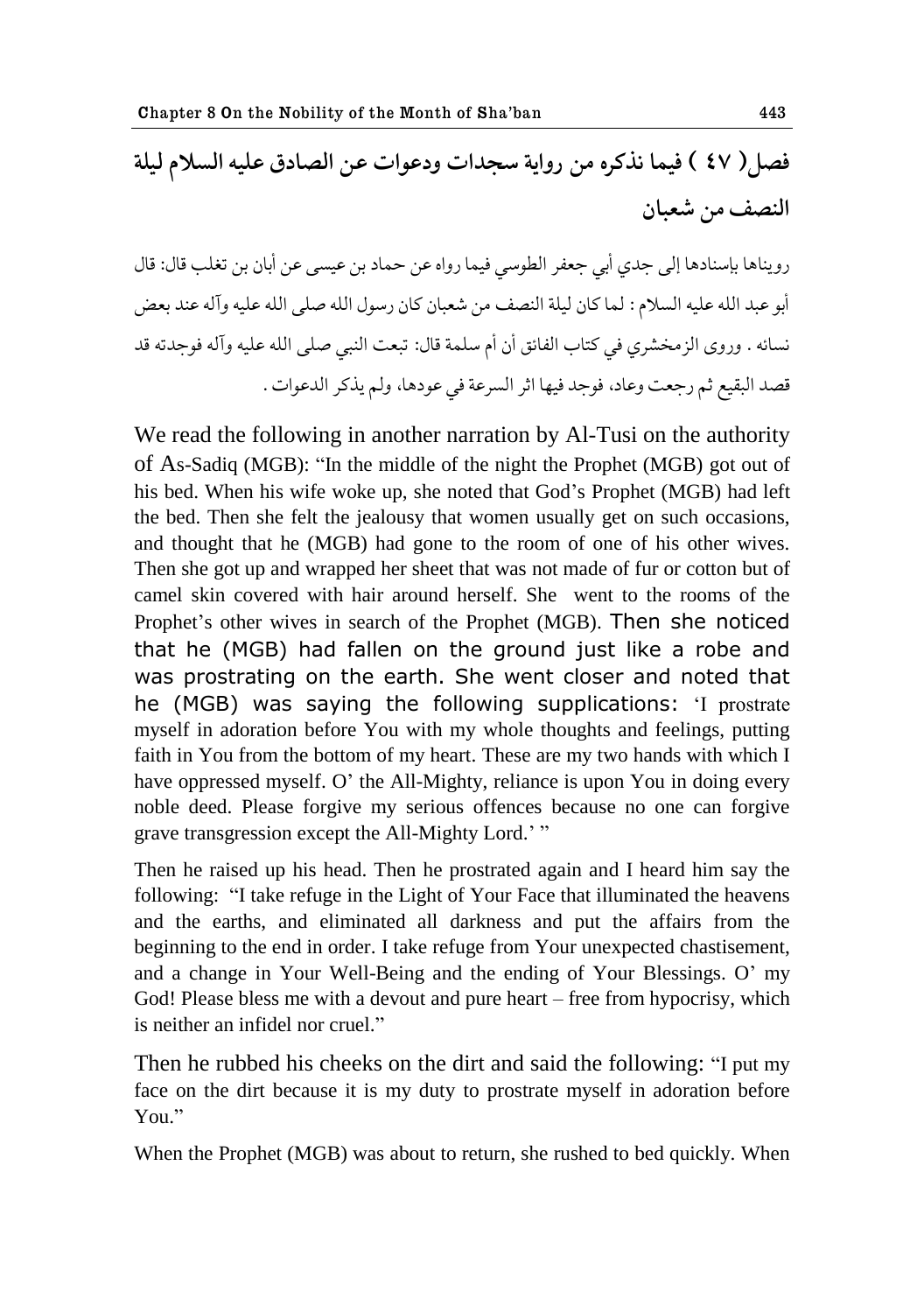the Prophet (MGB) returned to bed, he noticed that she was breathing quickly. He (MGB) asked her: "Why are you breathing so quickly? Do you not know what night is tonight? This is the night of the middle of Sha"ban on which the provisions are allocated and the destinies are written. Those who are to go to Hajj are recorded. Indeed God will forgive many more of His creatures on this night than there are hairs on the people of the Kalb tribe. God the Sublime also sends down His angels from the heavens to Mecca on the Earth."

ثم قال الطوسي في رواية الصادق عليه السلام : فلما انتصف الليل قام رسول الله صلى الله عليه وآله عن فراشها، فلما انتبهت وجدت رسول الله صلى الله عليه وآله قد قام عن فراشها، فدخلها ما يتداخل النساء وظنت أنه قد قام إلى بعض نسائه، فقامت وتلفقت بشملتها، وأيم الله ما كان قزا ولا كتانا ولا قطنا ولكن كان سداه شعرا ولحمته أو بار الإبل، فقامت تطلب رسول الله صلى الله عليه وآله في حجر نسائه حجرة حجرة، فبينا هي كذلك إذ نظرت إلى رسول الله صلى الله عليه وآله ساجدا كثوب متلبط بوجه الأرض، فدنت منه قريبا فسمعته في سجوده وهو يقول : **سجد لك سوادي وخيالي، وآمن بك** فؤادي، هذه يداي وما جنيته على نفسي، يا عظيم يرجى لكل عظيم، اغفر لي العظيم،فانه لا يغفر الذنب العظيم إلا الرب العظيم.

ثم رفع رأسه ثم عاد ساجدا فسمعته يقول : أ**عوذ بنور وجهك الذي أضاءت له السماوات** والأرضون، وانكشفت له الظلمات، وصلح عليه أمر الأولين والآخرين من فجأة نقمتك،ومن تحويل عافيتك، ومن زوال نعمتك، اللهم ارزقني قلبا تقيا نقيا، ومن الشرك بريئا، لا كافرا ولا **ٌ٭يا .**

ثم عفر خديه في التراب فقال: **عفرت وجهي في التراب، وحق لي أن أسجد لك** .

فلما هم رسول الله صلى الله عليه وآله بالانصراف هرولت إلى فراشها، فأتى رسول الله صلى الله عليه وآله فراشها وإذا لها نفس عال، فقال لها رسول الله : ما هذا النفس العالي أما تعلمين أي ليلة هذه ؟ هذه ليلة النصف من شعبان، فيها تقسم الأرزاق، وفيها تكتب الآجال، وفيها يكتب وفد الحاج، وإن الله ليغفر في هذه الليلة من خلقه أكثر من عدد شعر معزى كلب وينزل الله تعالى ملائكته من السماء إلى الأرض بمكة.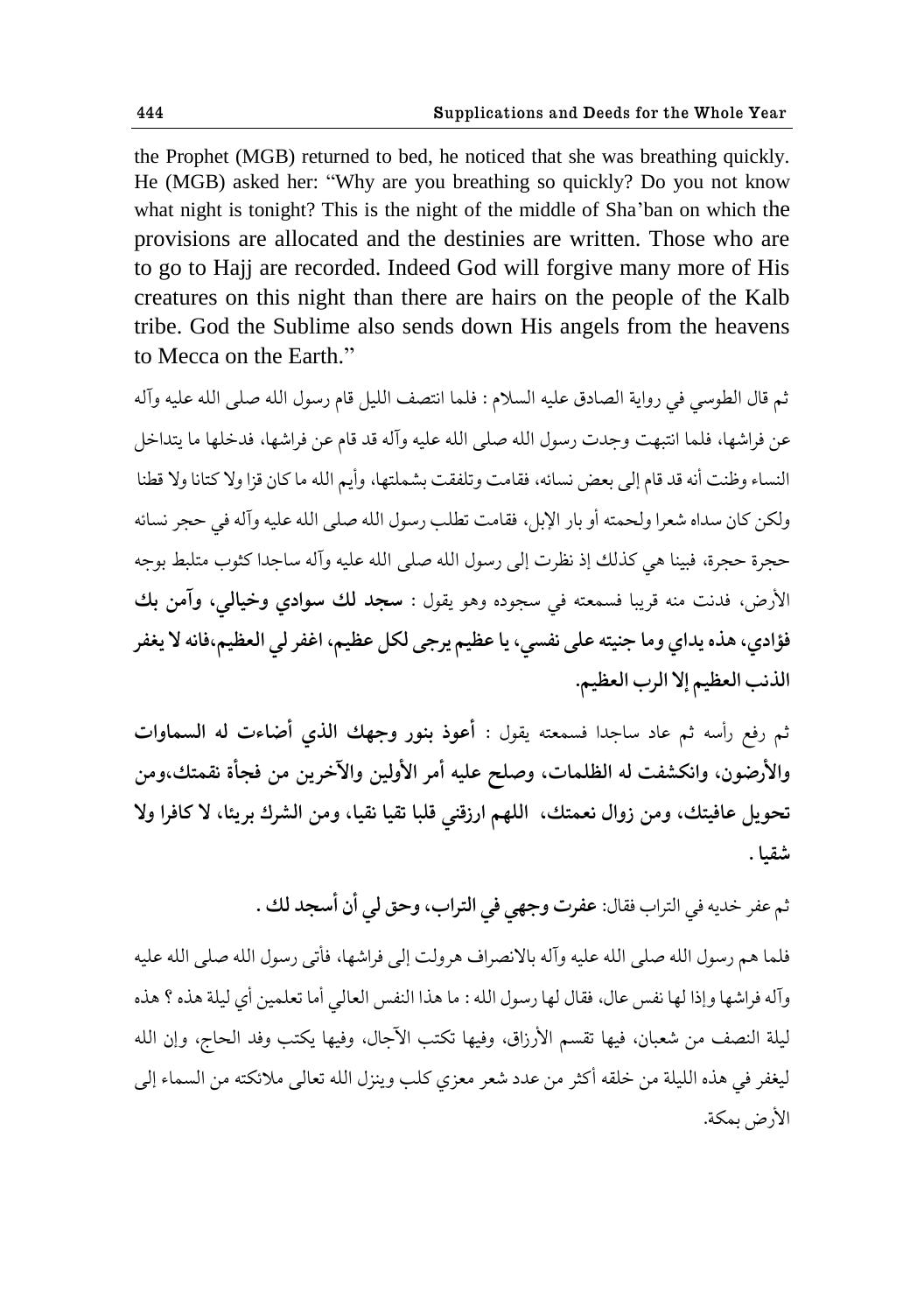# **Section 48 Another Narration About Prostration Supplications and Prayers on the Authority of the Prophet (MGB) on the Middle Night of Sha'ban**

My grandfather Abi Ja"far al-Tusi narrated on the authority of some of the wives of the Prophet (MGB): "On that night on which God's Prophet (MGB) was staying with me, he gently withdrew himself from bed and left. I got up with the jealousy that women usually get on such occasions, and thought that he (MGB) had gone to the room of one of his other wives. Then I noticed that he (MGB) was prostrating on the ground – like a cloak fallen on the face of the earth – prostrating with his fingers and was saying: "I made it to the morning with me still poor, fearful and seeking Your Protection. Then please do not change my name, and do not change my body, nor put me to a severe test and trial. Please forgive me."

Then he (MGB) raised his head up, prostrated again and I heard him (MGB) say: "I prostrate myself in adoration before You with my whole thoughts and feelings, putting faith in You from the bottom of my heart. These are my two hands with which I have oppressed myself. O' the All-Mighty, upon whom I have hopes in every great affair. Please forgive my serious offences because no one can forgive the grave transgressions except the All-Mighty."

Then he (MGB) raised his head and prostrated for the third time. I heard him (MGB) say the following: "I take refuge with Your Forgiveness to avoid Your Retribution. I take refuge with Your Indulgence to avoid Your Displeasure. I take refuge in Your Forgiveness from Your Wrath. I take refuge with You from You. You are just as You praise Yourself, but above and beyond that which the best orators say."

The he (MGB) raised his head and prostrated for the fourth time and said: "O" my God! I take refuge in the Light of Your Face that illuminated the heavens and the earths, and eliminated all darkness and put the affairs from the beginning to the end in order. I take refuge in it from Your Wrath on me, or Your Displeasure. I take refuge in You from the ending of Your Blessings, sudden misfortunes, discontinuation of well-being You gave me, and all Your displeasure. I return to You with all my power. There is no Change or Power except with You."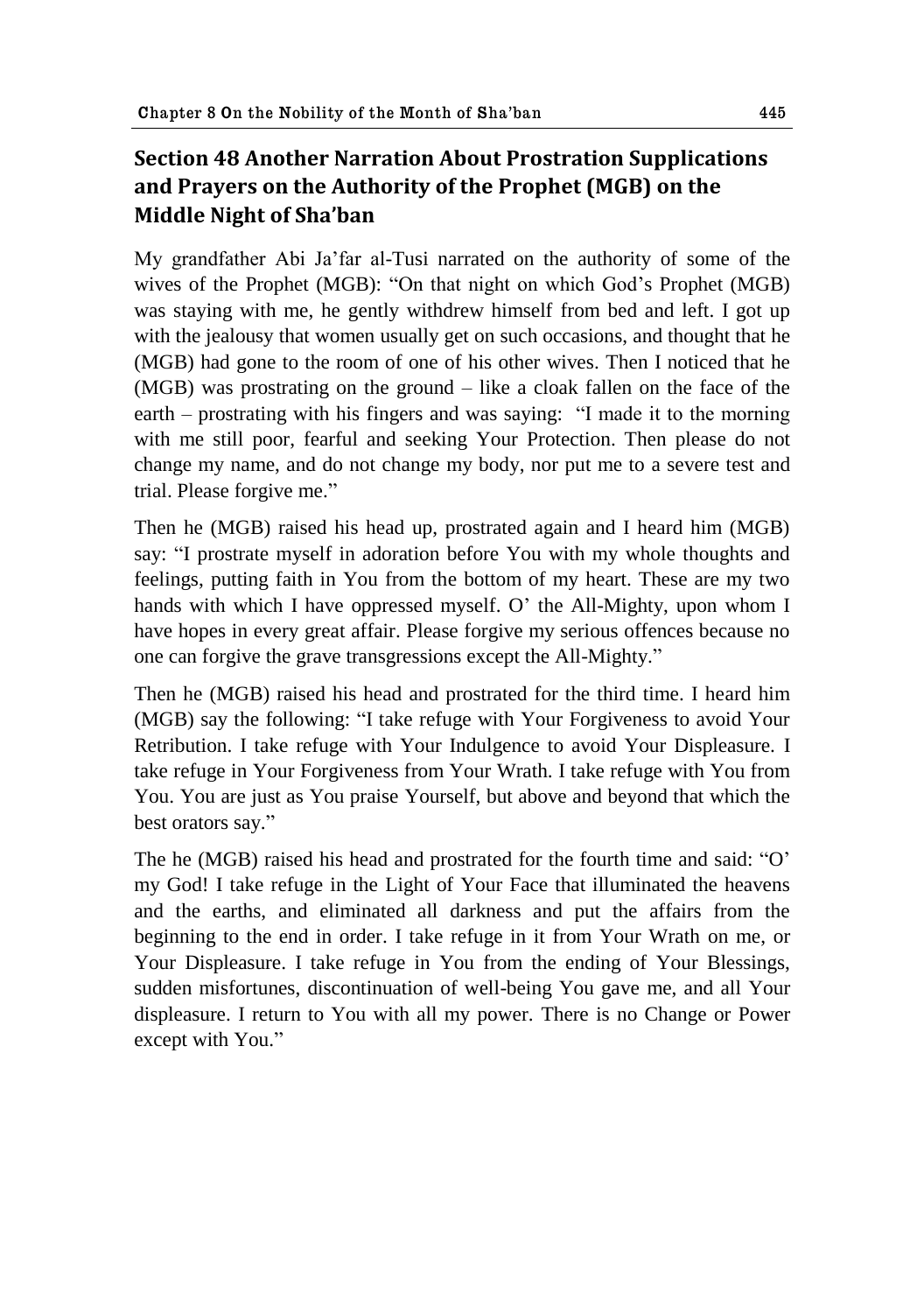فصل( ٤٨ ) فيما نذكره من رواية أخرى بسجدات ودعوات عن النبي صلى الله عليه وآله ليلة النصف من شعبان

رويناها بإسنادنا إلى جدي أبي جعفر الطوسى رحمة الله عليه رواها عن بعض نساء النبي صلى الله عليه وآله قالت : كان رسول الله صلى الله عليه وآله في ليلة التي كان عندي فيها فانسل من لحافي، فانتبهت فدخلني ما يدخل النساء من الغيرة، فظننت أنه في بعض حجر نسائه، فإذا أنا به كالثوب الساقط على وجه الأرض ساجدا على أطراف أصابع قدميه، وهو يقول : أَصبحت **إليك فقيرا خائفا** مستجيرا،فلا تبدل اسمي، ولا تغير جسمي، ولا تجهد بلائي، واغفر لي .

ثم رفع رأسه وسجد الثانية فسمعته يقول : **سجد لك سوادي وخيالي وامن بك فؤادي، هذه يداي** بما جنيت على نفسي، يا عظيم ترجى لكل عظيم،اغفر لي ذنبي العظيم، فانه لا يغفر العظيم إلا العظيم .

ثم رفع رأسه وسجد الثالثة فسمعته يقول : **أعوذ بعفوك من عقابك، وأعوذ برضاك من سخطك،** وأعوذ بمعافاتك من عقوبتك، وأعوذ بك منك، أنت كما أثنيت على نفسك وفوق ما يقول القائلون .

ثم رفع رأسه وسجد الرابعة فقال: اللهم إني أعوذ بنور وجهك الذي أشرقت له السماوات والأرض، وقشعت به الظلمات، وصلح به أمر الأولين والآخرين أن يحل على غضبك، أو ينزل علي سخطك، أعوذ بك من زوال نعمتك، وفجاءة نقمتك، وتحويل عافيتك، وجميع سخطك، لك العتبي فيما استطعت ولا حول ولا قوة إلا بك .

When I saw God"s Prophet (MGB) do so, I left him (MGB) and I returned to my home while I was panting. Then God's Prophet (MGB) came after me and said: "Why are you panting?" I said: "I was next to you, O" God"s Prophet (MGB)." He (MGB) said: "Do you know what night is tonight? This is the middle night of Sha"ban in which the deeds are written and the provisions are allocated and the destinies are recorded. And God the Sublime will forgive everyone except those who associate partners with Him, those who continue with their hatred or break ties of kinship, are alcoholic, insist on committing sins, or are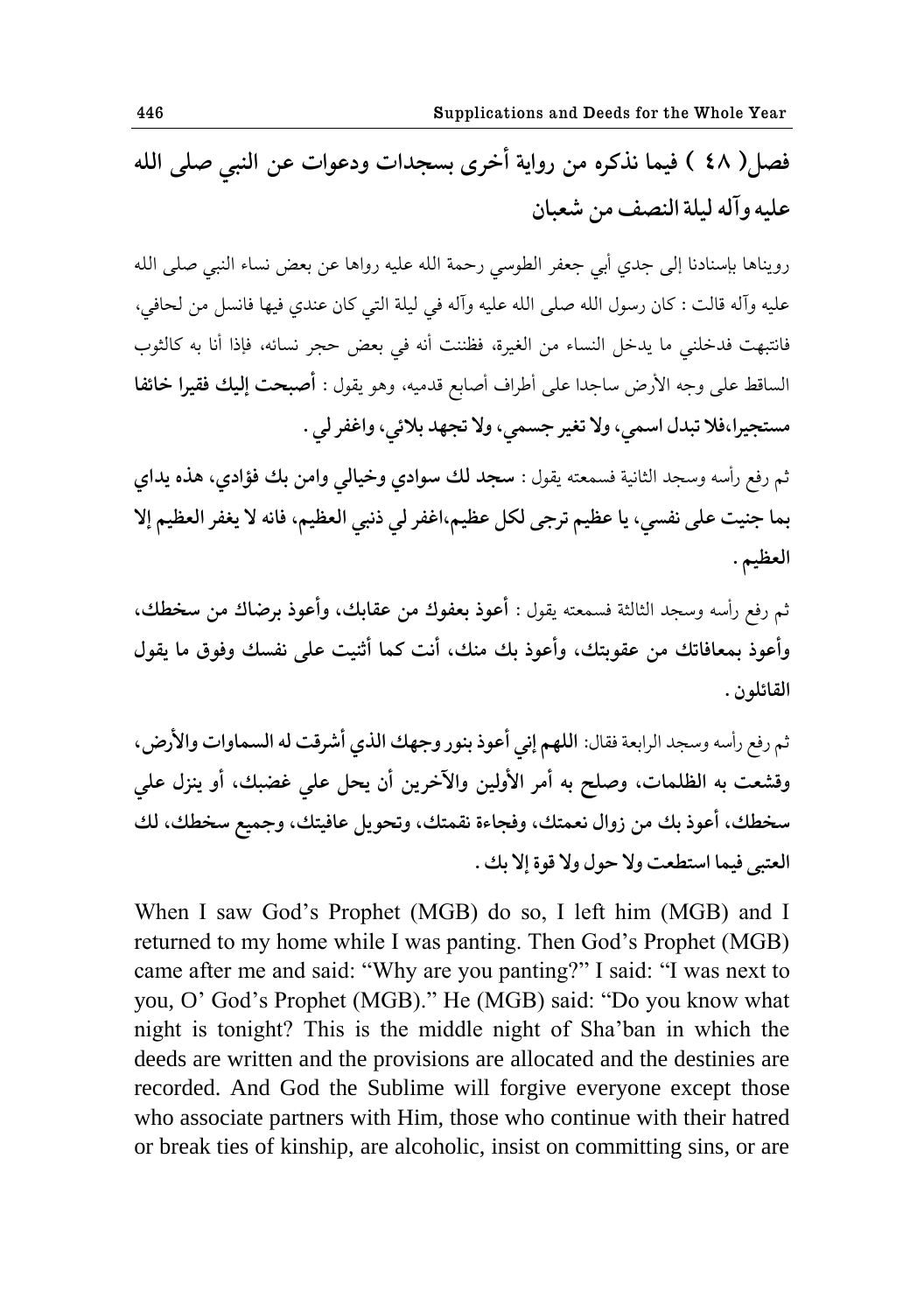poets or rabbis!"

قالت : فلما رأيت ذلك منه تركته وانصرفت نحو المنزل، فأخذني نفس عال، ثم إن رسول الله صلى الله عليه وآله اتبعني فقال:ما هذا النفس العالي ؟ قالت :قلت : كنت عندك يا رسول الله، فقال:أتدرين أي ليلة هذه ؟ هذه ليلة النصف من شعبان، فيها تنسخ الأعمال وتقسم الأرزاق، وتكتب الآجال، ويغفر الله تعالى إلا المشرك أو مشاحن أو قاطع رحمٍ، أو مدمن مسكر أو مصر على ذنب أو شاعر أو كاهن .

# **Chapter 49 On the Birth of Our Master Al-Mehdi (MGB) on the Middle Night of Sha'ban**

Know that in this chapter we mention the birth of our Master Al-Mehdi (MGB) on the night of the middle of Sha"ban and also the gifts that the Almighty God grants as a result of exalting his (MGB) birth with the heart, the pen and the tongue.

The story of his (MGB) noble birth has elaborately mentioned in the book Al-Tarif Lilmulid al-Sharif where several chapters are dedicated to this as follows.

1. A chapter about buying his (MGB) mother (MGB).

2. A chapter about the story of his (MGB) birth, the name of the nurse, the women present there and the neighbor who helped with his birth.

3. A chapter about the fact that our Master Imam Al-Hassan Al-Askari offered his (MGB) offspring upon a group of honorable righteous protectors of the secrets of Islam.

4. A chapter which mentions the names of those to whom Imam Al-Hassan Al-Askari (MGB) had given the glad tiding of the birth of Al-Mehdi (MGB).

5. A chapter about the great offering and distributing meat and bread because of this great birth.

6. A chapter which mentions the names of those to whom our Master Imam Al-Hassan al-Askari (MGB) gave some of the meat of the sheep which he (MGB) had offered for his birth.

7. A chapter about determining a contact by Imam Al-Hassan al-Askari (MGB) when he (MGB) was alive for serving our Master Al-Mehdi (MGB).

We have done extensive research about all these subjects in that book and I do not know of anyone who has done such a task before us in this order.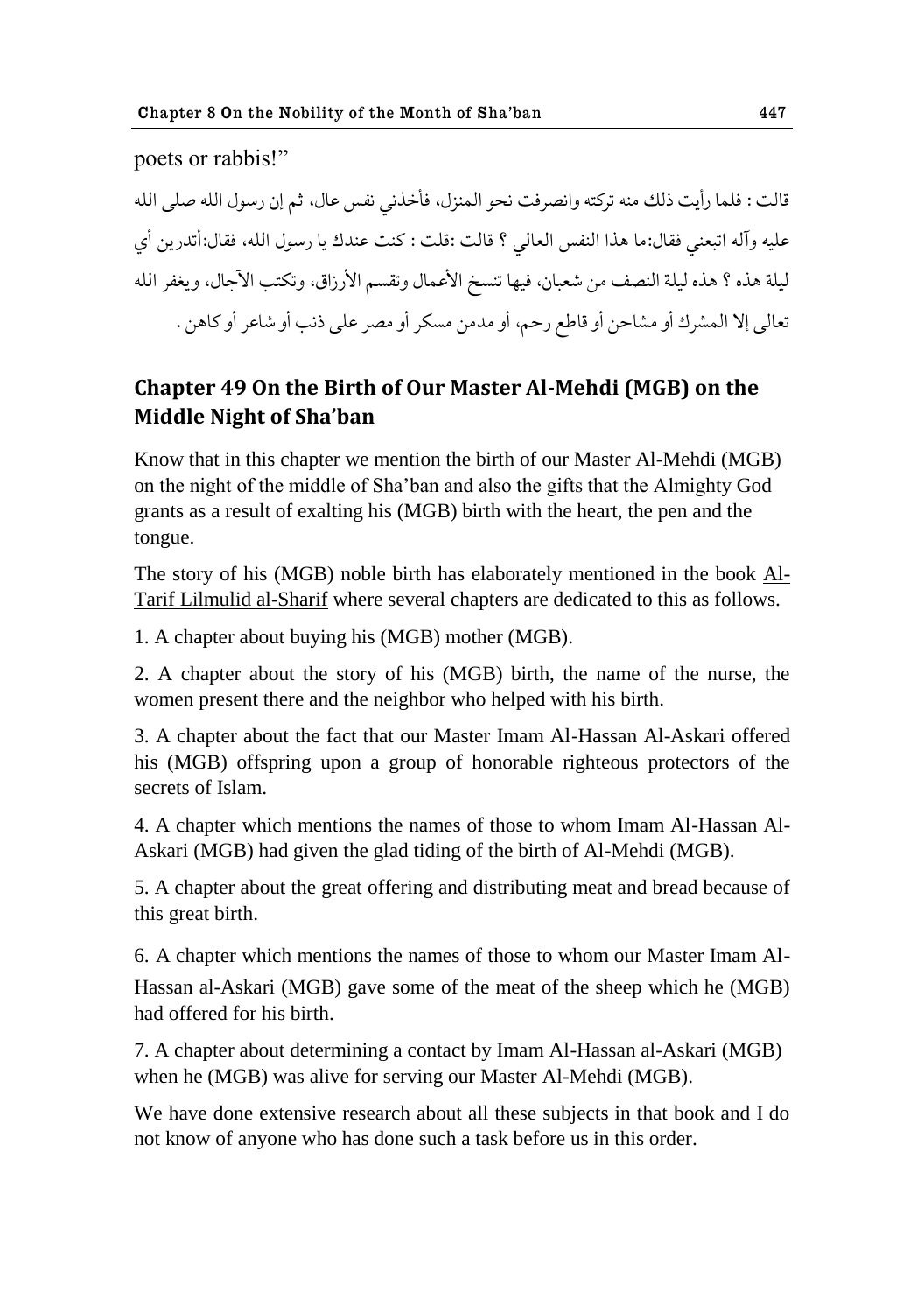فصل ( ٤٩ ) فيما نذكره من ولادة مولانا المهدي عليه السلام في ليلة النصف من شعبان وما يفتح الله جل جلاله علينا من تعظيمها بالقلب والقلم واللسان اعلم اننا ذكرنا في كتاب التعريف للمولد الشريف تفصيل هذه الولادة الشريفة، وروينا ما يتعلق بها في

فصول لطيفة، فذكرنا فصل ا في كشف شراء والدته عليها أفضل التحيات.

وفصل ا في حديث الولادة والقابلة ومن ساعدها من نساء الجيران، ومن هاهنا نساء من الدار، بولدها العظيم الشأن عليه افضل الصلوات .

وفصلا في حديث عرض مولانا الإمام الحسن العسكري لولده المهدي صلوات الله عليهما بعد الولادة بثلاثة ايام على من يثق به من خاصته الصالحين لحفظ اسرار الإسلام .

وفصل ا فيمن بشر هاهنا صلوات الله عليه بولادة المهدي عليه السلام .

وفصل ا بذكر العقيقة الجسيمة عن تلك الولادة العظيمة خبزا ولحما .

وفصل ا فيمن اهدى إليه مولانا الحسن العسكري رأسا من جملة الغنم المتقرب بذبحها، لأجل عقيقة الولادة التي شهد المعقول والمنقول بمدحها .

وفصل ا في حديث اقامة الحسن العسكري عليه السلام وكيلا في حياته يكون في خدمة مولانا المهدي عليه السلام بعد انتقال والده إلى الله جل جلاله ووفاته .

وأوضحنا تحقيق هذه الأحوال لم أعرف ان أحدا سبقنا إلى كشفها كما رتبناه من صدق المقال .

### **Chapter 50 On the Glad Tiding of His (MGB) Forefather the Noble Prophet (MGB) about the Birth of Al-Mehdi (MGB)**

All the trustworthy honest people have agreed upon the fact that the forefather of our Master Al-Mehdi (MGB) – i.e. God"s Prophet (MGB) had given the glad tiding of his (MGB) birth and Islam"s benefiting of his (MGB) government. The Prophet (MGB) has said that at the time of rule of Al-Mehdi (MGB), he shall reach to a point of perfection and glory that none of the previous Prophets (MGB), or their trustees who came after them did not reach - even Solomon (MGB) who ruled upon men and genies did not reach this state because when Solomon (MGB) asked God: *"He said, "O" my Lord! Forgive me, and grant*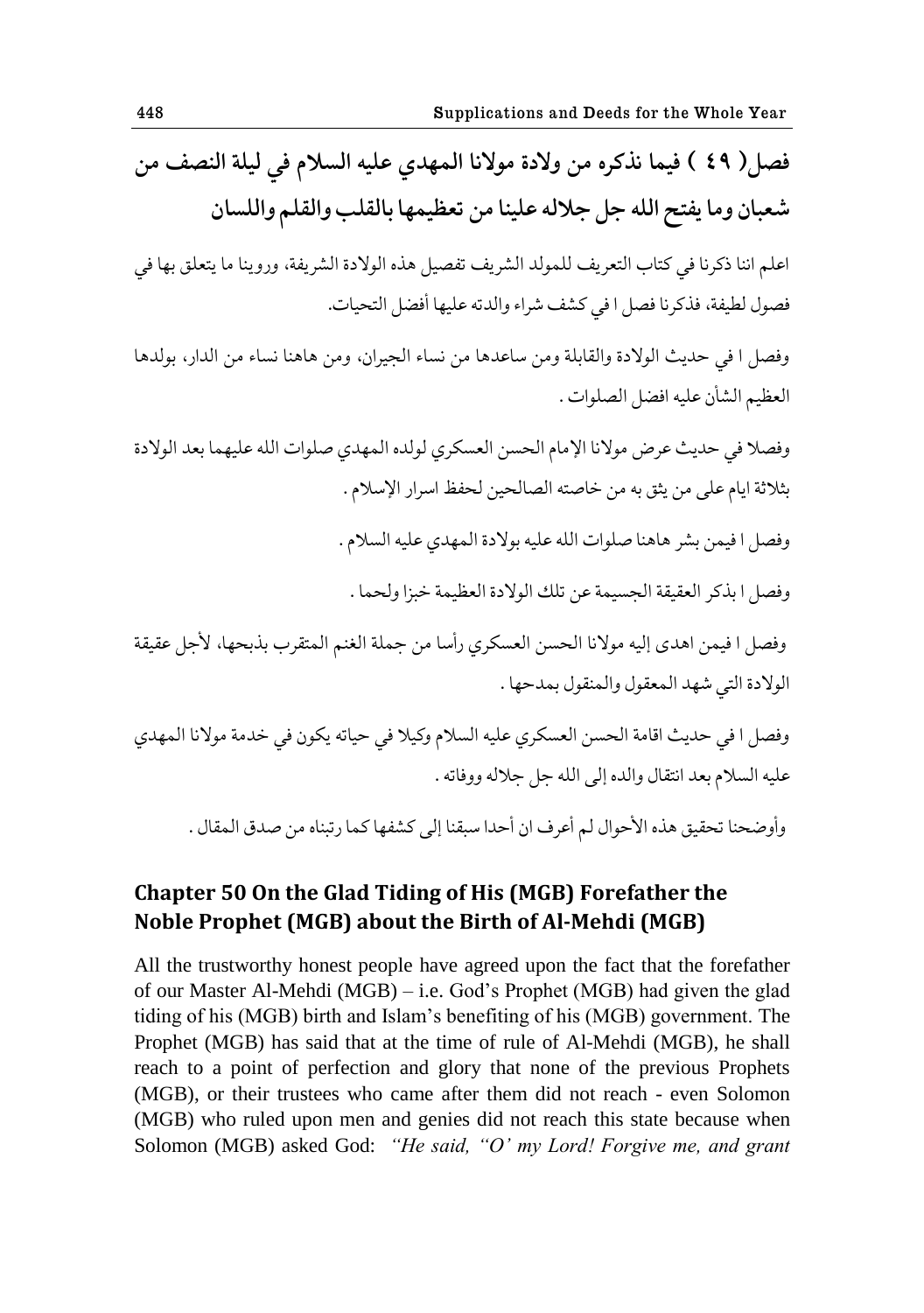*me a kingdom which, (it may be), suits not another after me: for You are the Grantor of Bounties (without measure).*<sup>"1</sup> He was not told that his request is fulfilled and no one will be given more later. Indeed the Almighty God said: *"Then We subjected the wind to his power, to flow gently to his order, Whithersoever he willed,- As also the evil ones, (including) every kind of builder and diver,- As also others bound together in fetters."*<sup>2</sup> Moreover, all the Muslims agree on the fact that such a great bestowal and big rank has been given as a gift to Muhammad (MGB) who is the Master of the Prophets (MGB) and the Seal of the Prophets (MGB) that has not been given to any of the Prophets (MGB) before him even Solomon (MGB). We also know that the Riser (MGB) $<sup>3</sup>$  shall come at the end of time while the pillars of the religions</sup> which the Prophets (MGB) have brought have become destroyed, the signs of justice have disappeared, and the effects of the lights of the Divine Leaders (MGB) have extinguished. And in this condition, he (MGB) fills the earth with equity, justice and wisdom when it has been filled with ignorance and tyranny.

The explanation is that the Almighty God appointed His Prophet Muhammad (MGB) as His Messenger (MGB) so as to place a base for all of the religions of the Prophets (MGB) and the Messengers (MGB) so as to revive the signs of the truthful ones – including those of the past and the modern generations and that none of the Prophets and the Messengers (MGB) have reached the place which the Noble Prophet (MGB) has. Abu Naeem as well as others who memorized the Qur"an and were opposed to Shiah and Ibn Munadi – who is respected by the opponents of Shiahs – in the book Al-Malahim and Abul Ali Hamedani – who has a high rank near them – have all endorsed and reported this point. Moreover, the Shiahs have reported many narrations on the authority of the Master of the Prophets (MGB) regarding the signs of the appearance and the rule of Al-Mehdi (MGB).

Based upon this, the rise of Al-Mehdi (MGB) is one of the signs of the Seal of the Prophets (MGB) and the certification of the bestowal which the Almighty God has granted upon God"s Prophet (MGB) and He has said: *"… to proclaim it over all religion: and enough is Allah for a Witness."<sup>4</sup>*

Thus, it is best for the exaltation of the night of the middle of Sha"ban to be as his (MGB) grandfather Muhammad (MGB) has pointed out. This is because the

<u>.</u>

 $<sup>1</sup>$  The Holy Qur'an: Sad 38:35.</sup>

 $2$  The Holy Our'an: Sad 38:36-38.

<sup>&</sup>lt;sup>3</sup> Imam Mehdi (MGB)

<sup>&</sup>lt;sup>4</sup> The Holy Qur'an: Al-Fath 48:28.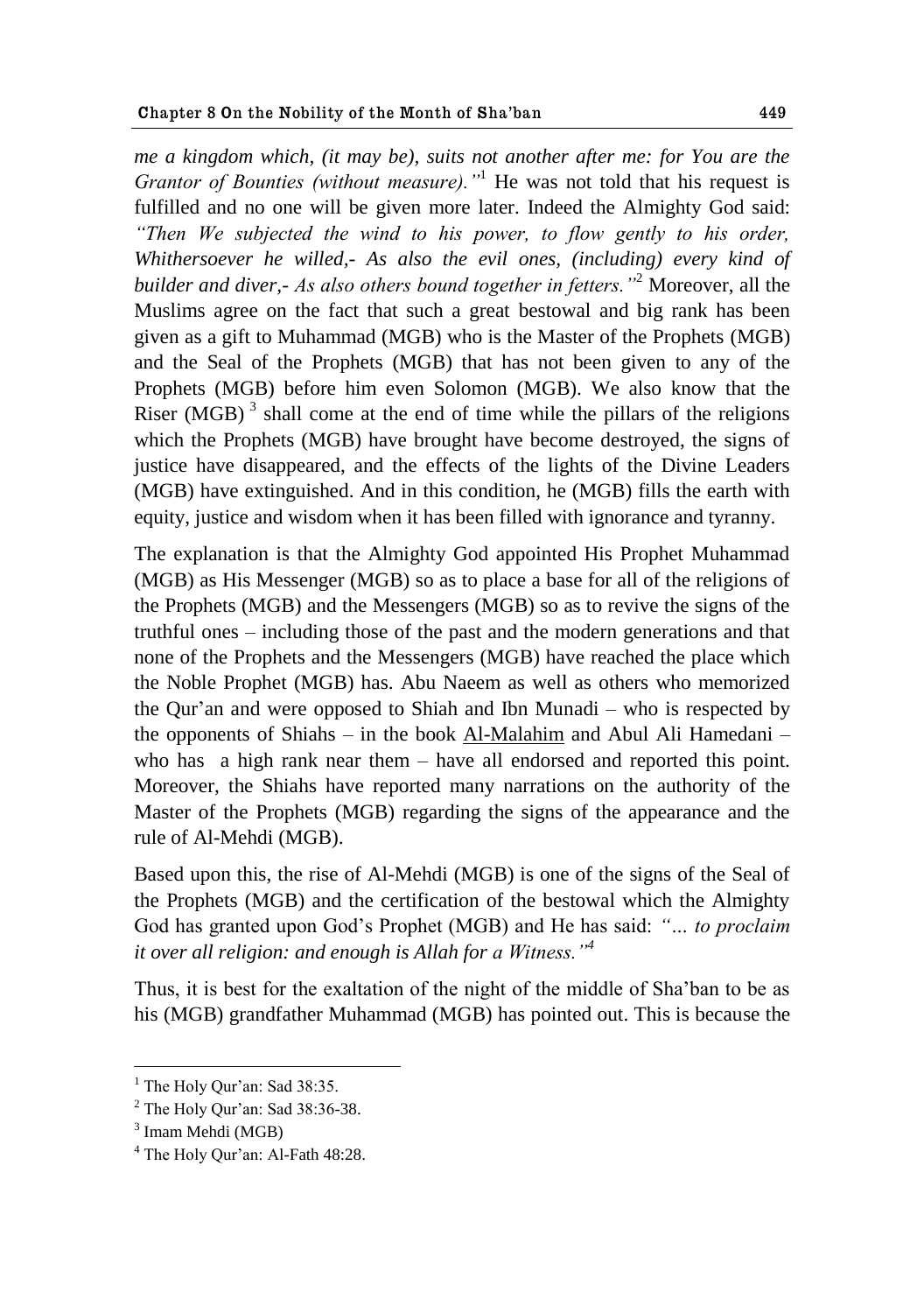days of the Muslims" lives has always been darkened and the enemy armies have defeated them and the wretchedness of their wrong deeds have encompassed them. And the Exalted God had one born on this night who shall free them from slavery and open their chained hands and give everyone what they deserve. He will provide similar conditions for all the people in the East and the West. He shall treat the people like a kind father to his offspring or like a forgiving king. This way he shall offer them happiness and the glad tiding of prosperity in the Eternal Abode. Also on this night, it is best for everyone to thank the blessings which the Honorable the Exalted God has granted upon that great king (Al-Mehdi (MGB)). Also we should thank God for the fact that God has let us be as one of his (MGB) followers and has recorded our name on the list of his army men and has included us as the supporters of Islam who eradicate disbelief, rebellion and enmity with Islam and bring prosperity everywhere – from where the sun rises until the place in which it sets in the end of the Earth. Also it is best for one to appoint a part of his time on this night for the Prophet (MGB) since he (MGB) was the means of this birth, prosperity and great kingdom. Also one should allocate a part of his worship for the pure forefathers of Al-Mehdi - may God expedite his noble appearance - because those generous ones were the root of this birth, and have struggled hard in this way. One should also allocate a part of this night for Al-Mehdi (MGB) because it is obligatory upon the inferiors to act so in front of their guardian and master. However, it does not seem that man has the power to sufficiently honor this birth unless he is helped with the Divine Power. Therefore, it is best for each of the prosperous worshippers to honor his birth to the extent of the power which the Almighty God has granted upon them.

**ّ٨ل) 51 ( ٨يما يفکكه ] ٨ي بٍاقة حلًبي شؿه ِلى حلله ٠ليه وآله بىالؾجه وٝ٠ين حيح٩اٞ حالوالم بكثاوحه [ حو هىاليا حلمهؿي ٠ليه حلىالم** 

ممن أطبق أهل الصدق ممن يعتمد على قوله، بان النبي حِده صلى الله عليه وآله بِشر الأمة بولادته وعظيم انتفاع الإسلام برئاسته ودولته، وذكر شرح كمالها وما يبلغ إليه حال جلالها إلى ما لم يظفر نبي سابق ولا وصي لا حق، ولا بلغ إليه ملك سليمان عليه السلام الذي حكم في ملكه على الإنس والجن. لان سليمان عليه السلام لما قال: ﴿ هب ل<sub>ي</sub> ملكا لا ينبغي لأحد من بعدي انك أنت الوهاب﴾. ما قيل له : قد اجبنا سؤالك في اننا لا نعطي احدًا من بعدك اكثر منه في سبب من الاسباب، انما قال الله جل جلاله : ﴿ فَسخرنا له الريح تجرى بامره رخاء حيث اصاب والشياطين كل بناء وغواص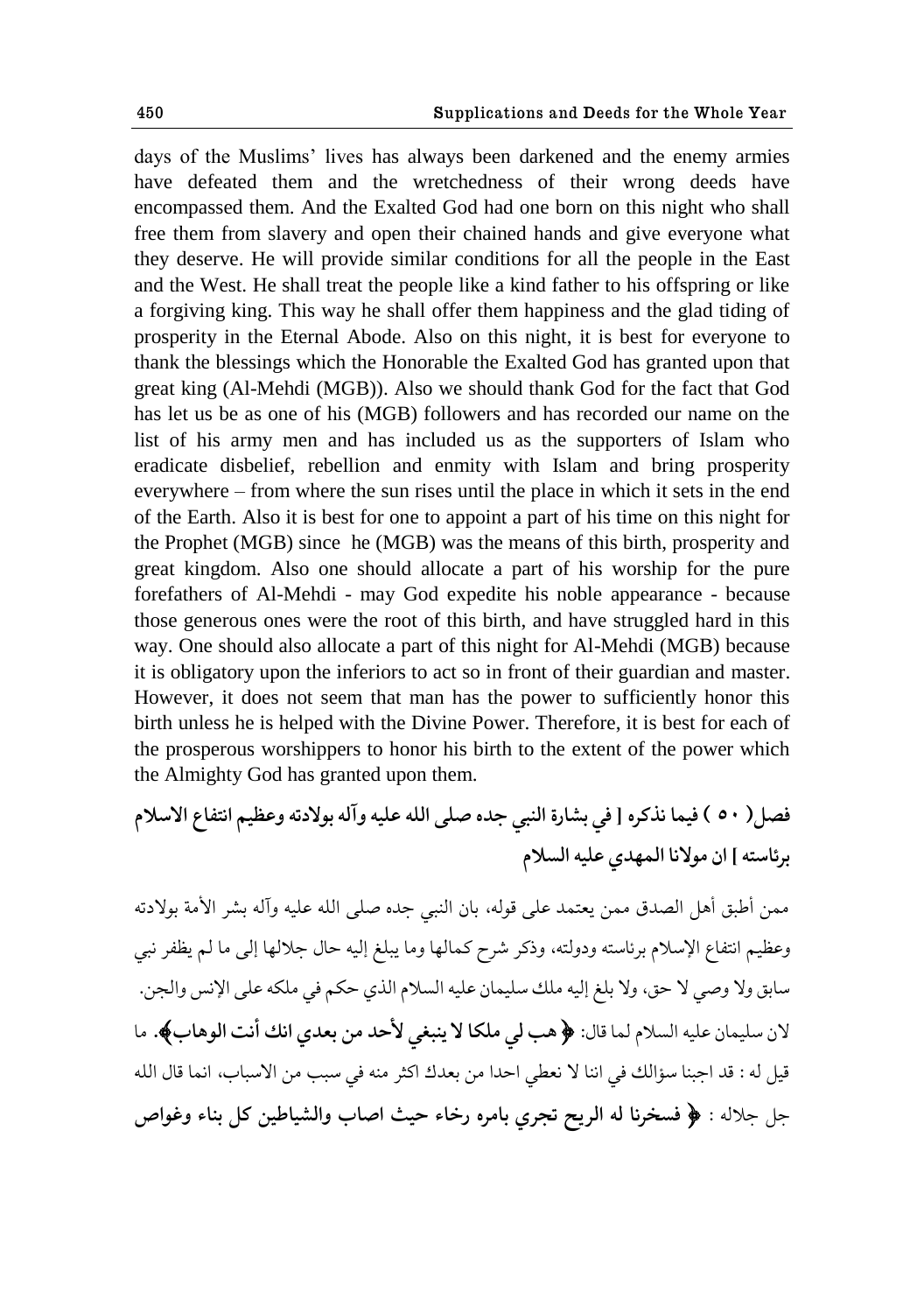**وآخرين مقرنين في الاصفاد﴾' والمسلمون مجمعون على ان محمدا صلى الله عليه وآله سيد** المرسلين وخاتم النبيين اعطى من الفضل العظيم والمكان الجسيم، ما لم يعط احد من الانبياء في الأزمان ولا سليمان . ومن البيان علمي تفصيل منطق اللسان والبيان ان المهدي عليه السلام يأتي في اواخر الزمان وقد تهدمت اركان اديان الانبياء ودرست معالم مراسم الاوصياء وطمست آثار انوار الأولياء، فيملأ الارض قسطا وعدلا وحكما كما ملنت جورا وجهلا وظلما . فبعث الله جل جلاله رسوله محمدا صلى الله عليه وآله ليجدد سائر مراسم الانبياء والمرسلين ويحيى به معالم الصادقين من الاولين والآخرين ولم يبلغ أحدا منهم صلوات الله عليهم وعليه الى انه قام احد منهم بجميع امرهم بعدد رؤوسه ويبلغ به ما يبلغ هو عليه السلام إليه . وقد ذكره أبو نعيم الحافظ وغيره من رجال المحافظ وغيره من رجال المخالفين وذكر ابن المنادي في كتاب الملاحم وهو عندهم ثقة امين، وذكره أبو العلى الهمداني وله المقام المكين، وذكرت شيعته من آيات ظهوره وانتظام اموره عن سيد المرسلين صلى الله عليه وآله ما لم يبلغ إليه احد من العالمين .

وذلك من جملة آيات خاتم النبيين وتصديق ما خصه الله جل جلاله، انه من فضله في قوله جل جلاله:

# **لله على الدين كله. ﴾ `**

اقول : فينبغي ان يكون تعظيم هذه الليلة لأجل ولادته عند المسلمين والمعترفين بحقوق امامته على قدر ما ذكره جده محمد صلى الله عليه وآله وبشر به المسعودين من امته، كما لو كان المسلمون قد اظلمت عليهم ايام حياتهم، واشرفت عليهم جيوش اهل عداوتهم، واحاطت بهم نحوس خطيئاتهم . فأنشأ الله تعالى مولودا يعتق رقابهم من رقها، ويمكن كل يد مغلولة من حقها، ويعطى كل نفس ما تستحقه من سبقها، ويبسط للخلائق في المشارق والمغارب بساطا متساوي الاطراف مكمل الألطاف مجمل الأوصاف، ويجلس الجميع عليه اجلاس الوالد الشفيق لأولاده العزيزين عليه، أو اجلاس الملك الرحيم الكريم لمن تحت يديه ويريهم من مقدمات آيات المسرات وبشارات المبرات في دار السعادات الباقية ما يشهد حاضرها لغائبها وتقود القلوب والاعناق الى طاعة واهبها .اقول : وليقم كل انسان لله جل جلاله في هذه الليلة بقدر شكر ما من الله عز وجل عليه بهذا السلطان وانه جعله من

 $^{1}$  : ص $^{1}$  : 36-38

 $^2$  : الفتح:  $28$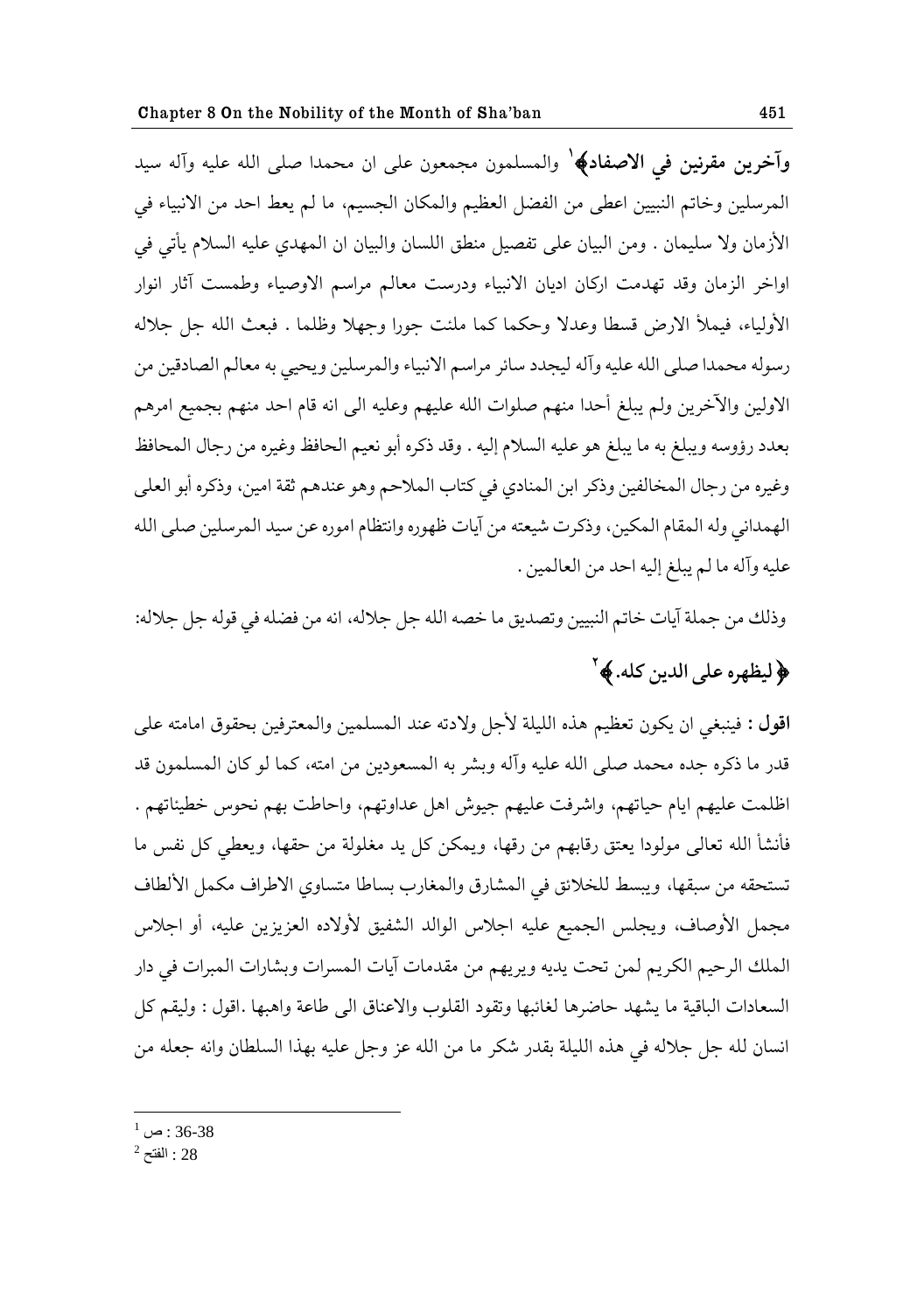رعاياه والمذكورين في ديوان حنده والمسمين بالاعوان على تمهيد الاسلام والايمان واستيصال الكفر الطغيان والعدوان ومد سرادقات على تمهيد الاسلام والايمان واستيصال الكفر والطغيان والعدوان ومد سرادقات السعادات على سائر الجهات من حيث تطلع شموس السماوات والى حيث تغرب الى اقصى الغايات والنهايات . ويجعل من خدمته لله جل جلاله الذي لا يقوم الاجساد بمعانيها خدمة لرسوله صلى الله عليه وآله، الذي كان سبب هذه الولادة والسعادة وشرف رئاستها وخدمة لابائه الطاهرين الذين كانوا اصلا لها واعوانا على اقامة حرمتها وخدمة له صلوات الله عليه وآله، كما يجب على الرعية لمالك ازمتها والقيم لها باستقامتها وإدراك سعادتها. ولست احِد القوة البشرية قادرة على القيام بهذه الحقوق المعظمة المرضية الا بقوة من القدرة الربانية، فليقم كل عبد مسعود من العباد بما يبلغ إليه ما انعم به عليه الله حل حلاله من القوة والاحتهاد.

### **Section 51 Supplications for One Born in the Middle of Sha'ban**

In the following supplications, there is a specific mention by the Almighty God of the one born in the middle of Sha"ban:

"O' my God! For the sake of this night, and the one born on  $it<sup>1</sup>$  - Your Proof and Your Promise for which You granted it a superior nobility and Your Words were perfected truly and justly. No one can change Your Words or procrastinate Your Signs – Your Splendid Light and Your Brilliant Brightness; Your Brilliant Sign in the obscurity of darkness! He is absent and hidden! His birth is exalted and his progeny is noble! The Angels will witness to him. God the Almighty will help him and support him when the promise comes true, the angels will be among his troops, He will be God"s Sword that will never miss, as light from Him that will never diminish, and the perseverant who shall never jeopardize the truth. They are the motives and reasons of the course of events, the honors of time, the ones in charge of God"s Affairs – the ones in charge of God"s Affairs. They receive that which comes down in the Night of Destiny – they are the controllers of the Day of Judgment and Resurrection, the interpreters of his revelations, the ones in charge of God"s Affairs and the ones who forbid evil. O" my God! Please bestow Your Blessings on their last one and the one who shall rise, who is invisible to the people. Please make his days, his return, his time, reach maturity, and please let us be with him, as his helpers. Please let us be his comrades, and record our names as his supporters and sincere friends,

 $<sup>1</sup>$  Referring to the Riser Al-Mehdi (MGB)</sup>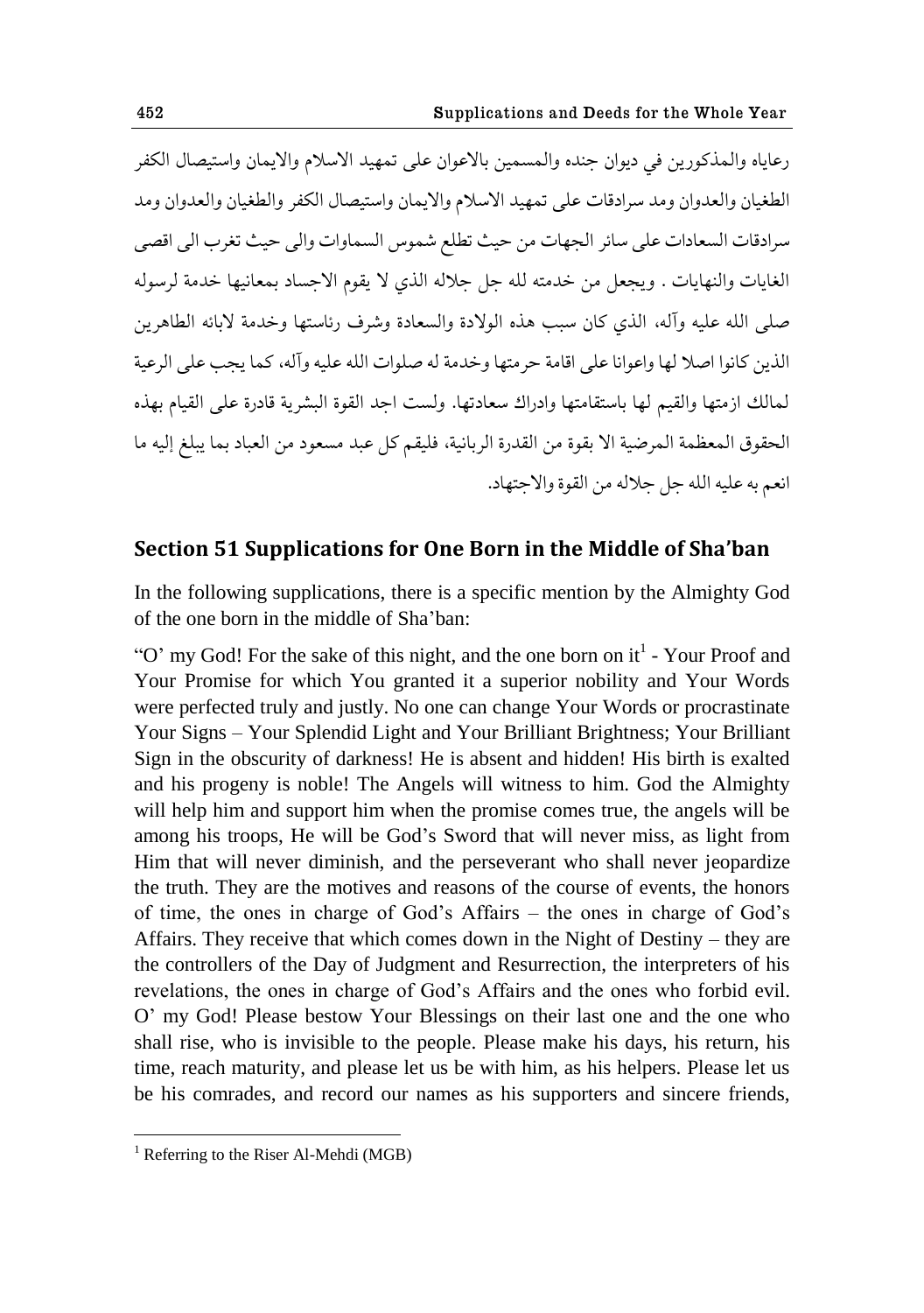bring us to life again during his reign, gentle and loving, happy and satisfied in his company, and steadfast in his cause, free from sins. O' the Most Compassionate, Most Merciful! *And "Praise be to God the Cherisher and*  Sustainer of the worlds;<sup>1</sup> Please bestow Your Blessings on the Seal of he Prophets (MGB) and Messengers (MGB), Muhammad (MGB), and on his Progeny (MGB) – the honest ones, his children – the spokesmen, and curse all the oppressors. Please make a ruling between us and them. O" the Best Ruler!"

**ّ٨ل) 51 ( ٨يما يفکكه هى حلؿ٠اء وحل٭ىن ٠لى حلله شل شالله بهفح حلمىلىؾ حلٝ١ين حلمكاو ليلة حل٧ًّ هى حل١ٍباو وهى :**

اللهم بحق ليلتنا هذه ومولودها، وحجتك وموعدها، التي قرنت ال<sub>ى</sub> فضلها فضلا، فتمت كلمتك صِدقا وعِدلا، لا مبدل لكلماتك ولا معقب لاياتك، نورك المتألق وضياؤك المشرق، والعلم النور في طخياء الديجور، الغائب المستور، جل مولده وكرم محتده، والملائكة شهده، والله ناصره ومؤيده إذا آن ميعاده والملائكة امداده .سيف الله الذي لا ينبو، ونوره الذي لا يخبو، وذو الحلم الذي لا يصبو، مدار الدهر ونواميس العصر وولاة الامر وولاة الامر والمنزل عليهم ما ينزل في ليلة القدر واصحاب الحشر والنشر، وتراجمه وحيه وولاة امره ونهيه . اللهم فصل على خاتمهم وقائمهم، المستور عن عوالمهم، وادرك بنا ايامه وظهوره وقيامه، واجعلنا من انصاره، واقرن ثارنا بثاره، واكتبنا في اعوانه وخلصائه، واحينا في دولته ناعمين وبصحبته غانمين، وبحقه قائمين، ومن السوء سالمين يا ارحم الراحمين . والحمد لله رب العالمين وصلى الله على محمد خاتم النبيين والمرسلين وعلى اهل بيته الصادقين وعشرته الناطقين، والعن جميع الظالمين، واحكم بيننا وبينهم يا احكم الحاكمين.

### **Supplications for This Night**

The following is narrated through a chain of documents to my grandfather Abi Ja"far al-Tusi- May God be pleased with him – narrated on the authority of Kumayl ibn Zyad al-Nakha"ee, "I saw the Commander of the Faithful Ali (MGB) prostrating on the middle night of Sha"ban and saying these supplications."

We read the following in another narration on the authority of Kumayl ibn Zyad

 $<sup>1</sup>$  The Holy Qur'an Al-Fatiha 1:2.</sup>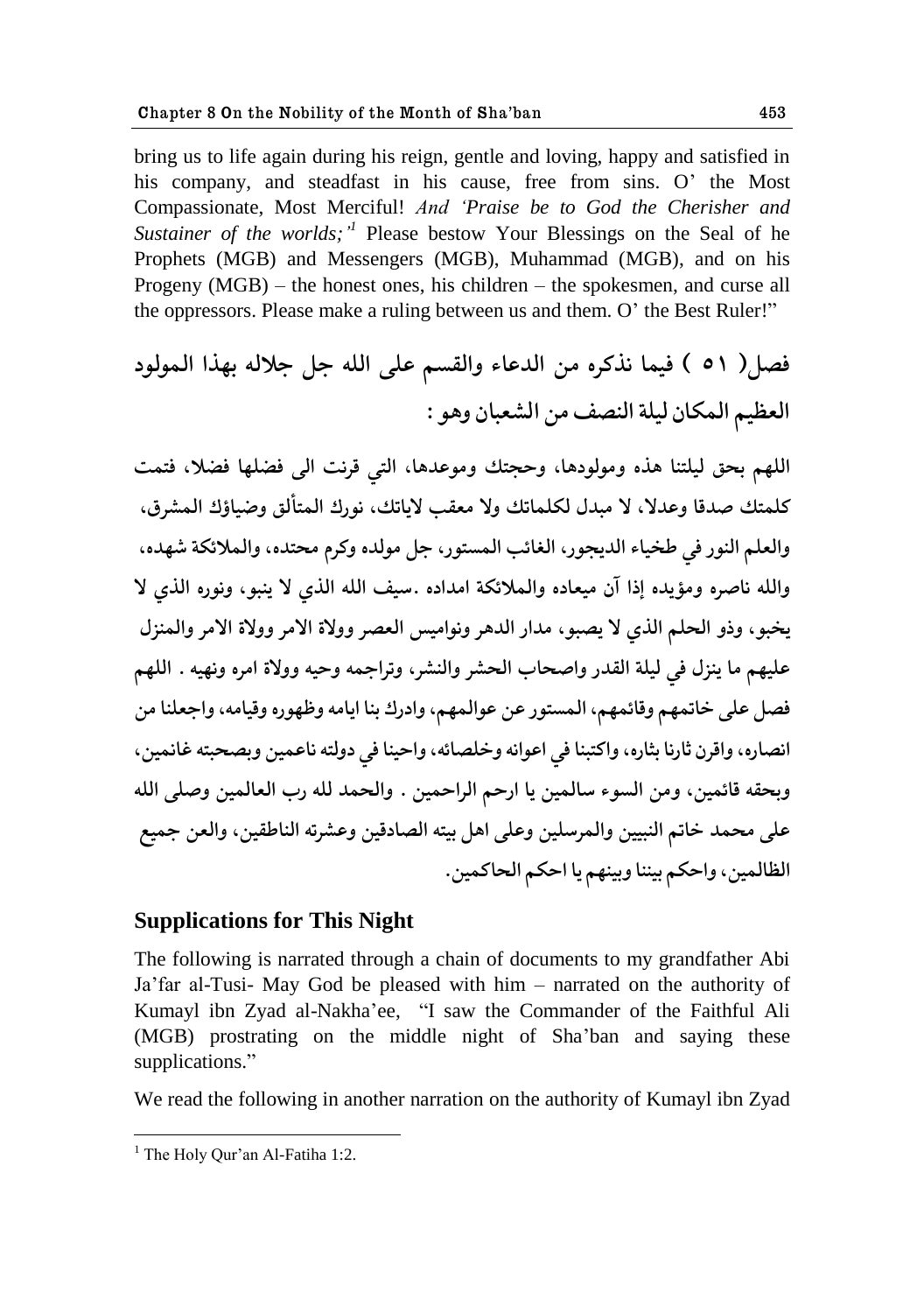who said, "I was sitting with my Master the Commander of the Faithful Ali (MGB) in the Basra Mosque when a group of his companions were with him. Some of the companions asked, "What does the following words of the Honorable the Exalted God mean, "*In the (Night) is made distinct every affair of wisdom?""<sup>1</sup>* He (MGB) replied, "It is the middle night of the month of Sha'ban"

I swear by Him who controls my life, all that is going to happen to one for the next year is destined on the middle night of Sha"ban whether it is good or bad. God will fulfill the prayers of whoever stays up on that night and recites the supplications of Al-Khizr (MGB). When the Commander of the Faithful Ali (MGB) went home, I went to see him. He (MGB) asked me, "O" Kumayl! Why have you come to see me?" I replied, "O' Commander of the Faithful! The supplications of Al-Khizr!"

He (MGB) said, "O" Kumayl! Please sit down! Once you memorize this recite it once on each Friday night, or once a month, or once a year, or once in your lifetime. Then God shall suffice you, help you and provide for your sustenance and you shall not lose being forgiven. O" Kumayl! I grant you the honor of entrusting this supplication to you due to your long companionship." Then he (MGB) added, "Write down: O" my God! I ask You by Your Mercy which encompasses all things, by Your Strength by which You overcome all things, and to which all things submit; and before which all things humble. I ask You by Your Omnipotence by which You have conquered all things, by Your Might against which nothing can stand up, and by Your Grandeur which prevails upon the pillars of all things. I ask You by Your Authority which is exercised over all things, by Your Face that shall endure forever after all things have vanished, by Your Names which manifest Your Power over the pillars of all things, by Your Knowledge which encompasses all things, and by the Light of Your Face which illuminates everything. O" Light! O" Holy One! O" He who existed before the foremost! O" He who shall exist after the last! O" my God! Please forgive me for my sins that would ruin my integrity. O" my God! Forgive me for my sins that would bring down misfortunes. O" my God! Forgive me for my sins that would change Divine Favors. O' my God! Forgive me for my sins that would hinder my supplications. O' my God! Forgive me for my sins that would bring down calamites. O" my God! Forgive me all the sins that I committed, and every offense I made. O" my God! I seek nearness to You through Your invocation and I pray to You to intercede on my behalf. And I ask You by Your Generosity to draw me nearer to You, and bless me to be grateful to You, and

 $<sup>1</sup>$  The Holy Our'an: Al-Dukhan 44:4.</sup>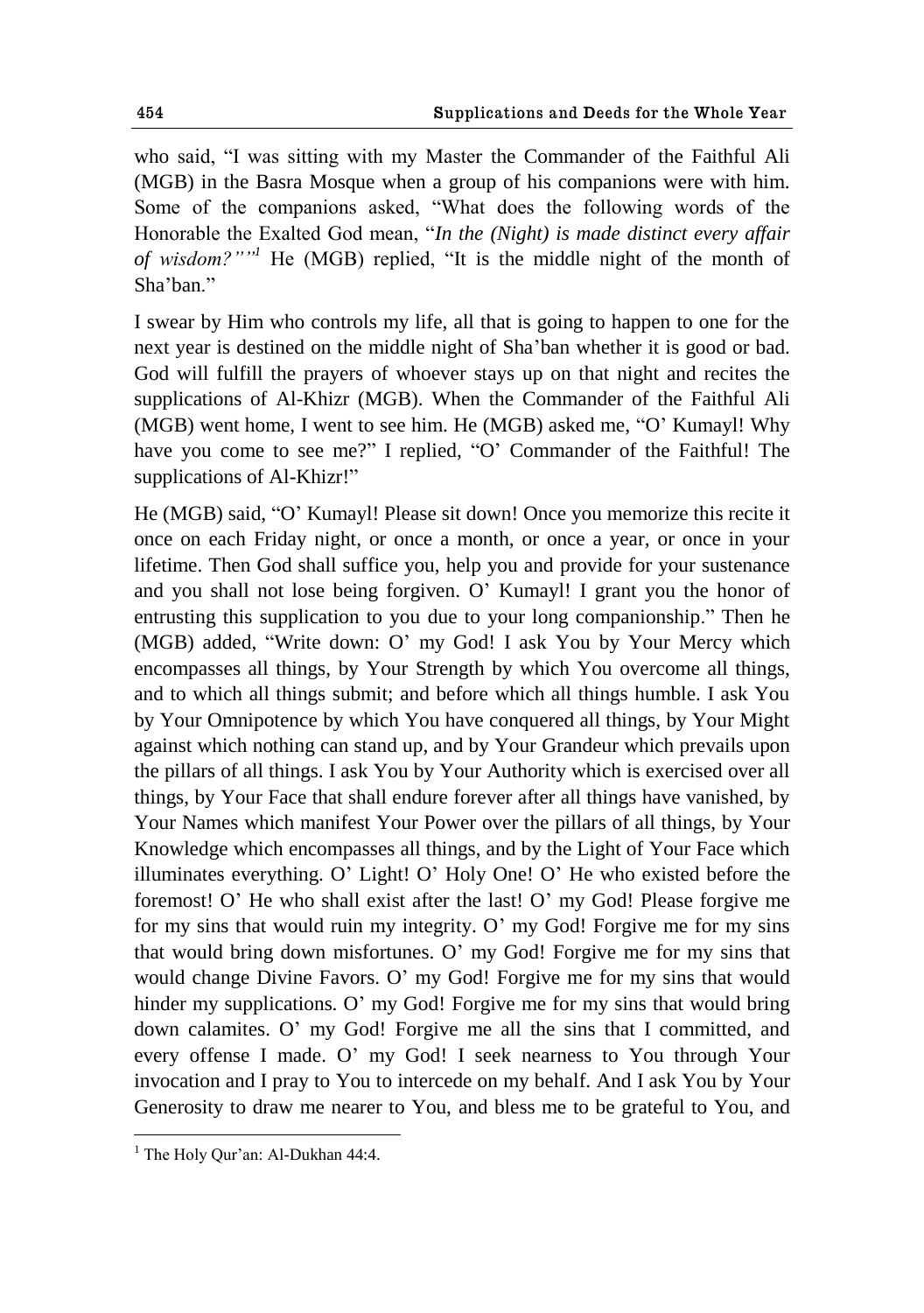inspire me to remember You. O" my God! I ask You from the position of a debased and humble one begging You submissively! I ask You to treat me with clemency and mercy, and to make me pleased and content with what You have allocated to me and make me humble in all circumstances. O" my God! And I ask You as one who is passing through extreme privation – who prays to You for his hardest needs and his hope for what You possess has been greatly increased! O" my God! Great is Your Authority is Great and Your Position is Exalted! Your Plan is Secret, Your Authority is Manifest, Your Troops are Subduing and Your Power is Prevalent and it is not possible to escape from Your Dominion. O" my God! I find not one but You to pardon my sins, nor to conceal my loathsome acts. I have no one but You to change my evil deeds into virtues. There is no God but You. Glory and praise be to You. I have oppressed myself. I had the audacity to sin due to my ignorance relying upon my past remembrance of You and Your Favors towards me. O" my God! My Guardian! How many of my loathsome acts have You covered up? How many of my grievous afflictions have You alleviated? How many of my slippages have You covered up? How many abominable things have You fended off? How many of my praises that I do not deserve have You spread abroad? O" my God! My trials and sufferings have increased and my evilness has worsened, my good deeds have diminished and my yokes of evil deeds have become firm. And high aspirations hinder me from benefitting from good deeds and the world has deceived me with its allurements and my own self has been affected by treachery and procrastination. Therefore, O" my Master! I implore You by Your Might not to let my sins and my misdeeds prevent my prayers from reaching Your Realm and not to disgrace me by exposing the secrets that You are aware of nor to hasten my retribution for the wrong deeds committed by me in secret which were due to misbehavior, exaggeration, ignorance, excessive lustfulness and negligence. O" my God! I beg You by Your Might to be compassionate to me in all circumstances and well disposed towards me in all matters. O" my God! O" my Lord! Do I have anyone but You? From whom can I ask for the removal of my loss and looking into my affairs? O" my God! O" my Master! You decreed a law for me but I obeyed my own low desires instead and did not guard myself against the allurements of my enemy. He deceived me with vain hopes and fate helped him in that respect. Thus I transgressed some limits set by You and I disobeyed some of Your Commandments. All praise belongs to You in all these matters and I have no plea against Your Judgment against me. I have therefore become liable to Your Judgment and Afflictions. O" my Lord! Now I have turned to You after being guilty of shortcomings and transgressions against myself, apologetically, repentantly, broken heartedly, entreating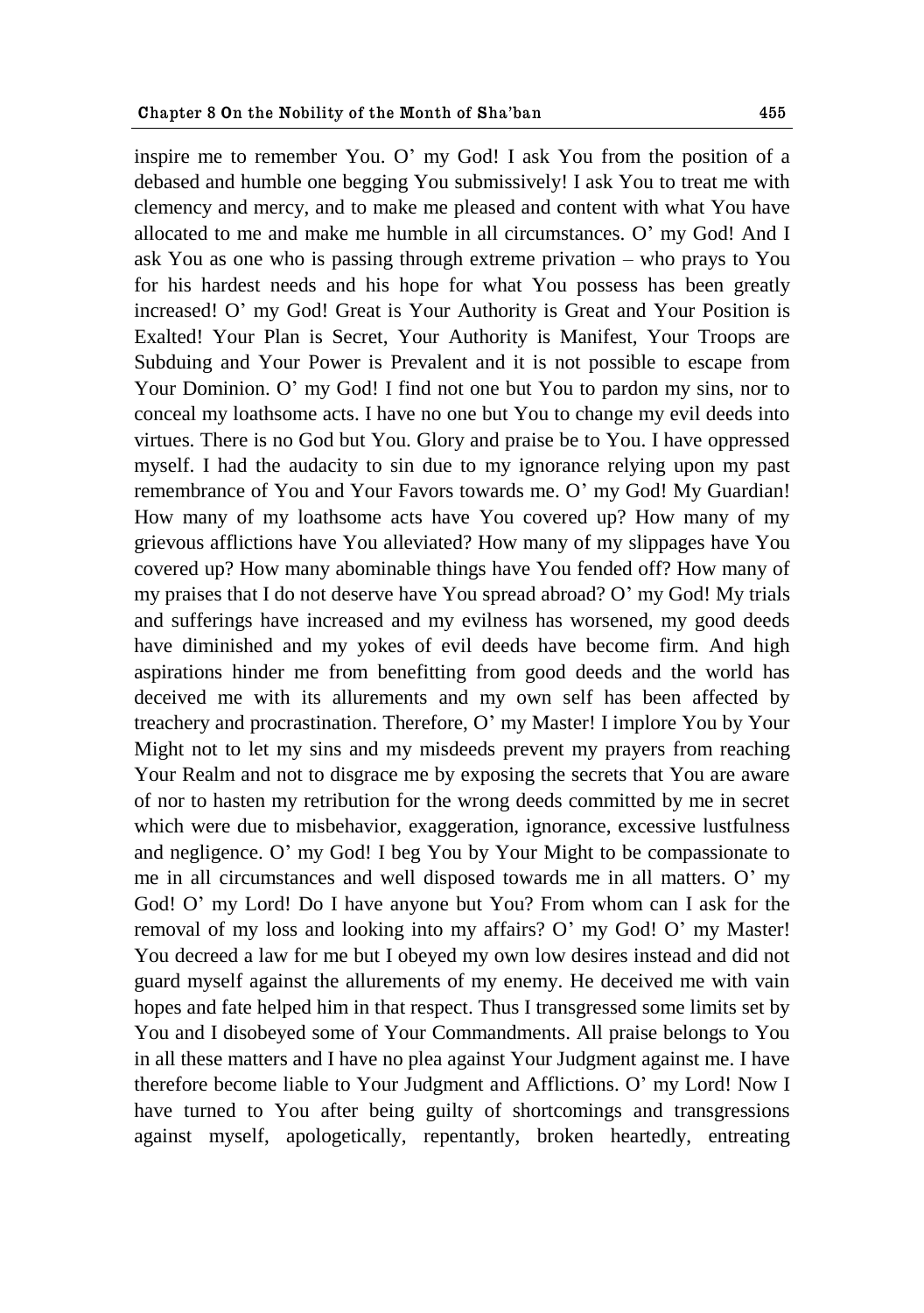earnestly for forgiveness, submissively confessing since I can find no escape from what I have done and have no refuge to turn to except seeking Your Acceptance of my excuse and admitting me into the realm of Your Extensive Mercy. O" my God! Please accept my excuse, have Mercy on my intense sufferings and set me free from my heavy chains! My Lord! Please have mercy on the weakness of my body, the delicacy of my skin and the brittleness of my bones. O" He who originated my creation, my individuality, my upbringing, my welfare and my sustenance! I beg You to restore Your Favors and Blessings upon me as You did in the beginning of my life. O' my God! O' My master! And my Lord! What! Will You see me punished with the Fire despite my belief in Your Oneness; and despite the fact that my heart has been filled with pure knowledge of You; and when my tongue has repeatedly praised You and my conscience has acknowledged Your Love and despite my sincere confessions and my humble supplications to Your Divinity? Alas! You are far too kind to destroy one whom Your have nourished Yourself, or push away one You have protected, or scare away one You have sheltered, or abandon in calamities one You have maintained and have been merciful to. O' my Master! O' my God! O' my Guardian! I wish I had known will You inflict Fire upon faces that have submissively bowed in prostration to Your Grandeur; or upon the tongues which have sincerely confirmed Your Unity and expressed gratitude to You; or upon hearts which have acknowledged Your Divinity with conviction; or upon minds which accumulated knowledge of You and became submissive to You; or upon limbs which struggled at the places appointed for Your Worship to adore You willingly and seek Your Forgiveness submissively? Such sort of harshness is not expected of You and it is in contradiction with Your Nobility! O" the All-Generous! O" Lord! You are aware of my weakness to bear even a minor affliction of this world and its consequence and adversity affecting the residents of this earth, although such afflictions are momentary, short-lived and transient. Then how can I bear the retributions of the Hereafter which are enormous and of intensive sufferings, of prolonged period and perpetual duration, that shall never be alleviated for those who deserve it as they will be the result of Your Wrath, Your Revenge, and Your Displeasure which neither the heavens nor the earth can bear! O' my Master! How can I bear it given that I am a weak, debased, humble, poor and destitute servant of Yours? O" my God! My Lord! My Master! My Guardian! For which of the matters should I complain to You and for which of them shall I bewail and weep? Shall I bewail for the pains and harshness of the punishment or for the length of sufferings and their duration? O" my God, my Master, my Guardian and my Lord! If You subject me to the same penalties as Your enemies and cast me with those who deserve Your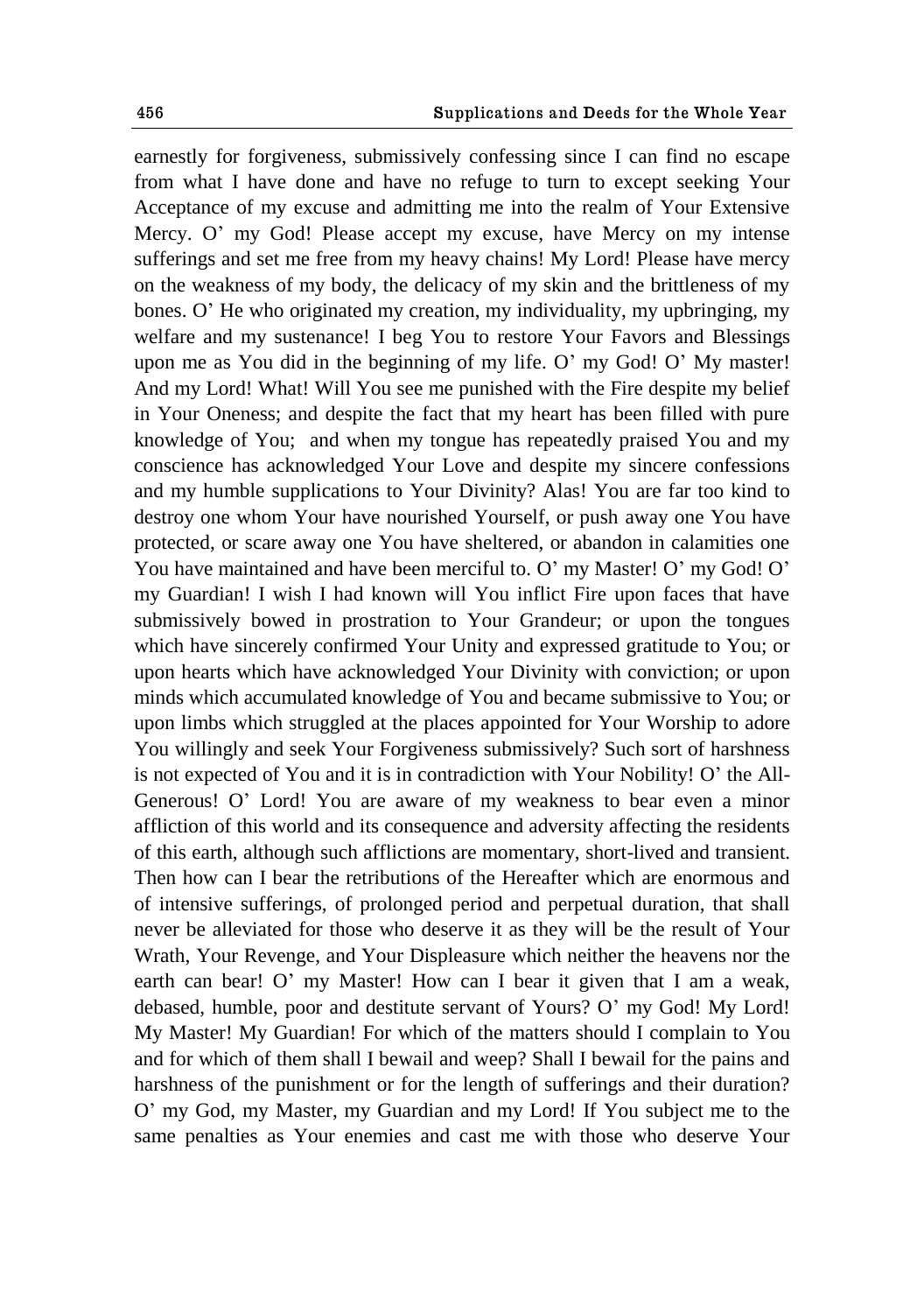Punishments and separate me from those who love You and Your Friends, even if I patiently bear Your Punishments, how can I stand being away from You? Even if I endure the scorching fire of Your Hell, how can I bear not to see Your Benevolence? How could I remain in the Fire while I have hopes of Your Forgiveness? O" my Master! O" my Guardian! I honestly swear by Your Might that if You allow me to retain my power of speech in Hell, I shall cry out unto You amongst its inmates like those who have faith in Your Kindness and I shall cry for You – like the crying of those who cry for help. And I shall weep for You – like the weeping of those who have lost their loved ones. I shall keep calling You and say, "Where are You? O" Guardian of the believers! O" the ultimate hope of the knowledgeable ones! O" He who helps the helpless! O" the one loved by those who truly believe in You! O" Lord of the universe! O" my God! Glory and praise be to You! Do You wish to be seen disregarding the voice of a Muslim servant, incarcerated there for his opposition, tasting its punishment due to his disobedience and imprisoned within its pits for his evildoings and misdeeds, crying out to You like the crying of one who has faith in Your Mercy and calling out to You like those who believe in Your Oneness and seeking to approach You by means of Your Lordship! O" my Guardian! Then how could he remain in torment when he hopefully relies upon Your Past Forbearance? And how could the fire cause him to suffer when he hopes for Your Nobility and Mercy. How could its roaring flames char him while You hear his voice and see his plight and how could he withstand its roaring flames when You know his sighing and weakness? And how could he be tossed about between its layers when You know his sincerity? And how could the guards of hell threaten him when he calls out to You saying 'O' my Lord!'? And how

could You abandon him there when he has faith in Your Nobility to set him free? No! That is not what we think of You! Your Grace does not have such a reputation! This does not resemble that which You have awarded the monotheists by Your Kindness and Generosity. I definitely conclude that You would have made Hell cold and peaceful and there would never have been an abode or place for anyone in it if You had not ordained punishment for those who deny You, and had You not decreed Your enemies to reside in Hell. But Holy are Your Names. You have sworn to fill Hell with the disbelievers from amongst the genies and mankind and keep them there forever. Glorious and sublime is Your Praise. From the beginning You favored me with honorable blessings and said, *"Is then the man who believes no better than the man who is rebellious and wicked? Not equal are they.*<sup>*I*</sup> My God! My Master! I implore

 $<sup>1</sup>$  The Holy Our'an: Al-Sajda 32:18.</sup>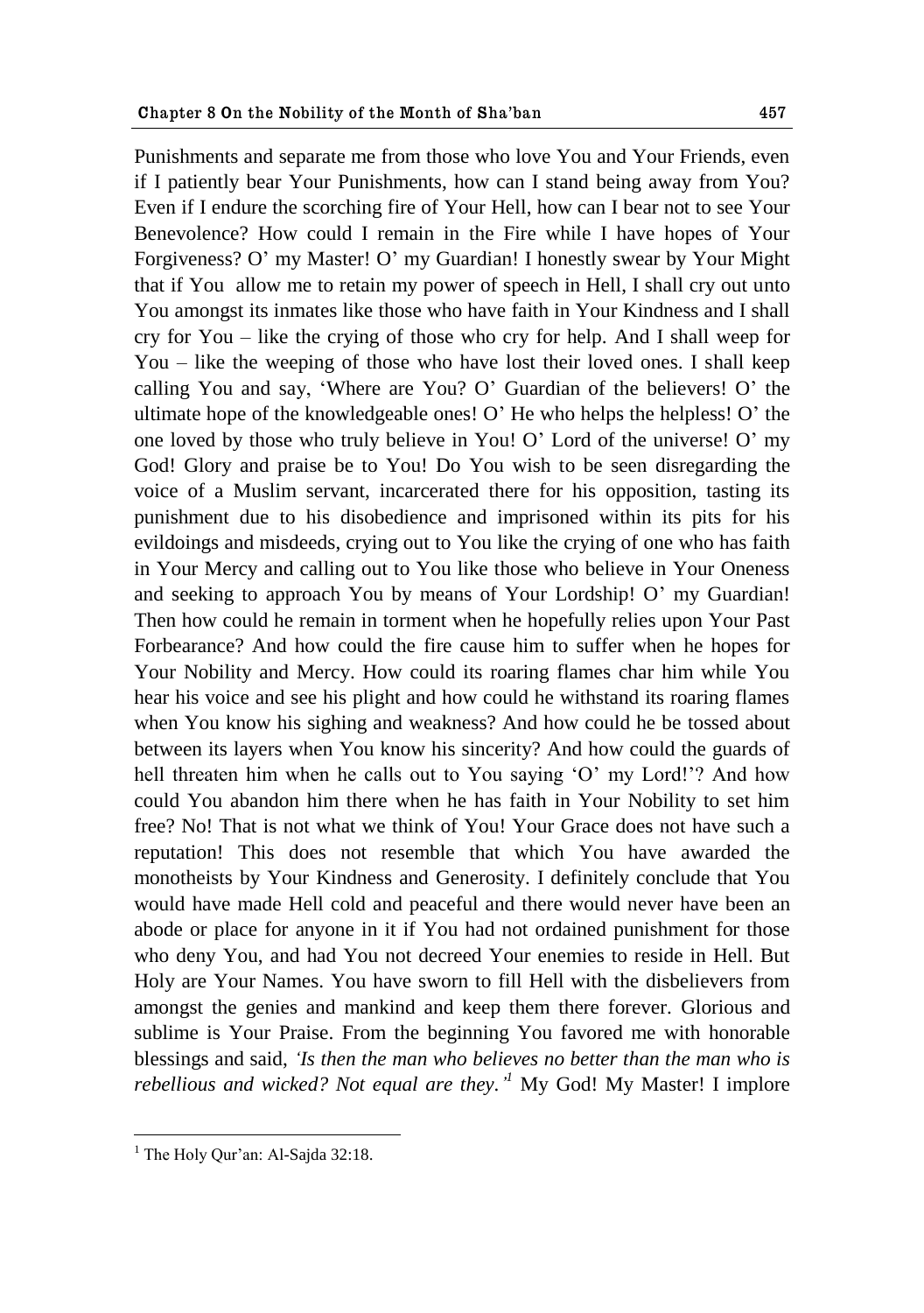You by that Power which You destined and by the decree that You ordained that prevails upon whoever You imposed it on, to bestow me on this night and at this very hour forgiveness for all the transgressions that I have been guilty of, all the sins that I have committed, for all the loathsome acts that I have kept secret and for all the evils done by me, secretly or openly, hidden or not, and for every evil action that You have ordered the Honorable Recorders (*Kiraman*   $Katibin$ <sup>1</sup> to record and to be witnesses over me along with the limbs of my body, while You observe me besides them and are aware of what is concealed from them but keep them secret by Your Mercy, and covered them by Your Nobility. I ask You to increase my share of all the good that You bestow; all the favors that You grant; all the virtues that You make known everywhere; all the sustenance that You expand and all the sins that You forgive and the wrongdoings that You cover up. O" Lord! O" Lord! O" Lord! O" my God! My Master! My Guardian! O' Possessor of my freedom! O' He who controls! O' He who knows my sufferings and helplessness! O" the All Aware of my poverty and indigence! O" Lord! O" Lord, O" Lord! I ask You by Your Glory, Sanctity, Your Superb Attributes and Your Names to cause me to utilize my time, day and night, in Your Remembrance, by engaging myself in serving Your Cause and to let my deeds be such as to be acceptable to You, so that all my deeds and prayers may be transformed into one continuous effort and my life takes the form of perpetual service to You. O" my Master! O" He upon whom I rely! O" He unto whom I express my distress! O" Lord! O" Lord! O" Lord! Strengthen my limbs for Your service, strength my bones to persevere in Your Service and bestow on me the eagerness to fear You and constantly serve You so that I rush towards You in the race with other forerunners and speed up towards You amongst those who hasten towards You, and eagerly try to get near You amongst those who are eager to be near You, and draw myself towards You like those who sincerely draw themselves towards You, and to fear You like those who firmly believe in You and thus I may join the congregation of the faithful near You. O" my God! Please wish bad for whoever wishes me bad, and plot against whoever plots against me and assign me a place in Your Presence with the best of Your Bondsmen and nearest abode to You, for verily that position cannot be attained except through Your Favor. Please treat me benevolently, and through Your Greatness extend Your Munificence towards me. Please protect me through Your Mercy and cause my tongue to accentuate Your Remembrance and my heart filled with Your love. Please favor me by Your

<sup>1</sup> Kiraman Katibin: angels writing down your deeds: *"But verily over you (are appointed angels) to protect you, kind and honorable, writing down (your deeds). They know (and understand) all that ye do.*[The Holy Qur"an: Infitar 82:10-12].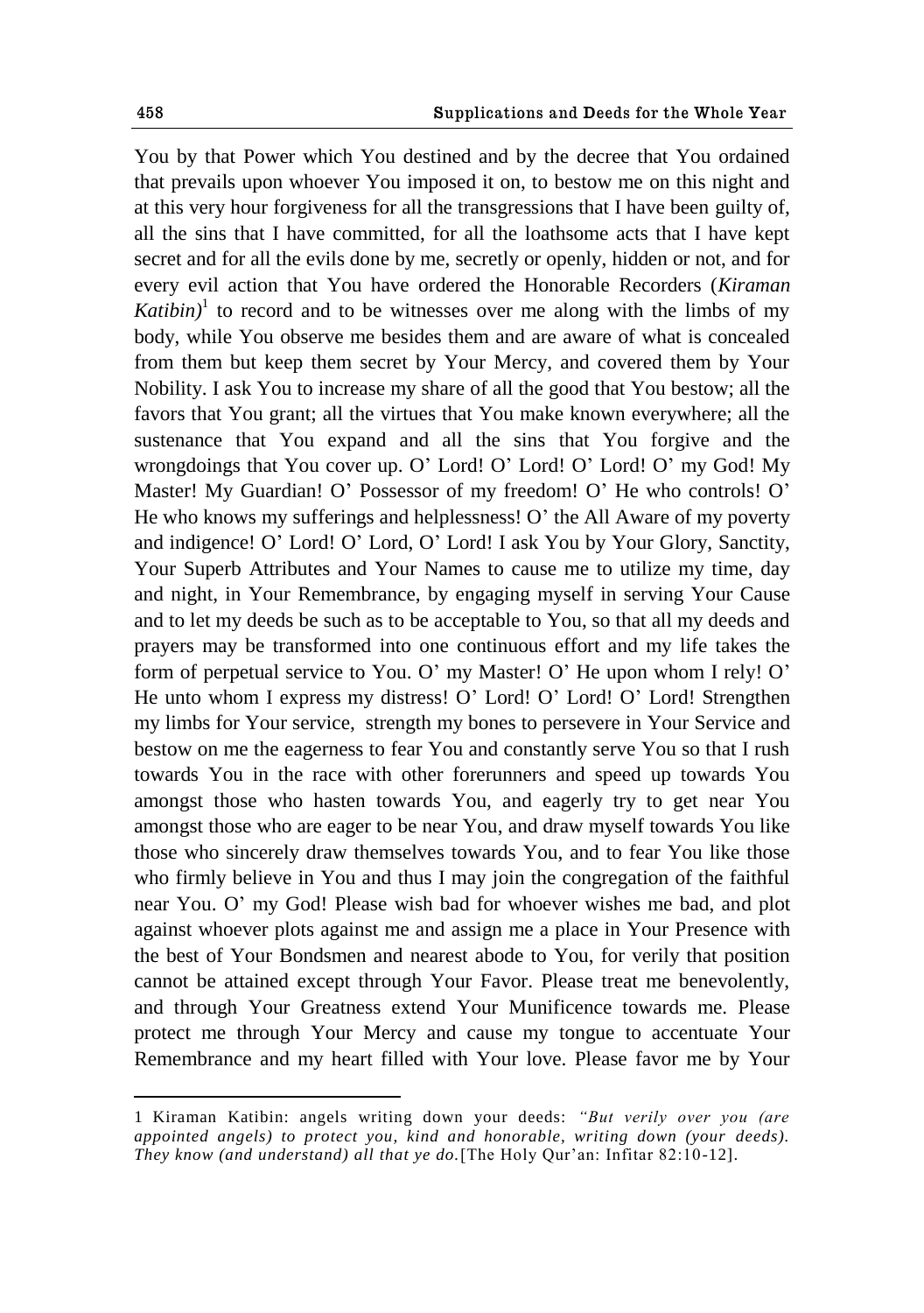Gracious Response and overlook my transgressions, and forgive me for my errors. For verily, You have ordained Your Servants to worship You and have ordered them to pray to You and have guaranteed them Your Response. So, my Lord! I look earnestly towards You! And towards You, my Lord! I have stretched forth my hands! Therefore, by Your Might, respond to my supplication and let me attain my wishes and, by Your Nobility do not cut off my hopes from You. Please safeguard me against the evils of my enemies, from among the genies and mankind  $- O'$  You! Who are readily pleased! Forgive one who owns nothing but supplication for You do what You Will. O" He whose Name is the remedy for all ills and whose Remembrance is a sure treatment for all ailments and Obedience to whom makes one self-sufficient. Please have mercy on one whose only asset is hope and whose only armor is lamentation. O' He who perfects all bounties! O" He who wards off all misfortunes! O" Light! He Who illuminates those who are in bewilderment! O" Omniscient! He Who knows without learning! Please bestow Your Blessings on Muhammad and his Progeny (MGB) and deal with me as You deem fit. May the blessings of God be bestowed upon Muhammad (MGB) and the Rightful Divine Leaders (MGB) from his progeny and may His peace be on them plentifully.'"

مارويناه باسنادنا الى جدي أبي جعفر الطوسي رضي الله عنه قال: روي ان كميل بن زياد النخعي رأى أمير المؤمنين عليه السلام ساجدا يدعو بهذا الدعاء في ليلة النصف من شعبان .

اقول : ووجدت في رواية اخرى ما هذا لفظها : قال كميل بن زياد : كنت جالسا مع مولاي أمير المؤمنين عليه السلام في مسجد البصرة ومعه جماعة من اصحابه فقال بعضهم : ما معنى قول الله عزوجل : ﴿ فيها يفرق كل أمر حكيم﴾؟ قال عليه السلام : ليلة النصف من شعبان، والذي نفس على بيده انه ما من عبد الا وجميع ما يجري عليه من خير وشر مقسوم له في ليلة النصف من شعبان إلى آخر السنة في مثل تلك الليلة المقبلة، وما من عبد يحييها ويدعو بدعاء الخضر عليه السلام الا احيب له . فلما انصرف طرقته ليلا، فقال عليه السلام: ما جاء بك يا كميل ؟ قلت : يا أمير المؤمنين دعاء الخصر، فقال:احلس يا كميل، إذا حفظت هذا الدعاء فادع به كل ليلة جمعة أو في الشهر مرة أو في السنة مرة أو في عمرك مرة تكف وتنصر وترزق ولن تعدم المغفرة، يا كميل اوجب لك طول الصحبة لنا ان نجود لك بما سألت، ثم قال: اكتب : ا**للهم إني أسألك برحمتك التي وسعت كل شئ، وبقوتك التي قهرت** بها کل شي، وخضع لها کل شي،وذل لها کل شي، وبجبروتك التي غلبت بها کل شي، وبعزتك

ومن الدعوات في هذه الليلة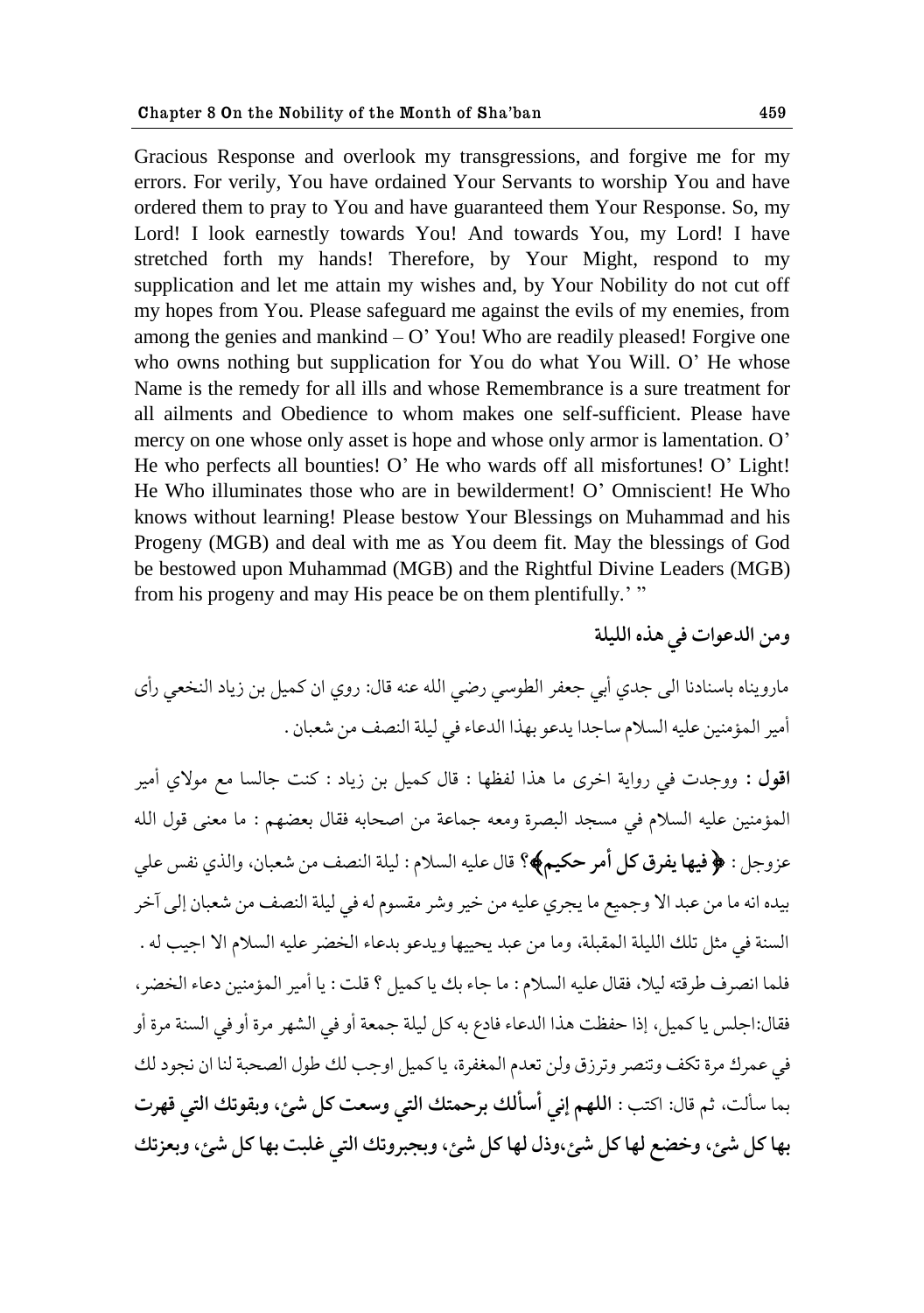التي لا يقوم لها شئ، وبعظمتك التي ملأت أركان كل شئ وبسلطانك الذي علا كل شئ، و بوجهك الباقي بعد [ فناء ] كل شئ، وباسمائك التي غلبت اركان كل شئ، وبعلمك الذي احاط بكل شئ، وبنور وجهك الذي اضاء له كل شئ، یا نور یا قدوس، یا اول الأولين ویا آخر الاخرین .اللهم اغفر لي الذنوب التي تهتك العصم، اللهم اغفر لي الذنوب التي تنزل النقم، اللهم اغفر لي الذنوب التي تغير النعم،اللهم اغفر لي الذنوب التي تحبس الدعاء، اللهم اغفر لي الذنوب التي تنزل البلاء، اللهم اغفر لي كل ذنب اذنبته وكل خطيئة اخطأتها . اللهم اني اتقرب اليك بذكرك واستشفع بك الى نفسك واسألك بجودك ان تدنيني من قربك وان توزعني شكرك وان تلهمني ذكرك. اللهم اني أسألك سؤال خاضع متذلل خاشع ان تسامحني وترحمني وتجعلني بقسمك راضيا قانعا وفي جميع الاحوال متواضعا، اللهم وأسألك سؤال من اشتدت فاقته، وانزل بك عند الشدائد حاجته، وعظم فيما عندك رغبته . اللهم عظم سلطانك وعلا مكانك وخفي مكرك وظهر امرك، وغلب جندك وجرت قدرتك، ولا يمكن الفرار من حكومتك، اللهم لا اجد لذنوبي غافرا ولا لقبائحي ساترا،ولا لشئ من عملي القبيح بالحسن مبدلا غيرك، لا إله إلا انت سبحانك وبحمدك ظلمت نفسي وتجرأت بجهلي وسكنت الي قديم ذكرك لي ومنك علي اللهم ومولاي كم من قبيح سترته وكم فادح من البلاء اقلته، وكم من عثار وقيته وكم من مكروه دفعته وكم من ثناء جميل لست اهلا له نشرته . اللهم عظم بلائي وافرط بي سوء حالي وقصرت بي اعمالي، وقعدت بي اغلالي، وحبسني عن نفعي بعد آمالي،وخدعتني الدنيا بغرورها ونفسي **بؽيايحها وهٙالي یا ويؿي . ٨ؤوؤلٯ ب١مجٯ حال یعصب ً٠ٯ ؾ٠اثي وىء ٠ملي و١٨الي، وال**  تفضحني بخفي ما اطلعت عليه من سريرتي ولا تعاجلني بالعقوبة على ما عملته في خلواتي، من سوء فعلي واسائتي ودوام تفريطي وجهالتي وكثرة شهواتي وغفلتي، وكن اللهم بعزتك لي في كل الأحوال رؤوفا وعلي في جميع الامور عطوفا . الهي وربي من لي غيرك، أسأله كشف ضري والنظر في امري، الهي ومولاي اجريت على حكما اتبعت فيه هوى نفسي ولم احترس فيه من تزيين عدوى، فغرني بما اهوى واسعده على ذلك القضاء، فتجاوزت بما جرى على من ذلك من نقض حدودك وخالفت بعض اوامرك و فلك الحمد على في جميع ذلك، ولا حجة لي فيما جرى على فيه قضاؤك والزمني حكمك وبلاؤك، وقد اتيتك يا الهي بعد تقصيري واسرافي على نفسي، معتذرا نادما منكسرا مستقيلا مستغفرا منيبا مقرا مذعنا معترفا، لا اجد مفرا مما كان مني،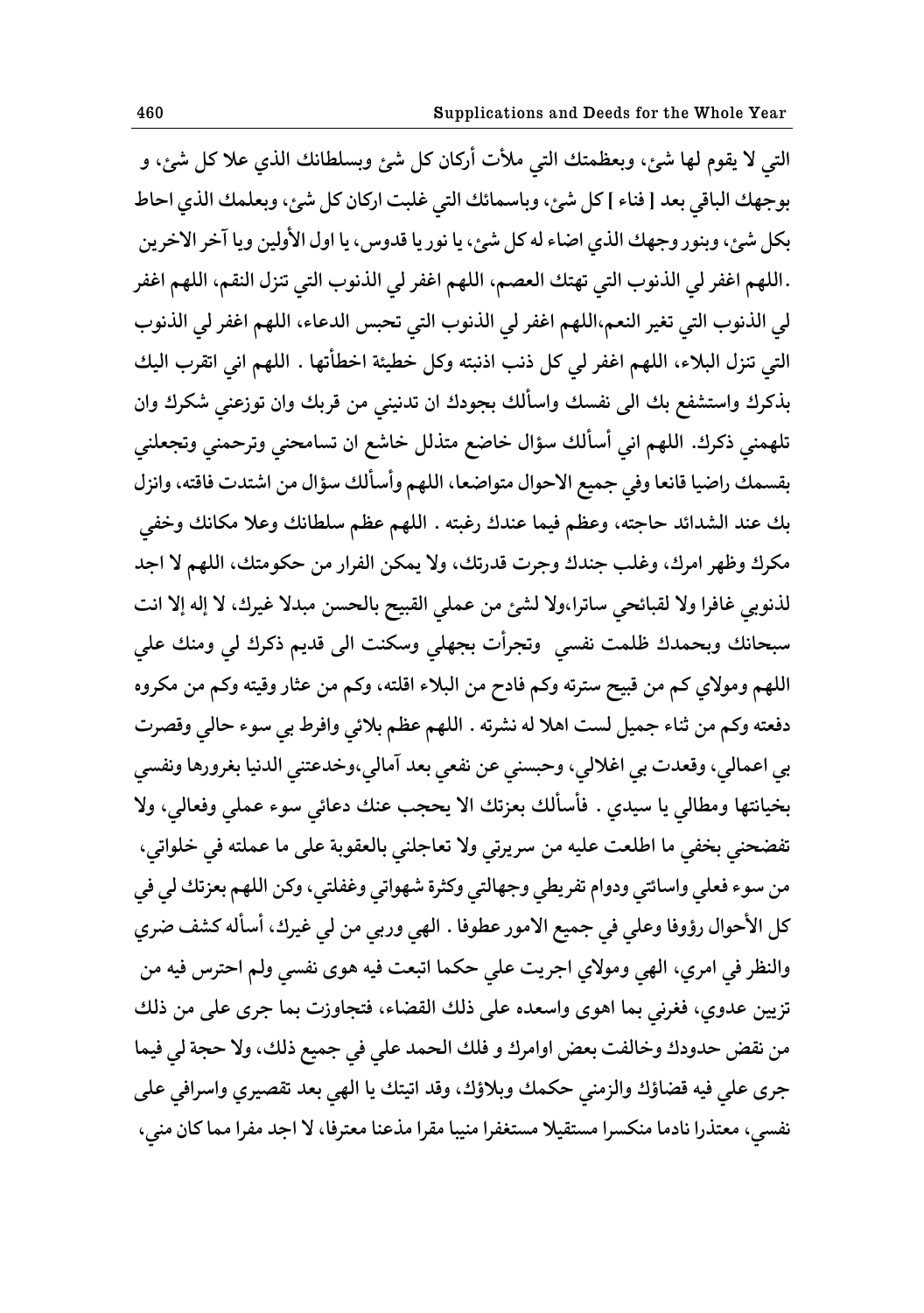ولا مفزعا أتوجه إليه في امرى، غير قبولك عذري وادخالك اياي في سعة من رحمتك . ال<u>هي</u> فاقبل عذري وارحم شدة ضري وفكني من شد وثاقي،يا رب ارحم ضعف بدني ورقة جلدي ودقة عظمي، يا من بدء خلقي وذكري وتربيتي وبري وتغذيتي، هبني لابتداء كرمك وسالف برك بي . الهي وسيدي وربي اتراك معذبي بالنار بعد توحيدك وبعد ما انطوى عليه قلبي من معرفتك، ولهج به لساني من ذكرك، واعتقده ضميري من حبك، وبعد صدق اعترافي ودعائي خاضعا لربوبيتك،هيهات انت اكرم من ان تضيع من ربيته، أو تبعد من ادنيته أو تشرد من آويته، أو تسلم الي البلاء من كفيته ورحمته . ولي شعري يا سيدي والهي ومولاي اتسلط النار على وجوه خرت لعظمتك ساجدة، وعلى السن نطقت بتوحيدك صادقة وبشكرك مادحة، وعلى قلوب اعترفت بالهيتك محققه، وعلى ضمائر حوت من العلم بك حتى صارت خاشعة، وعلى جوارح سعت ال<sub>ّي</sub> اوطان تعبدك طائعة، واشارت باستغفارك مذعنة، ما هكذا الظن بك ولا اخبرنا بفضلك عنه، **یا کك ین یا قب. وأو ج١لن ٩١ٔي ٠ى ٬ليل هى بالء حلؿييا و٠٭ىباجها وها یصكي ٨يها هى حلمكاقه**  على اهلها على ان ذلك بلاء ومكروه قليل مكثه، يسير بقاؤه، قصير مدته،فكيف احتمالي لبلاء الآخرة وجليل وقوع المكاره فيها، وهو بلاء تطول مدته، ويدوم مقامه، ولا يخفف عن اهله، لانه لا يكون الا عن غضبك وانتقامك وسخطك، وهذا ما لا تقوم له السماوات والأرض، يا سيدي فكيف لي وانا عبدك الضعيف الذليل الحقير المسكين المستكين .يا الهي وربي وسيدي ومولاي لاي الامور اليك اشكو،ولما منها اضج وابكي، لاليم العذاب وشدته، ام لطول البلاء ومدته، فلئن صيرتني في العقوبات مع اعدائك، وجمعت بيني وبين اهل بلائك، وفرقت بيني وبين احبائك واوليائك، فهبني يا الهي وسيدي ومولاي وربي صبرت على عذابك، فكيف اصبر على فراقك، وهبني صبرت على حر نارك، فكيف اصبر عن النظر الى كرامتك، ام كيف اسكن في النار ورجائي عفوك . فبعزتك يا سيدي ومولاي اقسم صادقا لئن تركتني ناطقا لاضجن اليك **بيى حهلها ٔصيس حالهليى، والِكؼى حليٯ ِكحغ حلمىحّكؼيى، وال بكيى ٠ليٯ بكاء**  الفاقدين، ولانادينك اين كنت يا ولي المؤمنين، يا غاية آمال العارفين ويا غياث المستغثين، يا حبيب قلوب الصادقين، ويا اله العالمين . افتراك سبحانك يا الهي وبحمدك تسمع فيها صوت عبد مسلم، سجن فها بمخالفته وذاق طعم عذابها بمعصيته وحبس بين اطباقها بجرمه وجريرته، وهو يضج اليك ضجيج مؤمل لرحمتك، ويناديك بلسان اهل توحيدك ويتوسل اليك بربوبيتك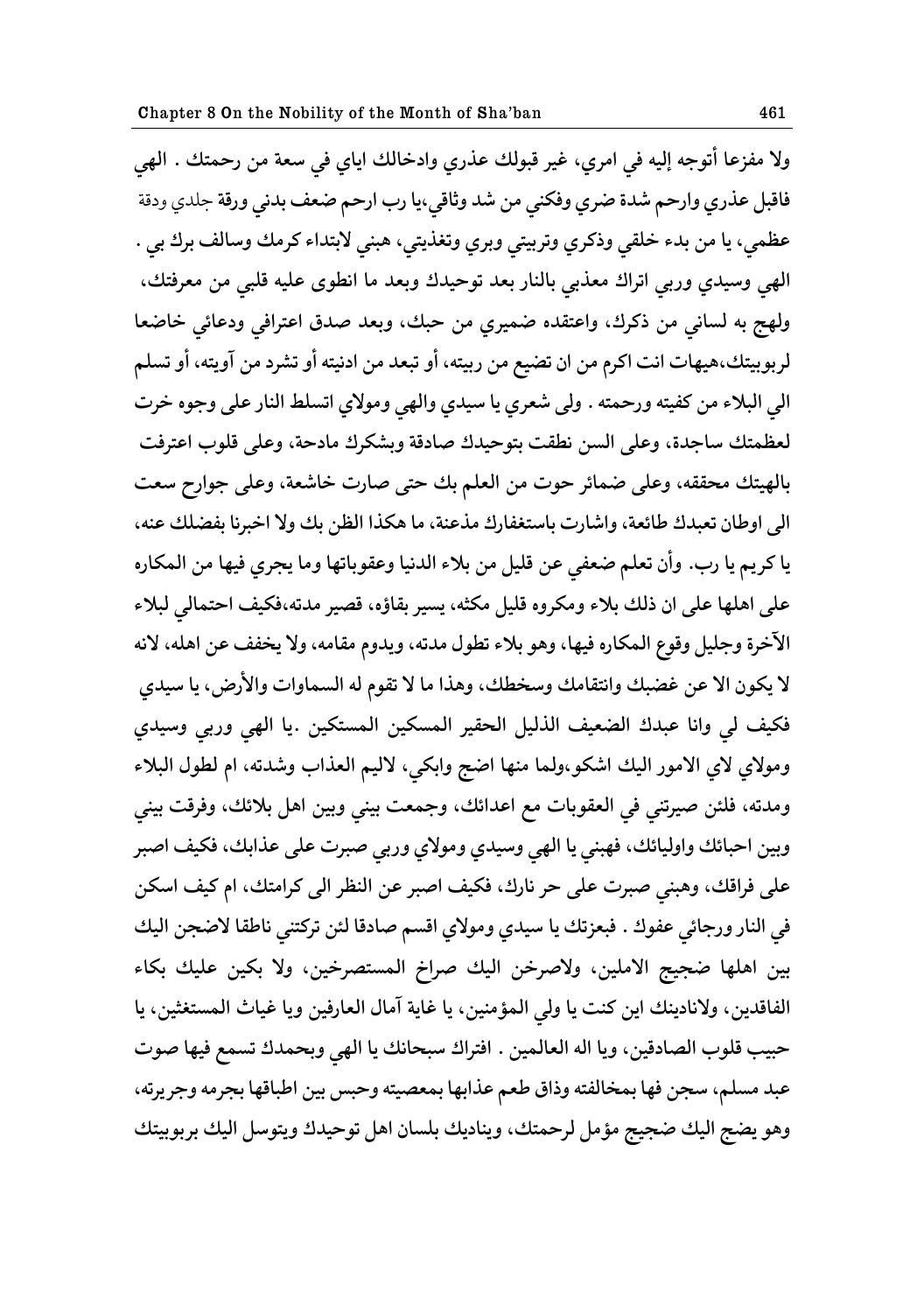. يا مولاي فكيف يبقى في العذاب وهو يرجو ما سلف من حلمك، ام كيف تؤلمه النار وهو يأمل فضلك ورحمتك، ام كيف تحرقه لهبها وانت تسمع صوته وترى مكانه، ام كيف يشتمل عليه زفيرها وانت تعلم ضعفه، ام كيف يتقلقل بين اطباقها وانت تعلم صدقه، ام كيف تزجره زبانيتها وهو يناديك يا ربه، ام كيف يرجو فضلك في عتقه منها فتتركه فيها .هيهات ما ذلك الظن بك ولا المعروف من فضلك ولا مشبه لما عاملت به الموحدين من برك واحسانك، فباليقين اقطع لولا ما حكمت به من تعذيب جاحديك، وقضيت بهمن اخلاد معانديك لجعلت النار كلها بردا وسلاما وما كان لاحد فيها مقرا ولا مقاما، لكنك تقدست اسماؤك اقسمت ان تملأها، ومن الكافرين من الجنة والناس اجمعين وان تخلد فيها المعاندين، وانت جل ثناؤك قلت مبتدئا وتطولت بالانعام متكرما، افمن كان مومنا كمن كان فاسقا لا يستوون . الهي وسيدي فأسألك بالقدرة التي قدرتها وبالقضية التي حتمتها وحكمتها، وغلبت من عليه اجريتها ان تهب لي في هذه الليلة في هذه الساعة كل جرم اجرمته، وكل ذنب اذنبته، وكل قبيح اسررته وكل جهل عملته، كتمته أو اعلنته، اخفيته أو اظهرته، وكل سيئة امرت باثباتها الكرام الكاتبين، الذين وكلتهم بحفظ ما يكون مني، وجعلتهم شهودا على مع جوارحي . وكنت أنت الرقيب على من ورائهم والشاهد لما خفي عنهم، وبرحمتك اخفيته وبفضلك سترته، وان تؤفر حظي من كل خير تنزله، أو احسان تفضله، أو بر تنشره أو رزق تبسطه، أو ذنب تغفره أو خطأ تستره یا رب یا رب یا رب، يا الهي وسيدي ومولاي ومالك رقي، يا من بيده ناصيتي، يا عليما بضري ومسكنتي، يا خبيرا بفقري وفاقتي .يا رب يا رب يا رب أسألك بحقك وقدسك واعظم صفاتك واسمائك ان تجعل اوقاتي في الليل والنهار بذكرك معمورة وبخدمتك موصولة، واعمالي عندك مقبولة،حتى يكون اعمالي واورادي كلها وردا واحدا وحالي في خدمتك سرمدا .

یا سیدی یا من إلیه معولی، یا من إلیه شکوت احوالی یا رب یا رب یا رب، قو علی خدمتك جوارحي، واشدد على العزيمة جوانحي، وهب لي الجد في خشيتك والدوام في الاتصال بخدمتك، حتى اسرح اليك في ميادين السابقين، واسرع اليك في المبادرين، واشتاق الي قربك في المشتاقين،وادنو منك دنو المخلصين،واخافك مخافة الموقنين،واجتمع في جوارك مع المؤمنين. اللهم ومن أرادني بسوء فارده ومن كادني فكده، واجعلني من احسن عبادك نصيبا عندك واقربهم منزلة منك واخصهم زلفة لديك، فانه لا ينال ذلك الا بفضلك، وجد ل*ي* بجودك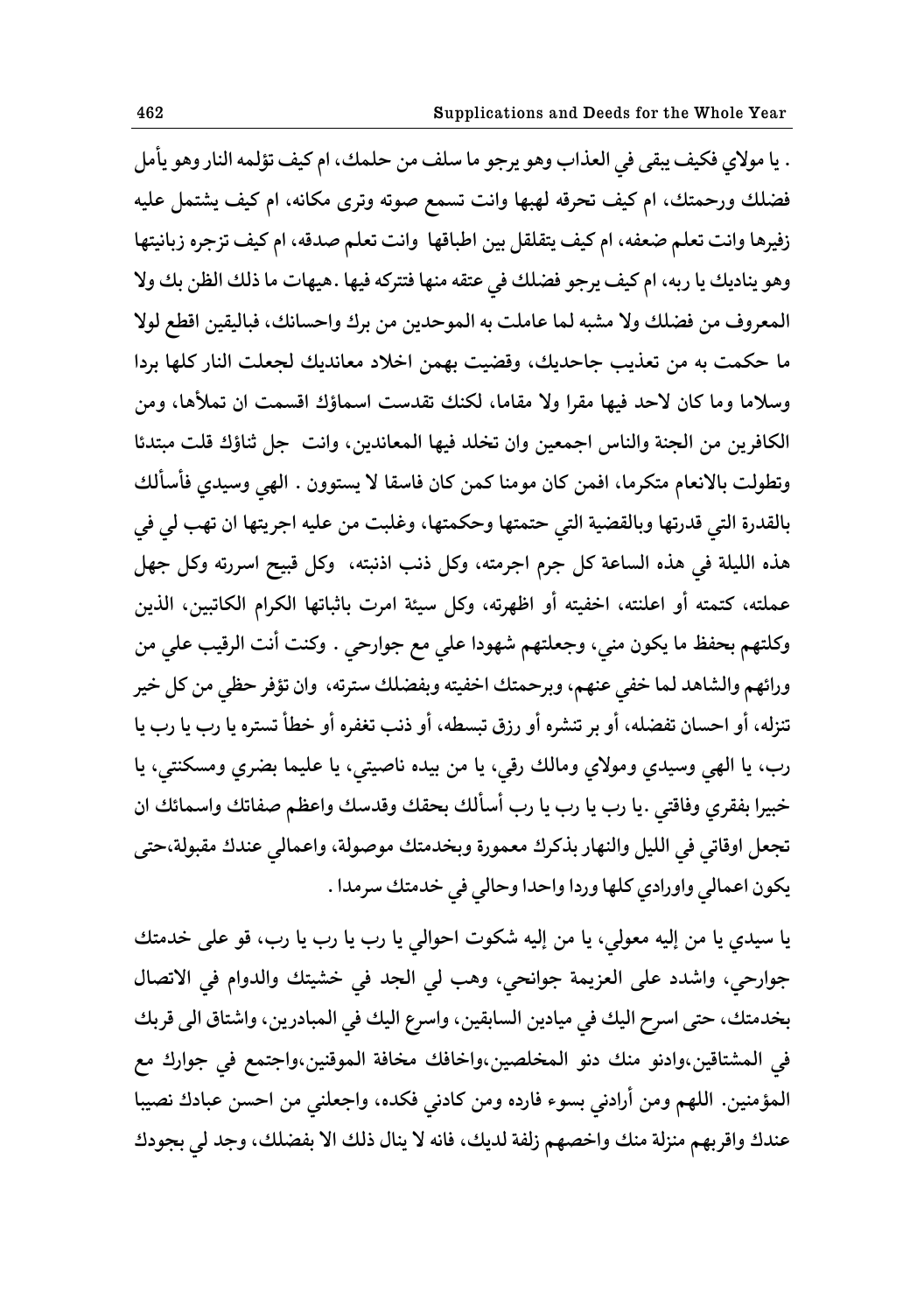**وح٧ٙ٠ ٠لي بمصؿٮ، وحظًٝ٩ي بكظمحٯ، وحش١ل لىايي بفکكٮ لهصا و٬لبي بعبٯ هحيما، وهى ٠لي بعىى حشابحٯ،وح٬لًي ٠ركجي،وح٩٤ك للحي، ٨ايٯ ٕ٬يث ٠لى ٠باؾٮ ب١باؾٮ،وحهكجهن بؿ٠اثٯ ؤمًث لهن حالشابة ٨.اليٯ یا قب يّبث وشهي،وحليٯ یا قب هؿؾت یؿي، ٨ب١مجٯ حوحصب لي ؾ٠اثي وبلً٥ي هًاؾي، وال ج٭ٟٙ هى ٕ٨لٯ قشاثي وحکً٩ي ٌك حلصى وحاليه هى ح٠ؿحثي، یا وك یٟ حلكٔا ح٩٤ك لمى ال یملٯ حال حلؿ٠اء، ٨ايٯ ١٨ال لما جٍاء، یا هى حومه ؾوحء وـکكه ٩ٌاء و٘ا٠حه ً٤ا، حقظن هى قأن هاله حلكشاء ووالظه حلبكاء. یا وابٟ حل١ًن، یا ؾح٨ٟ حلً٭ن، یا يىق حلمىحىظٍيى ٨ي حلٝلن، یا ٠الما ال ی١لن، ِل ٠لى هعمؿ وآل هعمؿ وح١٨ل بي ها حيث حهله،وِلى حلله ٠لى هعمؿ وحألثمة حلمياهيى هى آله وولن جىليما.**

# **On Deeds for the Night of the Middle of the Month of Sha'ban in the Land of Karbala**

The following is narrated through a chain of documents on the authority of Abil Qasim – may God have mercy upon him – in the book Kitab al-Ziarat on the authority of Salim ibn Abdul Rahman, on the authority of Abi Abdullah (MGB): "Whoever spends the night of the middle of the month of Sha"ban in the land of Karbala, recites *"Say: He is Allah, the One and Only" 1* a thousand times, and asks God for forgiveness one-thousand times, and then praises God one-thousand times and stands up and says four units of prayer while reciting the Verses of the Throne in every unit, God the Honorable the Exalted would appoint two angels to safeguard him from all evils, all devils and the king, to record his good deeds, and not record his evil deeds and ask for forgiveness for him for as long as they are with him."

**اقول :** ومما يعمل ليلة النصف من شعبان بارض كه بلاء

ما رويناه عن أبي القاسم رحمه الله من كتاب الزيارات عن سالم بن عبد الرحمان، عن أبي عبد الله عليه السلام قال: من بات ليلة النصف من شعبان بأرض كربلاء، يقرء ألف مرة " قل هو الله أحد" ويستغفر الله ألف مرة ويحمد الله ألف مرة، ثم يقوم فيصلى اربع ركعات، يقرء في كل ركعة ألف مرة آية الكرسي، وكل الله عز وجل به ملكين يحفظانه من كل سوء ومن كل شيطان وسلطان، ويكتبان له حسناته، ولا يكتب عليه سيئة ويستغفران له ماداما معه.

 $<sup>1</sup>$  The Holy Our'an: Al-Ikhlas 112:1.</sup>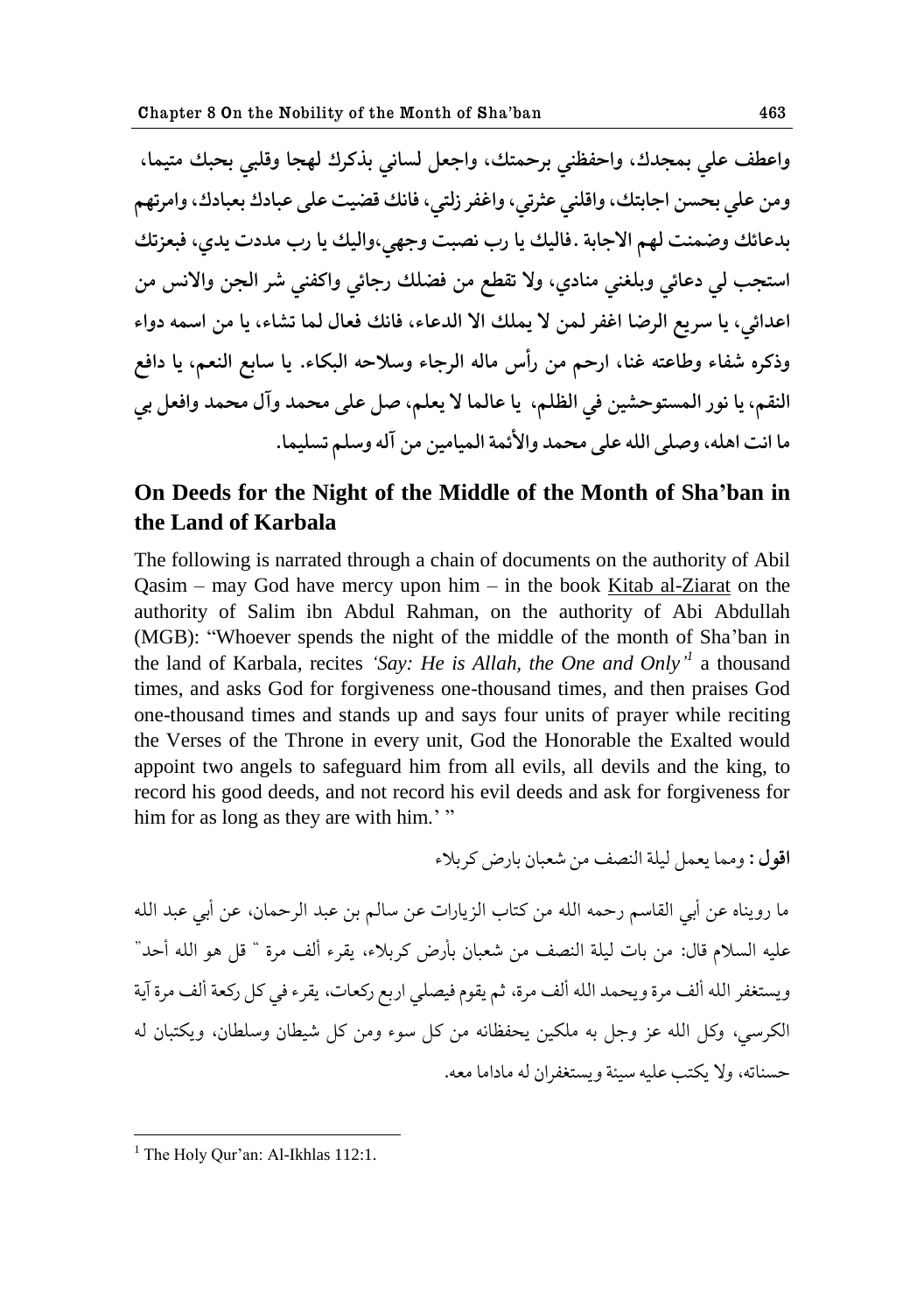# **Section 52 On the Nobility of Reciting the Pilgrimage Supplications of Al-Hussein (MGB) on the Middle Night of Sha'ban**

Know that the reason that we have delayed the pilgrimage supplications of Imam Al-Hussein (MGB) and have presented them in this section amongst the deeds of the night of the middle of Sha"ban is that reciting these pilgrimage supplications is one of the important deeds of this night. Moreover, the number of people who need the prayers and the supplications of this night is more than those who can go on pilgrimage to visit Imam Al-Hussein (MGB). For this reason, we present the deeds which benefit all of the worshippers who live in different areas earlier, and then we present the especial pilgrimages and gifts which are hidden in safe treasuries and only a few people succeed to do them later. This is similar to the case of Muhammad (MGB) - the Master of the ancients and the modern people – who was kept safely in the Divine Treasuries and he (MGB) was appointed to the Prophethood after all the other Prophets (MGB) while he (MGB) had priority over all of them. Anyway, the narrations which have been written about this are as follows:

1.The following is narrated through a chain of documents to Muhammad ibn Ahmad ibn Dawood al-Qumi about whose trustworthiness, knowledge and fairness all agree – may the Almighty God act very mercifully with him. He has written the following through a chain of documents on the authority of Al-Hassab ibn Mahboob, on the authority of Abu Hamza al-Thumali that he heard Ali ibn al-Hussein (MGB) say: "Whoever likes to be greeted by and hugged by 124,000 Prophets should visit Al-Hussein (MGB) on the night of the middle of Sha"ban since on that night the angels and the spirits of the Prophets (MGB) seek God"s permission to visit him and they are granted permission. Blessed be one who greets them and they hug him. They also include the five *Ulul-Azm*  Prophets which means Noah (MGB), Abraham (MGB), Moses (MGB), Jesus (MGB) and Muhammad (MGB)." He (MGB) was asked, "Why are they called *Ulul-Azm?"* He (MGB) replied, "Because they are appointed to the Prophethood upon the east, the west, all the people and the genies."

2.The following is narrated through a chain of documents to Muhammad ibn Dawood Qumi, on the authority of Ibn Abi Umayr - who had no equal in his time - on the authority of Muaviyat ibn Vahab – the good and noble worshipper - has written that Imam As-Sadiq (MGB) said: "When the first day of Sha"ban comes, a caller calls from beneath the Threshold, "O" the people who have come to visit Al-Hussein (MGB), you should not stop visiting him (MGB) on the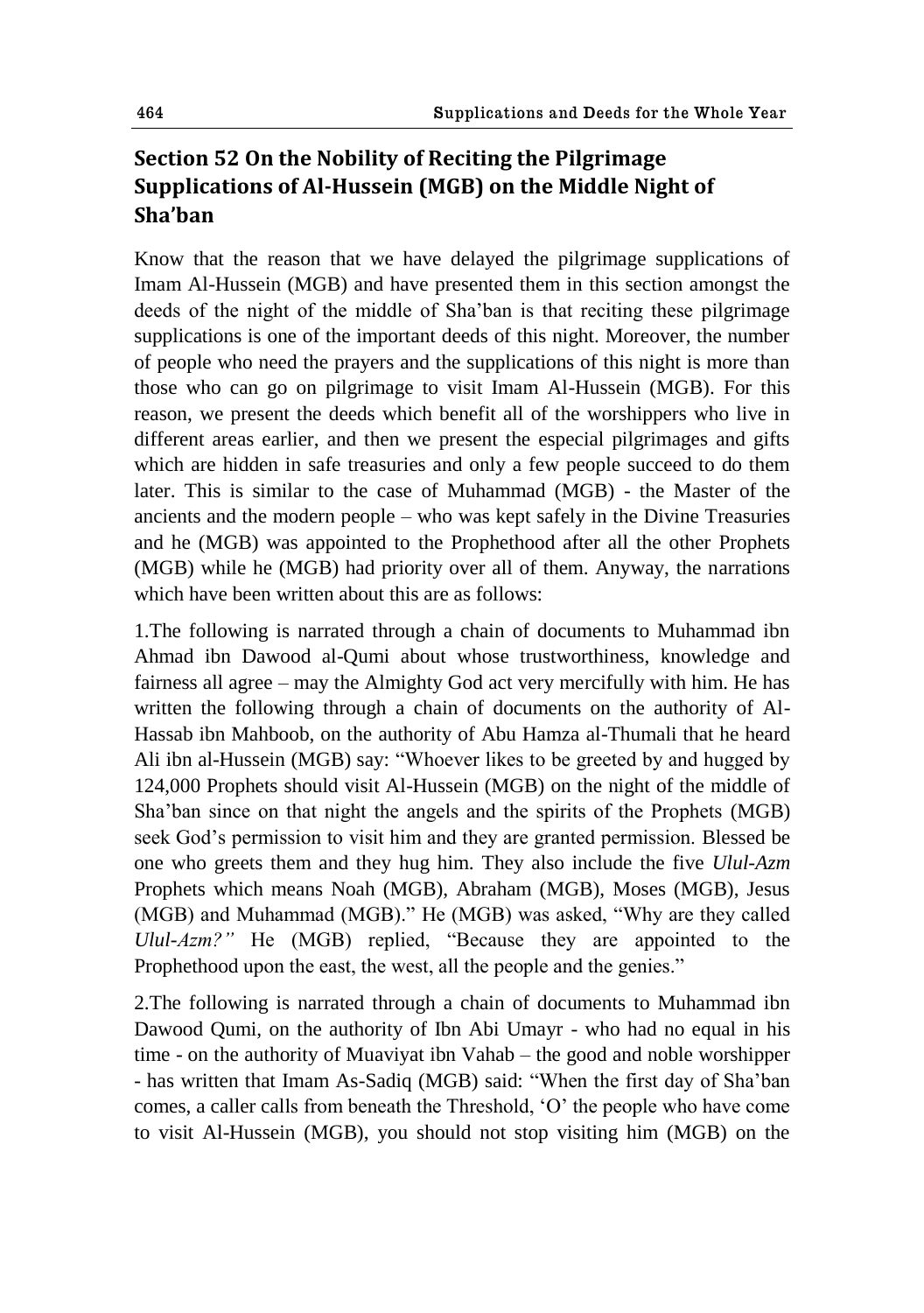night of the middle of Sha"ban. If you knew what benefits are hidden in it, even if you stayed by him (MGB) for one year until the night of the middle of Sha"ban of the next year."

3.The following is narrated on the authority of Muhammad ibn Dawood, on the authority of Yunus ibn Ya"qoob that Abu Abdullah said: "O" Yunus! All the past sins of any pilgrim of Al-Hussein (MGB) on the night of the middle Sha"ban shall be forgiven. They will be told to restart their deeds." I said: "Is all of this for those who visit him (MGB) on the night of the middle of Sha"ban?" He (MGB) said, "O" Yunus! If I told the people what is bestowed to the pilgrims of Imam Al-Hussein (MGB), their heads would be cut off and hung!"

Perhaps what is meant by the recent sentence is that if the Imam (MGB) expressed all the nobilities of visiting Imam Al-Hussein (MGB) on the night of the middle of Sha"ban, many who narrated this would be killed by the rulers.

Know that the submission of Imam Al-Hussein (MGB) to God"s Command when he (MGB) was invited towards martyrdom to give his life is one of the extraordinary things. Note that he (MGB) was aware of the frightening things which happened since his grandfather (MGB) and his father (MGB) informed him.

Thus, no matter how much the Almighty God rewards him (MGB) and his visitors who strive in the way of the Almighty God, it is not a lot. This is because what the people consider to be a lot is little to the Almighty God; since the Almighty God is Powerful, Merciful and Generous and no matter how much He Grants, His Gifts do not decrease. Rather, an increased amount of His Bestowals and Blessings would expand His Kingdom.

It is of utmost importance for the pilgrims to be sincere in this task, purify their intentions and their pilgrimage should be only to carry out the orders of the Almighty God. They should worship God by doing acts of worship and they should obey Him by respecting the pilgrimage. This could be done this way. If you go to visit him (MGB) along with many other pilgrims, you should think that you are there alone and think that your eyes and mind only belong to the Lord of the worlds! This is what the intellects of the scholars witness to clearly as the Almighty God says: *"And they have been commanded no more than this: to worship Allah, offering Him sincere devotion…" 1*

4. The following is narrated through a chain of documents to Muhammad ibn Dawood al-Qumi, on the authority of Abi Abdullah al-Barqi that it was asked

<sup>1</sup>  $<sup>1</sup>$  The Holy Our'an: Bayana 98:5.</sup>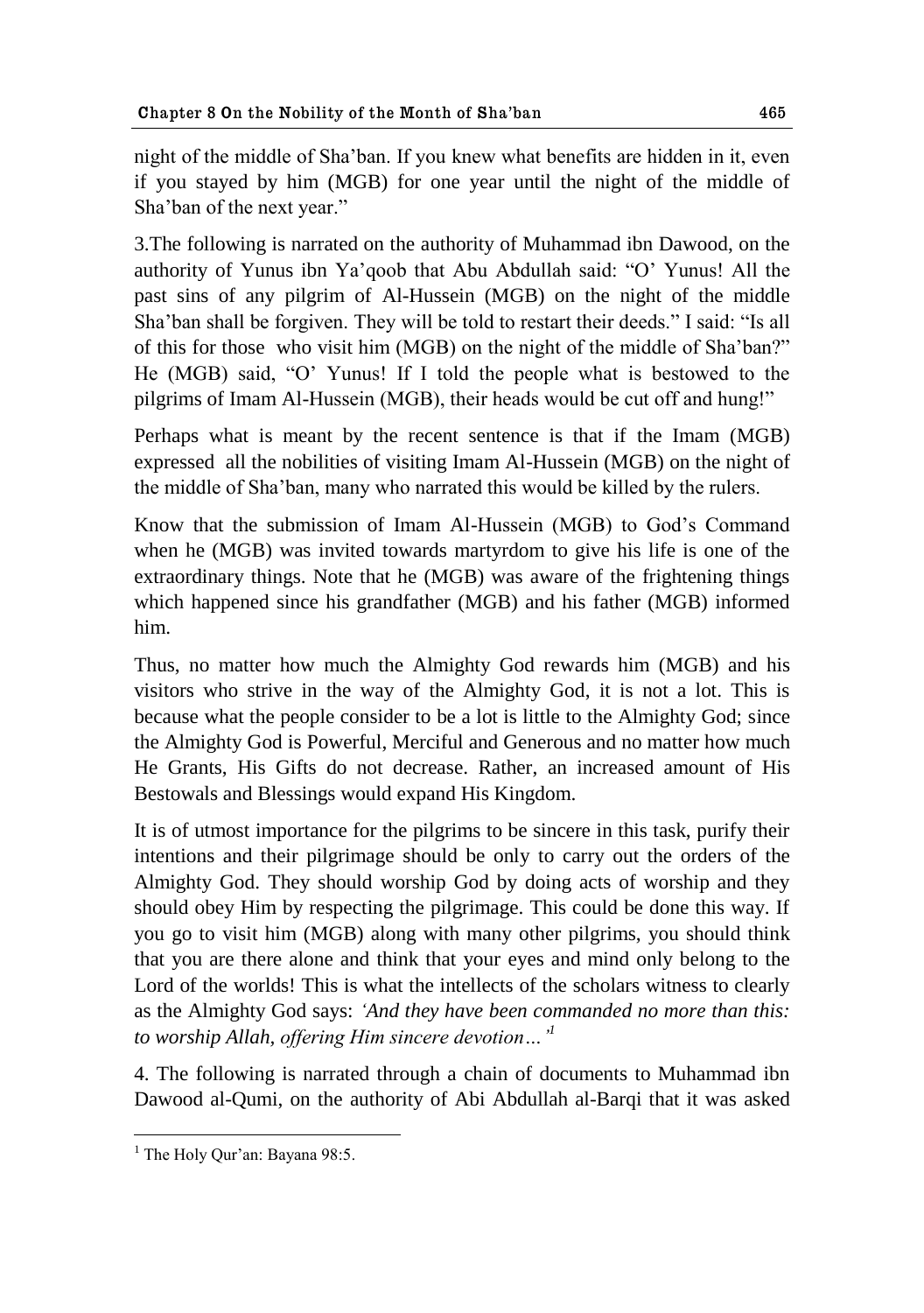from Imam As-Sadiq (MGB): "What is the reward of one who visits Al-Hussein (MGB) in the middle of the Sha"ban and his intention from visiting is just God and what is by Him, not the people?" He (MGB) said: "God would forgive his sins on that night even if they are as many as the goats of the Kalb tribe." He (MGB) was asked, "May I be your ransom! Will God the Honorable the Exalted forgive all of his sins?" He (MGB) said: "Do you count this as a lot for the pilgrim of Imam Al-Hussein (MGB)? How can He not forgive them while visiting him (MGB) is equal to visiting the Honorable the Exalted God in the Threshold."

**ّ٨ل) 52 ( ٨يما يفکكه هى ٕ٨ل ل یاقة حلعىيى ِلىحت حلله ٠ليه ليلة حل٧ًّ هى ١ٌباو**

اعلم ان سبب تأخيرنا ذكر هذه الزيارة في هذا الموضع من فصول عمل ليلة النصف من شعبان، وهذه الزيارة من أهم مهمات هذه الميقات، لان الذين يحتاجون في هذه الليلة الى الصلوات والدعوات اكثر ممن يتهيأ لهم زيارة الحسين صلوات الله عليه وآله من الجهات،فقدمنا ما هو أعم نفعا للعباد في سائر البلاد وذخر ما يختص بالزيارة وما يحصل بها في هذه الخزانة المصونة لمن وفق لها،كما ذخر محمد صلوات الله عليه وآله وعلى عترته الطاهرين، وهو سيد الأولين والآخرين في آخرهم وهو مقدم عليهم اجمعين، فنقول : روينا باسنادنا الى محمد بن احمد بن داود القمي، المتفق على صلاحه وعلمه وعدالته، تغمده الله جل جلاله برحمته، باسناده الى الحسن بن محبوب، عن أبي حمزة الثمالي قال: سمعت على بن الحسين عليهما السلام يقول : من احب ان يصافحه مائة ألف نبي واربعة وعشرون ألف نبي، فليزر الحسين عليه السلام ليلة النصف من شعبان، فان الملائكة وارواح النبيين يستأذنون الله في زياته فيأذن لهم، فطوبي لمن صافحهم وصافحوه، منهم خمسة اولوا العزم من المرسلين : نوح وابرهيم وموسى وعيسى ومحمد صلى الله عليه وعليهم اجمعين، قلت : لم سموا اولوا العزم ؟ قال: لأنهم بعثوا الى شرقها وغربها وجنها وانسها.

ومن ذلك ما رويناه عن محمد بن داود القمي باسناده عن ابن أبي عمير، الذي ما كان في زمانه مثله، عن معاوية بن وهب، العبد الصالح المعظم في زهده وفضله، عن أبي عبد الله عليه السلام قال: إذا كان اول يوم من شعبان نادى مناد من تحت العرش : يا وفد الحسين لا تخلو ليلة النصف من شعبان من زيارة الحسين عليه السلام، فلو تعلمون ما فيها لطالت عليكم السنة حتى يجئ النصف.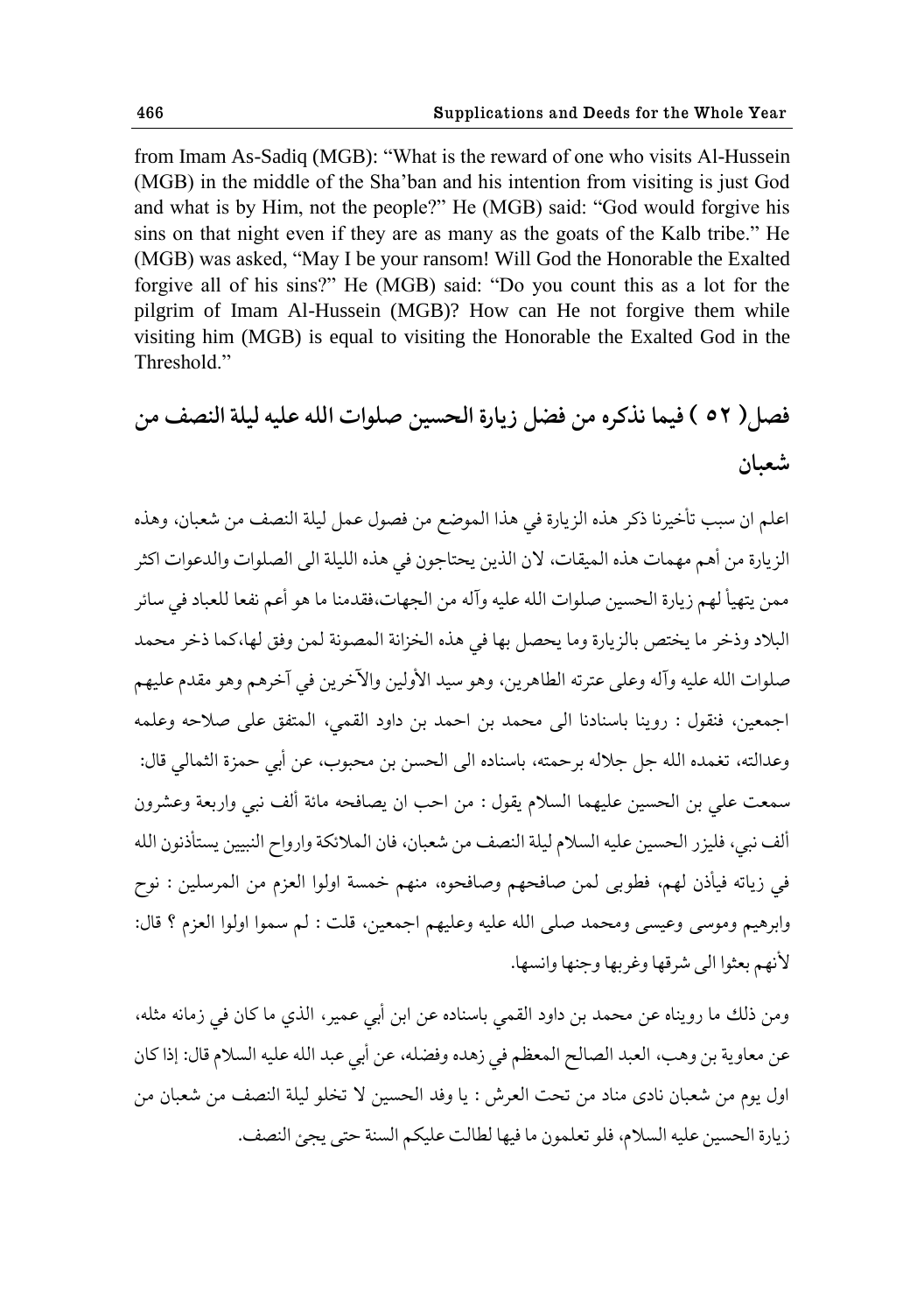ومن ذلك باسنادنا الى محمد بن داود باسنادنا الى يونس بن يعقوب قال: قال أبو عبد الله عليه السلام: يا يونس ليلة النصف من شعبان يغفر لكل من زار الحسين عليه السلام من المؤمنين ما قدموا من ذنوبهم وقيل لهم : استأنفوا العمل،قال: قلت : هذا كله لمن زار الحسين عليه السلام في ليلة النصف من شعبان ؟

قال: يا يونس لو خبرت الناس بما فيها لمن زار الحسين عليه السلام لقامت ذكور رجال على الخشب.

اقول : لعل معنى قوله عليه السلام : لقامت ذكور رجال على الخشب، أي كانوا قد صلبوا على الاخشاب لعظيم ما كانوا ينقلونه ويروونه في فضل زيارة الحسين عليه السلام في النصف من شعبان من عظيم فضل سلطان الحساب وعظيم نعيم دار الثواب الذي لا يقوم بتصديعه ضعف الالباب .

واعلم ان الذي استسلم له الحسين عليه السلام لما دعى الى الشهادة وبذله من نفسه العزيزة من الامور الخارقة العادة، مع كونه عارفا بها قبل التعرض لها بما اخبر به جده وابوه صلوات الله عليهم بتلك الاهوال على التفصيل لا يستكثر له مهما اعطاه الله جل جلاله، واعطى لاجله زائرية الساعين لله جل جلاله على ما يريده الحسين عليه السلام من التعظيم والتبجيل، فالذي يستكثر العباد عند الله جل جلاله قليل، فانه جل جلاله القادر لذاته الرحيم لذاته الكريم، لذاته الذي لا ينقصه مهما أعطا من هباته، بل يزيد في ملكه زيادة عطاياه وصلاته .

ومن أهم المهمات اخلاص الزائرين في هذه وتطهير النيات، وان يكون الزيارة لمجرد امر الله جل جلاله، فالعبادة له جل جلاله بها والطاعة له في الموافقة له في التعظيم لها،ويكون إذا زار مع كثرة الزائرين،فكأنه زار وحده دون الخلائق اجمعين، فلا يكون ناظره وخاطره متعلقا بغير رب العالمين،وهذا أمر شهد به صريح العقول من العارفين، وقال جل جلاله : ﴿ وَما امروا الا ليعبدوا الله مخلصين له الدين**﴾.** 

ومن المنقول ما رويناه باسنادنا الى محمد بن داود القمى باسناده الى أبي عبد الله البرقي قال: سئل أبو عبد الله عليه السلام: ما لمن زار الحسين بن على عليه السلام في النصف من شعبان يريد به الله عز وجل وما عنده لا عند الناس، قال: غفر الله له في تلك الليلة ذنوبه ولو انها بعدد شعر معزى كلب، ثم قيل له : جعلت فداك يغفر الله عز وجل له الذنوب كلها ؟ قال: اتستكثر لزائر الحسين عليه السلام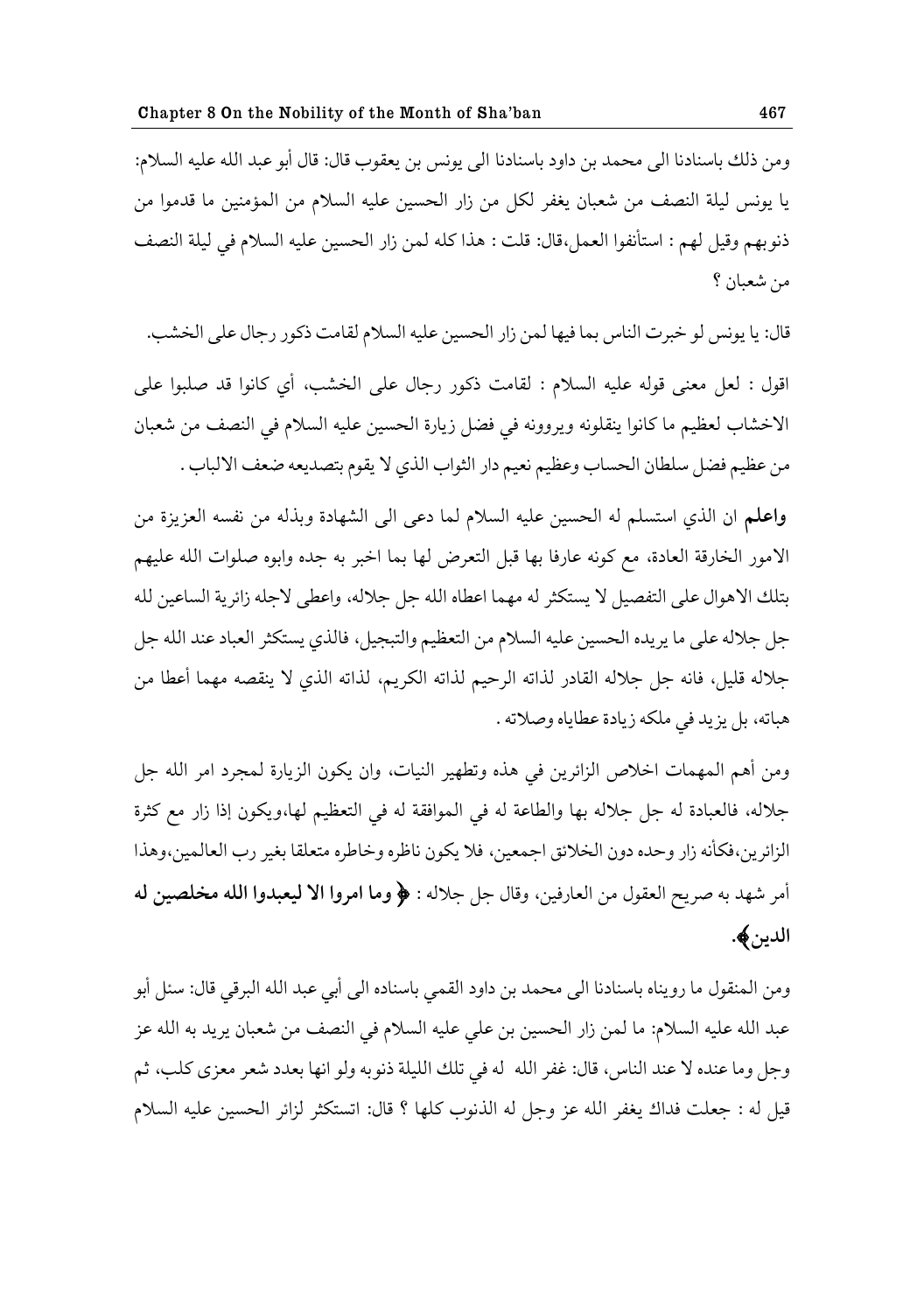هذا،كيف لا يغفرها وهو في حد من زار الله عز وحل في عرشه.

5. We read the following in another narration on the authority of As-Sadiq (MGB), "In the middle of Sha"ban God would forgive all the past and future sins of the pilgrims of Imam al-Hussein (MGB)."

وفي حديث آخر عن الصادق عليه السلام : يغفر الله لزائر الحسين عليه السلام في نصف شعبان ما تقدم من ذنبه وما تأخر .

# **Section 53 On the Pilgrimage Supplications of Al-Hussein (MGB) in the Middle of Sha'ban**

You may perform the pilgrimage supplications of Al-Hussein (MGB) on the first night of the month of Rajab month using the same pilgrimage supplications. The reason we mention it in the section of the deeds of the night of the middle of Sha"ban is that this night is greater than the first night of the month of Rajab. For this reason, we report this pilgrimage supplication in the best place.

When you decide to do so, make major ritual ablutions, put on your cleanest clothes, and stand at his (MGB) shrine facing the Qibla. Send salutations to our Master – the Prophet of God (MGB), the Commander of the Faithful Ali (MGB), Fatimah (MGB), Al-Hassan (MGB), Al-Hussein (MGB) and the rest of the Divine Leaders (MGB) from his Progeny (MGB). Then enter and stand at the shrine, exalt the Sublime God one-hundred times and say:

"Peace be on you, O" son of God"s Prophet (MGB)! Peace be on you, O" son of the Seal of the Prophets (MGB)! Peace be on you, O" son of the Master of the Messengers (MGB)! Peace be on you, O" son of the Master of the Trustees (MGB)! Peace be on you, O" Aba Abdullah (MGB)! Peace be on you, O" Hussein ibn Ali (MGB)! Peace be on you, O" son of Fatimah Az-Zahra (MGB), Master of women in the worlds! Peace be on you, O' Intimate Friend of God, and son of His Intimate Friend! Peace be on you, O" God"s Chosen One, and the son of His Chosen One! Peace be on you, O" Proof of God. And the son of His Proof! Peace be on you, O" God"s beloved one, and the son of His beloved one.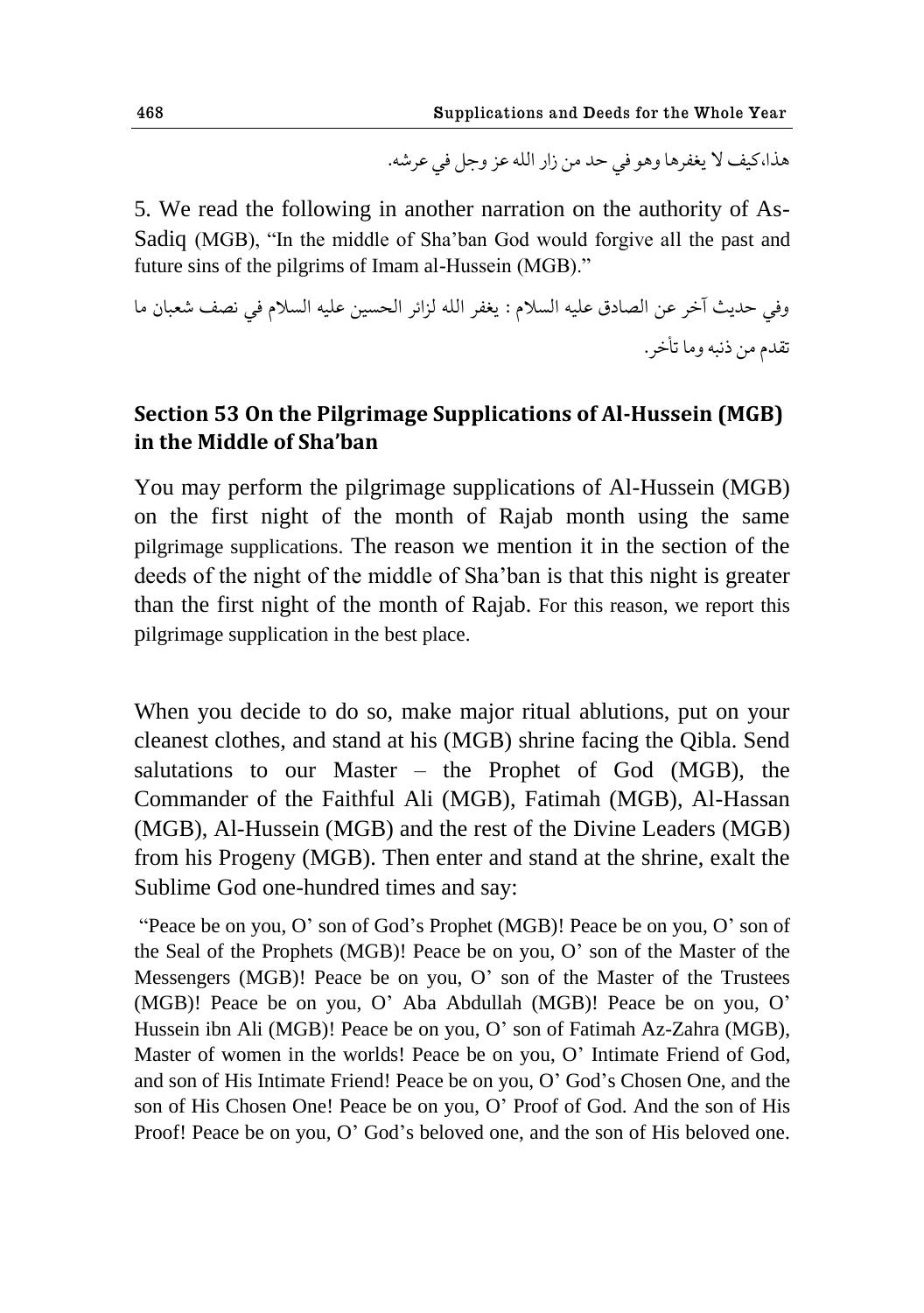Peace be on you, O' Representative of God, and the son of His Representative! Peace be on you, O" Custodian of the Record of Deeds! Peace be on you, O" Inheritor of the Torah, the Bible, and the Psalms! Peace be on you, O' Administrator of Divine Mercy! Peace be on you, O" Partner of the Holy Qur"an! Peace be on you, O" the Pillar of the Religion! Peace be on you, O" Gateway of Wisdom of the Lord of the worlds! Peace be on you, O" Treasure of Divine Knowledge! Peace be on you, O" Depository of Divine Secrets! Peace be on you, O" God"s Blood, son of God"s Blood! Peace be on you, and on the souls of those who came and stayed with you in your camp for good. O" Aba Abdullah (MGB)! May my parents be your ransom! Verily, terrible was the calamity, and your suffering casts gloom upon us and on all the Muslims. So, God"s Curse be on those who planted the seeds of hostility, persecution and cruelty to crush you and members of your household. God"s Curse be on those who renounced your position, and took away from you the ranks which God had established for you. O" Aba Abdullah (MGB)! May my parents and myself be your ransom! I bear witness that, verily, the foundation of the Heavenly Throne and the creatures jolted when your blood spilled,. The dwellers of the heavens and the inhabitants of the earth and Paradise and the land and the sea all shed tears for you. God"s blessings be on you as much as God alone knows. Here I am at your service  $- O'$  He who invited the people unto God  $-$  Although I could not put myself physically at your disposal when you asked for help, and could not declare my readiness to help you when you sought support, but my mind and soul, my understanding and insight, are at your beck and call. *"Glory*  be to our Lord! Truly has the promise of our Lord been fulfilled!<sup>,1</sup> I bear witness that you are pure purified purity; and the offspring of pure purified purity. You are pure and the land where you are present is rendered pure, and the earth wherein you are resting has been purified, and also your Holy shrine is pure. I bear witness that, verily, you treated the people fairly and justly and invited them to do the same. Verily, you are the truthful who kept his word, told the truth and proved honest in what you invited the people to do. Verily, you stood up for God in the earth. I bear witness that, verily you fulfilled the task for which you were commissioned by God, by your grandfather, the Prophet of God(MGB), by your father, the Commander of the Faithful Ali (MGB), by your brother, Al-Hassan (MGB), and gave sincere advice and strived in God"s Way, and sincerely worshipped God until the inevitable death came unto you. Therefore, God granted you the best reward ever won and indeed blessed you, and may His Peace be on you plentifully. O" my God! Please bestow Your

 $<sup>1</sup>$  The Holy Our'an: Al-Isra 17:108.</sup>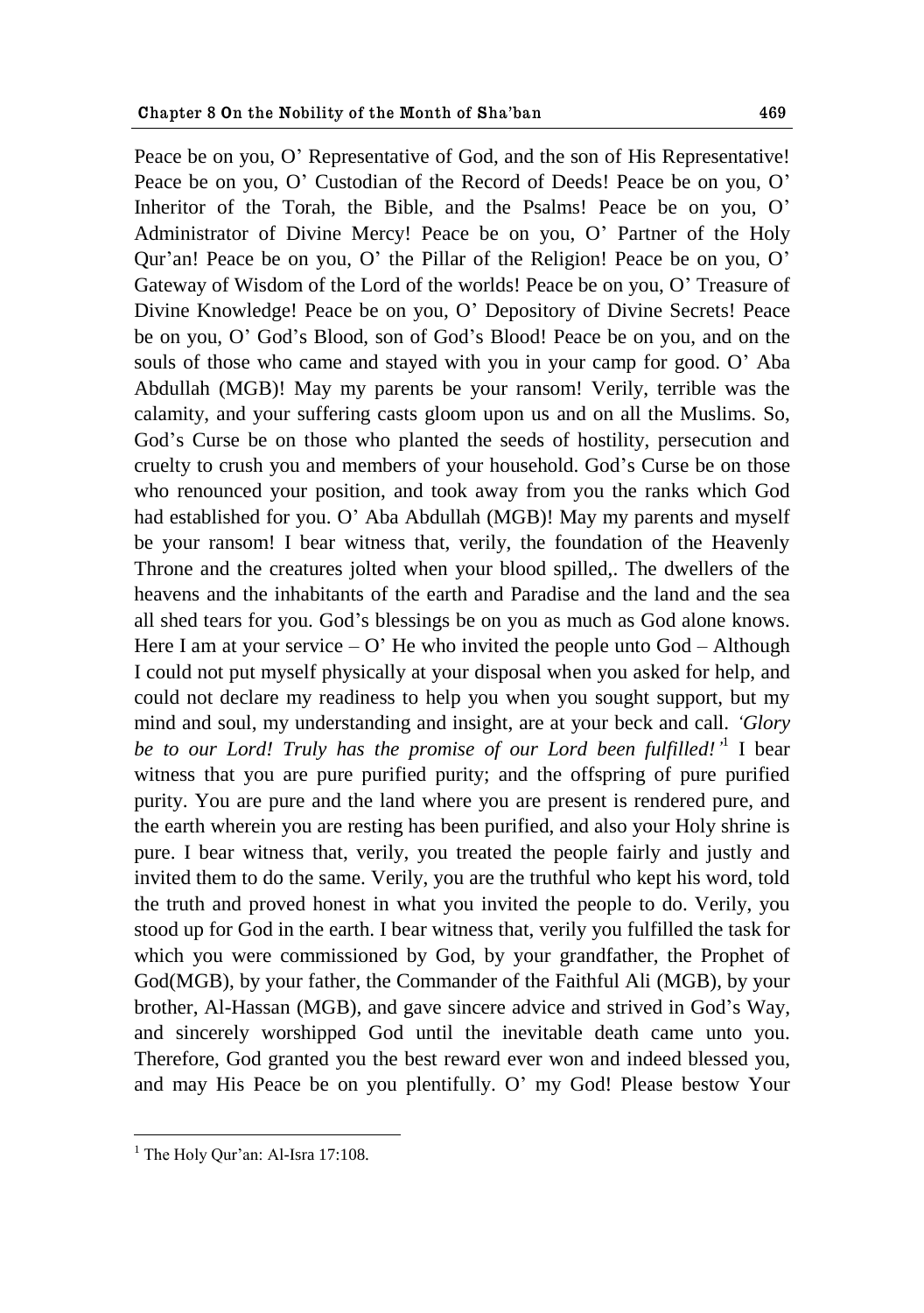Blessings on Muhammad and his Progeny (MGB). Please bestow Your Blessings on Al-Hussein (MGB) – the Oppressed, the Martyr who showed the right path, killed for tears, and surrounded by grief. Please bestow growing, purified and blessed blessings. Let its beginning rise and do not let it end – the noblest of the blessings which You have bestowed on any the children of Your Prophets (MGB) and Messengers (MGB). O'Lord of the Worlds!' "

Now kiss the holy shrine and place your right cheek on it, then place your left cheek upon it. Circumambulate the shrine and kiss all around it. After this go to the shrine of Ali ibn al-Hussein (MGB) and recite the following while standing at his grave: "Peace from God! Peace from the nearby-stationed angels and the dispatched Messengers (MGB) and His Servants in the ranks of the righteous and all who obey Him amongst the residents of the heavens and the earths. Peace be on Aba Abdullah al-Hussein ibn Ali (MGB). God's Mercy and Blessings be upon him. Peace be on you,  $O'$  the first one to be killed from the best descendants of the progeny of Abraham – the Friend of God! May God"s Blessings be on you and your father who said the following to you, "May God kill the nation that killed you. O" my son! How daring they are to the Merciful and how much do they violate the respect for the Prophet (MGB)! Woe be upon the world after you!"

"I bear witness that you are the son of the Proof of God and the son of his Trusted One. May God rule about your murderer, send him to Hell with a terrible final return. May God let us be amongst your visitors, friends, and companions of your grandfather, father, uncle, brother, and oppressed mother – the holy and pure. I disavow to God those who killed you. And ask God your company in the Eternal Abode. May God"s peace, mercy and blessings be upon you. Peace be on Al-Abbas (MGB) – son of the Commander of the Faithful (MGB). Peace be on Ja"far (MGB) – son of the Commander of the Faithful (MGB). Peace be on Abdullah (MGB) – son of the Commander of the Faithful (MGB). Peace be on Abi Bakr (MGB) – son of the Commander of the Faithful (MGB). Peace be on Uthman (MGB) – son of the Commander of the Faithful (MGB). Peace be on Al-Qasim ibn al-Hassan. Peace be on Abi Bakr ibn al-Hassan. Peace be` on Abdullah ibn al-Hassan. Peace be on Muhammad ibn Abdullah ibn Ja"far ibn Abi Talib. Peace be on Ja"far ibn Aqeel. Peace be on Abdul Rahman ibn Aqeel. Peace be on Abdullah ibn Muslim ibn Aqeel. Peace be on Muhammad ibn Abi Sa"ed ibn Aqeel. Peace be on Oan ibn Abdullah ibn Ja"far ibn Abi Talib. Peace be on you – members of the chosen Household (MGB). Peace be on you – people of gratitude and contentment. Peace be on you – God"s helpers, His men from amongst the people of truth, calamities, and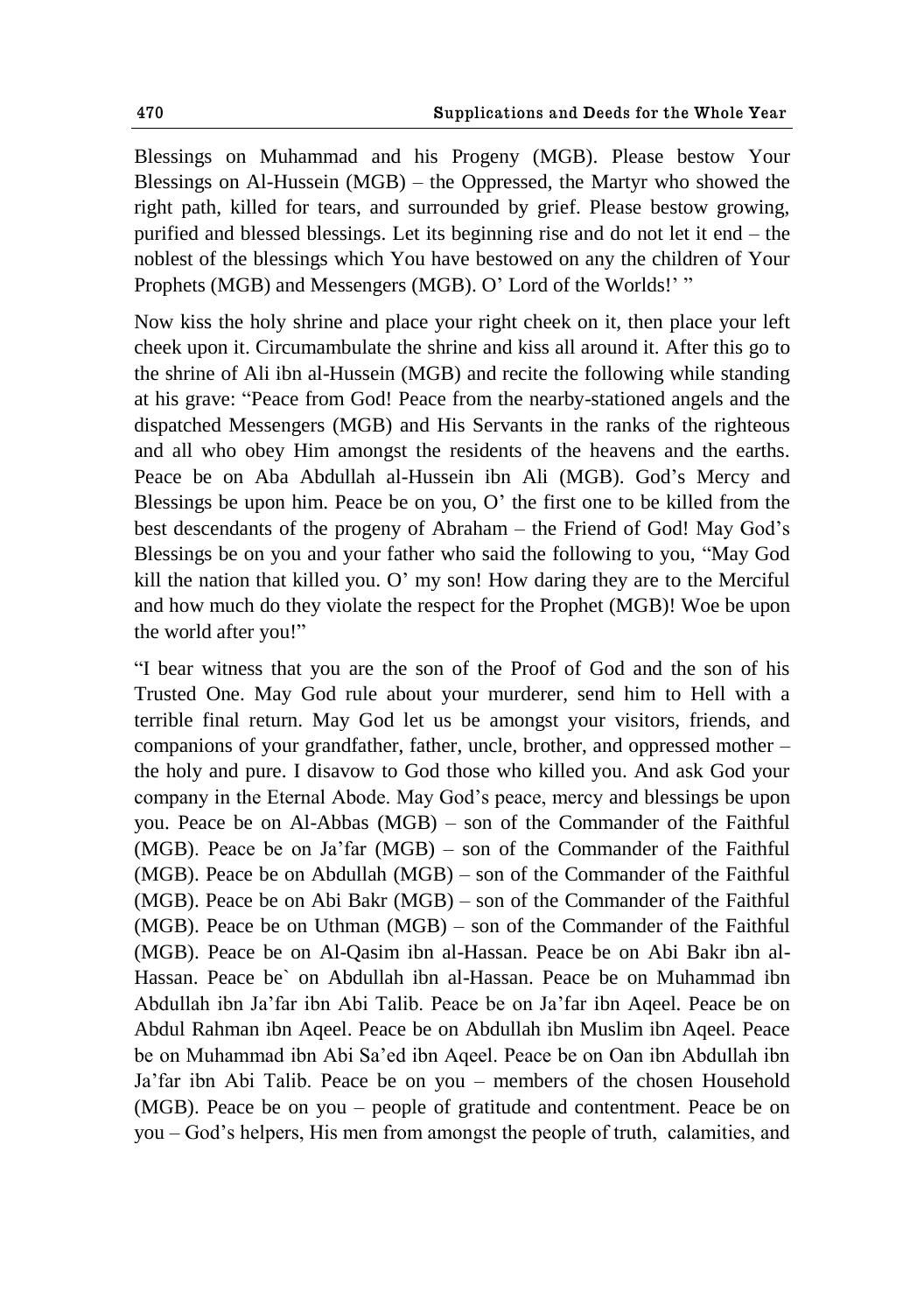the fighters in His Way. I bear witness that You are as God the Honorable the Exalted said, *"How many of the Prophets fought (in Allah"s way), and with them (fought) large bands of godly men? But they never lost heart if they met with disaster in Allah"s way, nor did they weaken (in will) nor give in. And Allah Loves those who are firm and steadfast."* <sup>1</sup> You were never weakened and never gave in until you met God on the Right Path, with His Help and God"s Perfect Word. And may God bestow blessings on your spirits and your bodies. And may His Peace be on them plentifully. Indeed you were saved. By God I loved to be with you so that I may have been saved. Have the glad tidings of God"s Promises which He shall never break since He never breaks His promise. I bear witness that you are the noble ones, and the masters of the martyrs in this world and the Hereafter. I bear witness that you struggled in God"s way, and you were killed in the way of God"s Prophet (MGB) and You are the forerunners, the fighters. I bear witness that you are God"s helpers and the helpers of His Prophet (MGB). Praise be to God, Who honored His Promise and showed you what you liked. May God's peace, mercy and blessings be upon you."

Then consider greeting the martyrs and say: "Peace be on Sa"eed ibn Abdullah al-Hanafi. Peace be on Hur ibn Yazid al-Riahi. Peace be on Zahir ibn al-Yaqeen. Peace be on Habib ibn Mazahir. Peace be on Muslim ibn Usaje. Peace be on Aqabat ibn Sam"an. Peace be on Barir ibn Khazeer. Peace be on Abdullah ibn Umayr. Peace be on Nafe"a ibn Hilal. Peace be on Munzar ibn al-Mufazzla al-Ju"afi. Peace be on Amru ibn Qarzat al-Ansari. Peace be on Abi Samamt al-Sa"edi. Peace be on Joan, the servant of Abizar al-Qaffari. Peace be on Abdul Rahman ibn Abdullah al-Azudi. Peace be on Abdul Rahman and Abdullah – the sons of Urwat. Peace be on Saif ibn al-Harith. Peace be on Malik ibn Abdullah al-Hairi. Peace be on Hanzalat ibn As"ad al-Shabami. Peace be on Qasim ibn al-Harith al-Kahili. Peace be on Bashr ibn Umar al-Hazrami. Peace be on Abis ibn Shubaib al-Shakiri. Peace be on Hajjaj ibn Masrooq al-Ju"afi. Peace be on Amru ibn Khalaf and his servant Sa"eed. Peace be on Hisan ibn al-Harith. Peace be on Majma ibn Abdullah al-A"izi. Peace be on Na"eem ibn Ajlan. Peace be on Abdul Rahman ibn Yazid. Peace be on Umar ibn Abi Ka"ab. Peace be on Suleiman ibn Oaf al-Hazrami. Peace be on Qays ibn Mushar al-Siydavi. Peace be on Uthman ibn Farvat al-Qaffari. Peace be on Qaylan ibn Abdul Rahman. Peace be on Qays ibn Abdullah al-Hamedani. Peace be on Umayr ibn Kunad. Peace be on Hablat ibn Abdullah. Peace be on Muslim ibn Kunad. Peace be on Suleiman ibn Suleiman al-Azudi. Peace be on Hammad ibn Hammad al-Muradi. Peace be on Amir ibn Muslim and his servant Muslim. Peace be on

 $<sup>1</sup>$  The Holy Our'an: Al-i-Imran 3:146.</sup>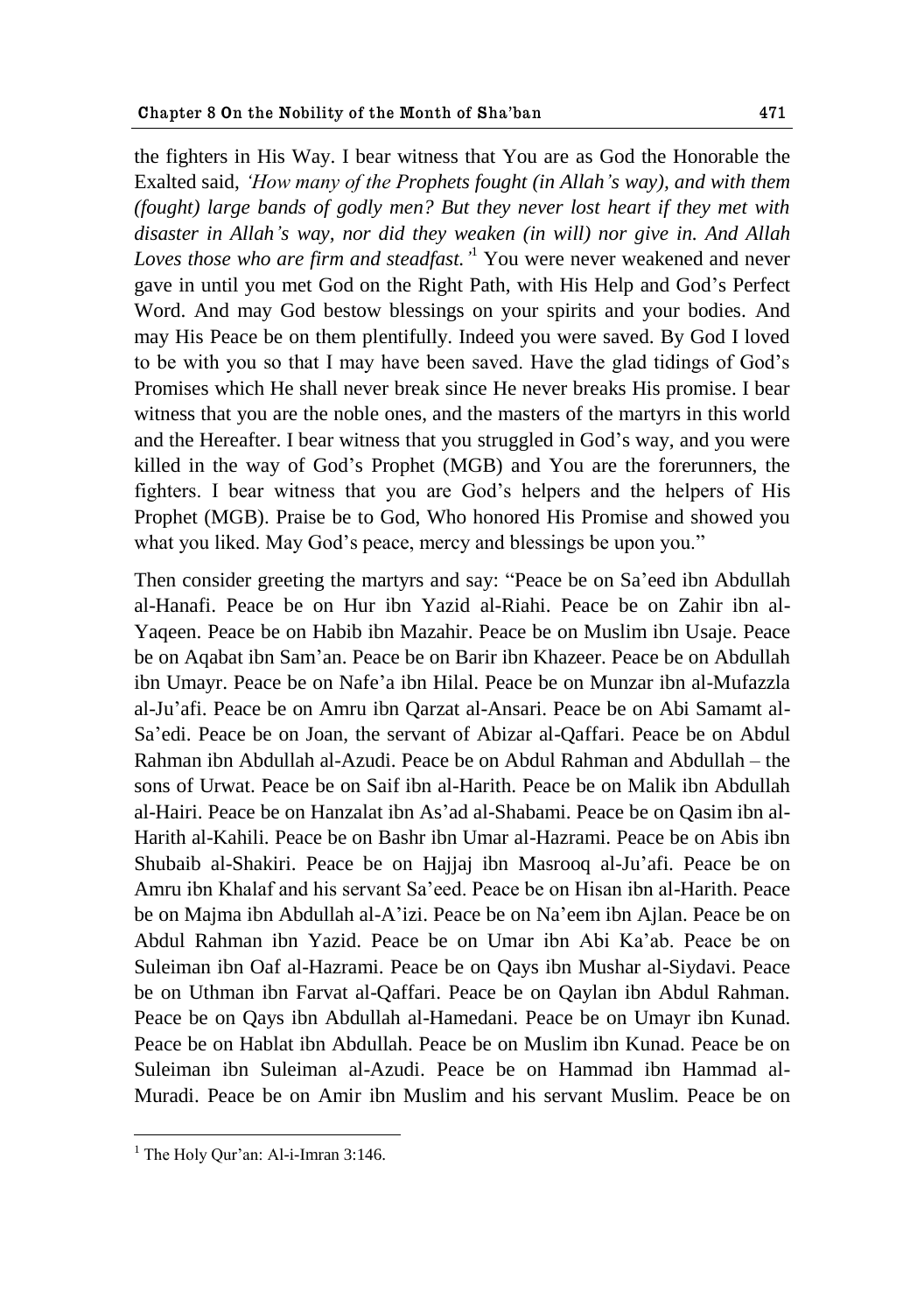Badr ibn Ruqayt and his two sons Abdullah and Ubaydullah. Peace be on Ramith ibn Umar. Peace be on Sufyan ibn Malik. Peace be on Zuhayr ibn Sayyar. Peace be on Qasit and Karsh – the sons of Zuhayr. Peace be on Kananat ibn Atiq. Peace be on Amir ibn Malik. Peace be on Munia ibn Zyad. Peace be on Nu"aman ibn Amru. Peace be on Jilas ibn Amru. Peace be on Amir ibn Julayda. Peace be on Zaida ibn Muhajir. Peace be on Habib ibn Abdullah al-Nahshali. Peace be on Hijaj ibn Yazid. Peace be on Juwayr ibn Malik. Peace be on Zabi"at ibn Amru. Peace be on Zuhayr ibn Bashir. Peace be on Mas"ood ibn al-Hajjaj. Peace be on Ammar ibn Hisan. Peace be on Jundab ibn Hajir. Peace be on Suleiman ibn Kaseer. Peace be on Zahir ibn Suleiman. Peace be on Qasim ibn Habib. Peace be on Anas ibn Kahil al-Asadi. Peace be on Zarqamat ibn Malik. Peace be on Zahir – the servant of Amru ibn al-Hamq. Peace be on Abdullah ibn Yaqtar the baby of Al-Hussein (MGB). Peace be on Munjah – the servant of Al-Hussein (MGB). Peace be on Suwayd – the servant of Shakir.

Peace be on you – the Divine! You are God"s Chosen ones. God has chosen you for Abi Abdullah (MGB). You are so special that God has chosen you. I bear witness that you were killed for inviting to the Right Path, you helped and died by giving your souls along with the grandson of the Prophet (MGB). You are the prosperous ones who have attained high ranks. May God bestow the best of what He has ever bestowed on those who patiently persevered along with the Prophet of God (MGB) to you – the brethren and the helpers. May what is bestowed upon you and the greetings be prosperous for you. Mercy of God has covered you and you have attained the honor of the Hereafter."

When you decide to leave, say the following that is found in some of the farewell supplications: "Peace be on You! O" my Guardian! Peace be on You! O" God" Proof! Peace be on you, O" God"s Chosen one! Peace be on you, O" sincere ones for God! Peace be on you, O" murdered in thirst! Peace be on you, O" the loneliest of the lonely ones! Peace be on you, greetings of one who says farewell but never gets weary. Thus if I return now, it is not due to weariness or a bad opinion about what has been promised to those who persevere. May God not make this be my last occasion for visiting you. May God bless me with return to your shrine - staying in your residence and standing in your sacred shrine. I ask God to make me prosperous for your sake and let me be with you in this world and the Hereafter."

فصل( ٥٣ ) فيما نذكره من لفظ زيارة الحسين عليه السلام في نصف شعبان اقول : ان هذه الزيارة مما يزار بها الحسين عليه السلام اول رجب ايضا، وانما اخرنا ذكرها في هذه الليلة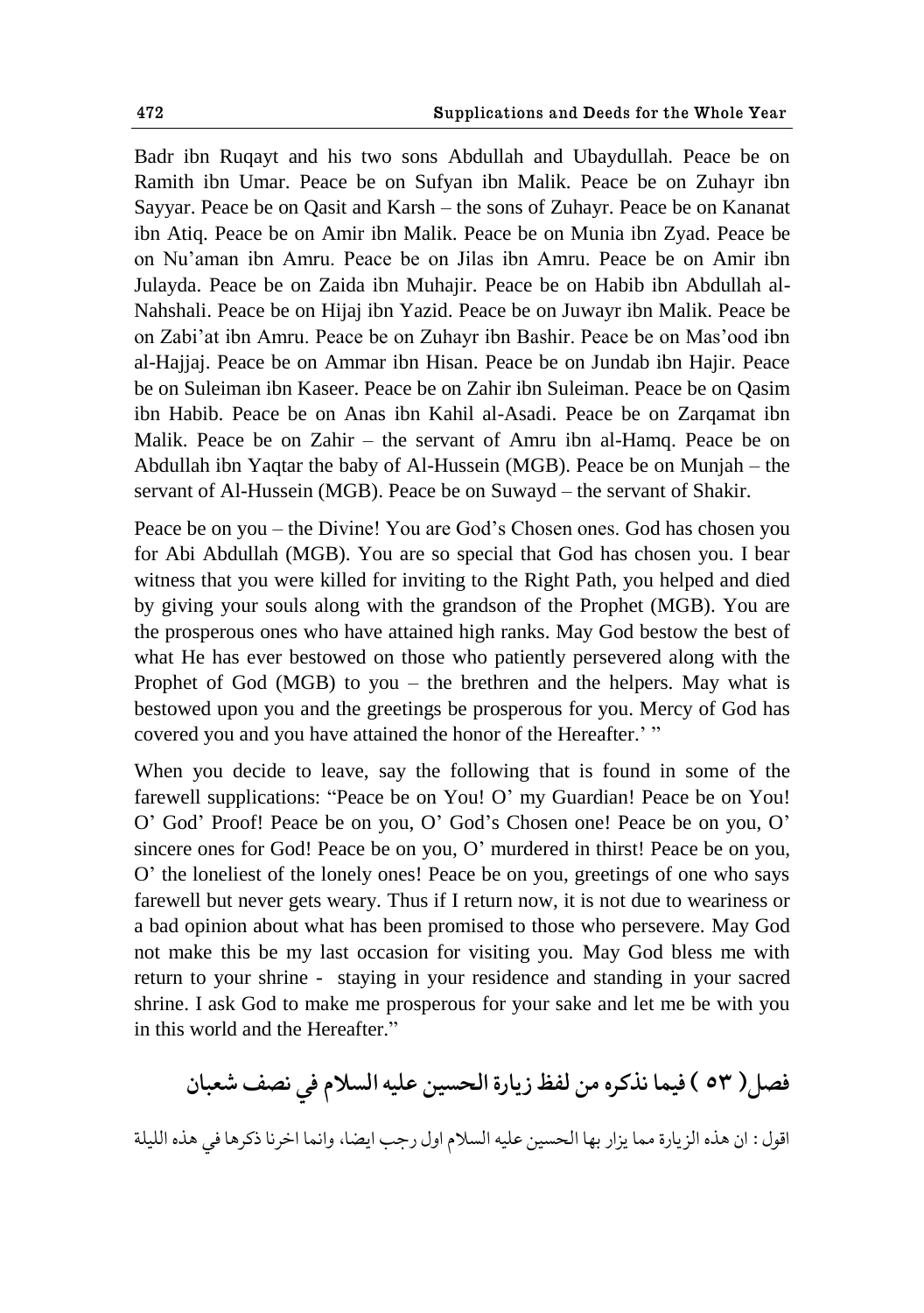لأنها اعظم، فذكرناها في الأشرف من المكان، وهي : إذا اردت ذلك فاغتسل والبس اطهر ثيابك وقف على باب قبته عليه السلام مستقبل القبلة وسلم على سيدنا رسول الله وعلى امير المؤمنين وفاطمة والحسن وعليه وعلى الائمة من ذريته صلوات الله عليه وعليهم اجمعين، ثم ادخل وقف عند ضريحه وكبر الله تعالى مائة مرة وقل : **السلام عليك يابن رسول الله، السلام عليك يابن خاتم النبيين،** السلام عليك يا بن سي*د* المرسلين، السلام عليك يا بن سيد الوصيين، السلام عليك يا ابا عبد الله، السلام عليك يا حسين بن على، السلام عليك يا بن فاطمة سيدة نساء العالمين . السلام عليك يا ولي الله وابن وليه، السلام عليك يا صفي الله وابن صفيه، السلام عليك يا حجة الله وابن حجته، السلام عليك يا حبيب الله وابن حبيبه، السلام عليك يا سفير الله وابن سفيره، السلام عليك يا خازن الكتاب المسطور . السلام عليك يا وارث التوراة والانجيل والزبور، السلام عليك يا امين الرحمان، السلام عليك يا شريك القرآن السلام عليك يا عمود الدين، السلام عليك يا باب حكمة رب العالمين، السلام عليك يا عيبة علم الله، السلام عليك يا موضع سر الله .السلام عليك يا ثار الله وابن ثاره والوتر الموتور، السلام عليك وعلى الارواح التي حلت بفنائك واناخت برحلك، بابي انت وامي ونفسي يا ابا عبد الله لقد عظمت المصيبة وجلت الرزية بك علينا وعلى جميع اهل الاسلام، فلعن الله امة اسست اساس الظلم والجور عليكم اهل البيت، ولعن الله امة دفعتكم عن مقامكم وازالتكم عن مراتبكم التي رتبكم الله فيها . بابي انت وامي ونفسي يا ابا عبد الله اشهد لقد اقشعرت لدمائكم اظلة العرش مع اظلة الخلائق، وبكتكم السماء والارض وسكان الجنان والبر والبحر، صلى الله عليك عدد ما في علم الله، لبيك داعي الله ان كان لم يجبك بدني عند استغاثتك ولساني عند استنصارك، فقد اجابك قلبي وسمعي وبصري، سبحان ربنا ان كان وعد ربنا لمفعولا .اشهد انك طهر طاهر مطهر، من طهر طاهر مطهر، فطهرت بك البلاد وطهرت ارض انت فيها وطهر حرمك، اشهد انك امرت بالقسط والعدل ودعوت اليهما، وانك صادق صديق صدقت فيما دعوت إليه، وانك ثار الله في الارض . واشهد انك قد بلغت عن الله وعن جدك رسول الله وعن ابيك امير المؤمنين وعن اخيك الحسن، ونصحت وجاهدت في سبيل ربك وعبدت الله مخلصا حتى اتاك اليقين، فجزاك الله خير جزاء السابقين وصلى الله عليك وسلم تسليما . اللهم صل على محمد وآل محمد وصل على الحسين المظلوم الشهيد الرشيد، قتيل العبرات واسير الكربات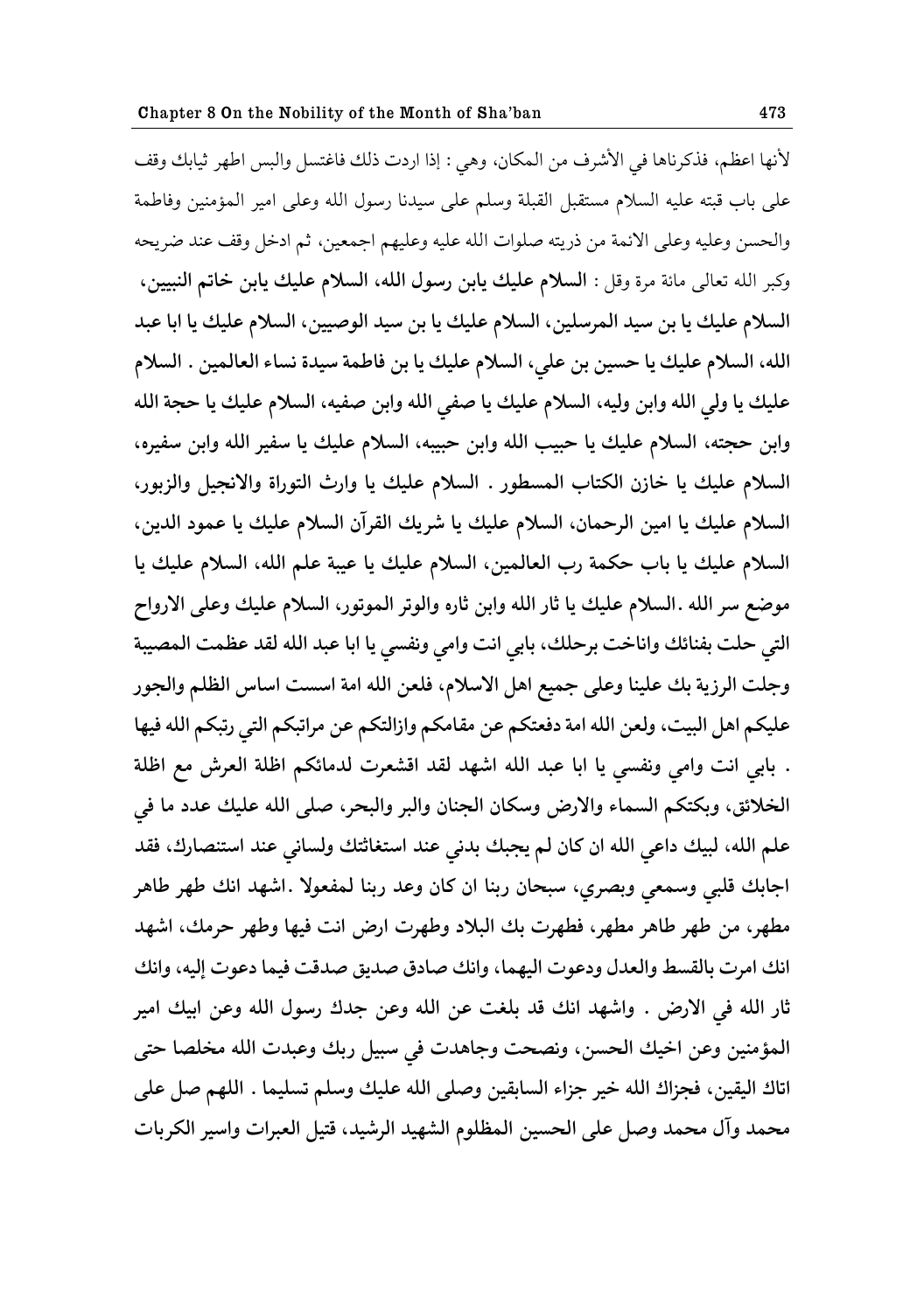صلاة نامية زاكية مباركة، يصعد اولها ولا ينفد آخرها، افضل ما صليت على احد من اولاد انبيائك المرسلين يا اله العالمين.

ثم قبل الضريح وضع خدك الأيمن عليه والأيسر، ودر حول الضريح، فقبله من اربع جوانبه، ثم امض وقف على ضريح على بن الحسين عليه السلام مستقبل القبلة وقل : **السلام من الله، والسلام من** ملائكته المقربين وانبيائه المرسلين وعباده الصالحين وجميع اهل طاعته من اهل السماوات والارضين، على ابي عبد الله الحسين بن علي ورحمة الله وبركاته، السلام عليك يا اول قتيل من نسل خير سليل من سلالة ابراهيم الخليل. صلى الله عليك وعلى ابيك إذ قال فيك : قتل الله قوما قتلوك، يا بني ما اجرأهم على الرحمان وعلى انتهاك حرمة الرسول، على الدنيا بعدك العفا . اشهد انك ابن حجة الله وابن امينه، حكم الله على قاتليك واصلاهم جهنم وسائت مصيرا، وجعلنا الله يوم القيامة من ملاقيك ومرافقيك ومرافقى جدك وابيك وعمك واخيك وامك المظلومة الطاهرة المطهرة، ابرء الى الله ممن قتلك وقاتلك، واسأل الله مرافقتكم في دار الخلود، والسلام عليك ورحمة الله وبركاته . السلام على العباس بن امير المؤمنين، السلام على جعفر بن امير المؤمنين، السلام على عبد الله بن امير المؤمنين، السلام على ابي بكر بن امير المؤمنين، السلام على عثمان بن امير المؤمنين . السلام على القاسم بن الحسن، السلام على ابي بكربن الحسن، السلام على عبد الله بن الحسن . السلام على محمد بن عبد الله بن جعفر بن ابي طالب، السلام على جعفر بن عقيل، السلام على عبد الرحمان بن عقيل، السلام على عبد الله بن مسلم بن عقيل، السلام على محمد بن أبي سعد بن عقيل، السلام على عون بن عبد الله بن جعفر بن ابي طالب، السلام عليكم اهل بيت المصطفى، السلام عليكم اهل الشكر والرضا . السلام عليكم يا انصار الله ورجاله من اهل الحق والبلوى والمجاهدين على **بّيكة ٨ي وبيله، حٌهؿ حيكن کما ٬ال حلله ٠م وشل : ) وکؤیى هى يبي ٬اجل ه١ه قبيىو کريك ٨ما**  وهنوا لما اصابهم في سبيل الله وما ضعفوا وما استكانوا والله يحب الصابرين ) . فما ضعفتم، وما استكنتم حتى لقيتم الله على سبيل الحق ونصره وكلمة الله التامة . صلى الله على ارواحكم وابدانكم وسلم تسليما وفزتم، والله لوددت انى كنت معكم فافوز فوزا، ابشروا بمواعيد الله التي لا خلف لها انه لا يخلف الميعاد. اشهد انكم النجباء وسادة الشهداء في الدنيا والآخرة، واشهد انكم جاهدتم في سبيل الله وقتلتم على منهاج رسول الله، انتم السابقون والمجاهدون، اشهد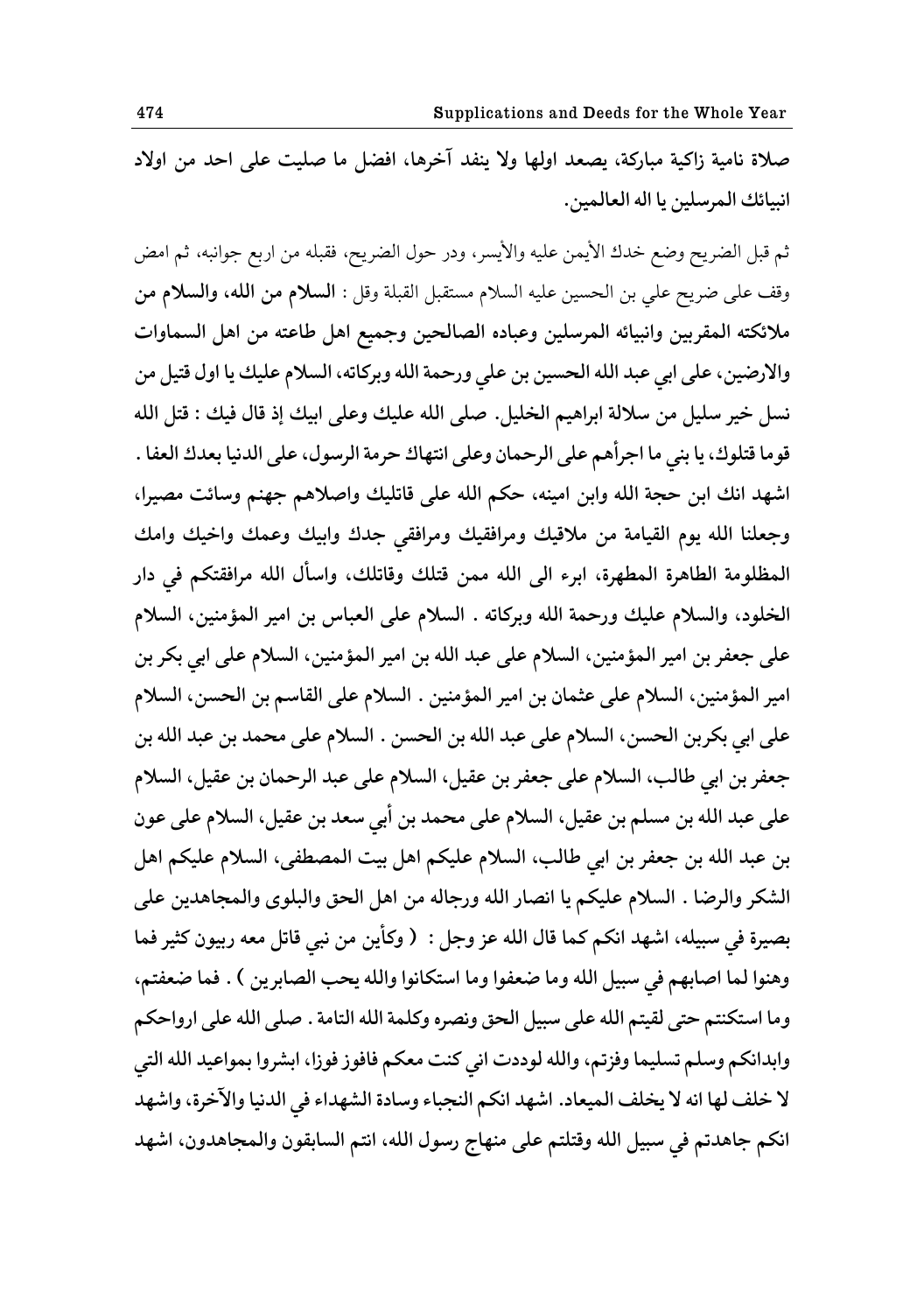انكم انصار الله وانصار رسوله، الحمد لله الذي صدقكم وعده واراكم ما تحبون، والسلام **٠ليكن وقظمة حلله وبكکاجه.** 

ثم التفت فسلم على الشهداء فقل : **السلام على سعيد بن عبد الله الحن**في، **السلام على حر بن** يزيد الرياحي، السلام على زهير بن القين، السلام على حبيب بن مظاهر، السلام على مسلم بن عوسجة، السلام على عقبة بن سمعان، السلام على برير بن خضير، السلام على عبد الله بن عمير . السلام على نافع بن هلال، السلام على منذر بن المفضل الجعفي. السلام على عمرو بن قرظة الانصاري . السلام على ابي ثمامة الصائدي، السلام على جون مولى ابي ذر الغفاري، السلام على عبد الرحمان بن عبد الله الازدي، السلام على عبد الرحمان وعبد الله ابني عروة، السلام على سيف بن الحارث، السلام على مالك بن عبد الله الحائري، السلام على حنظلة بن اسعد الشبامي . السلام على قاسم بن الحارث الكاهلي، السلام على بشر بن عمر الحضرمي، السلام على عابس بن شبيب الشاكري، السلام على حجاج بن مسروق الجعفي، السلام على عمرو بن خلف وسعيد مولاه، السلام على حسان بن الحارث . السلام على مجمع بن عبد الله العائذي، السلام على نعيم بن عجلان، السلام على عبد الرحمان بن يزيد، السلام على عمر بن ابي كعب . السلام على سليمان بن عوف الحضرمي، السلام على قيس بن مسهر الصيداوي، السلام على عثمان بن فروة الغفاري، السلام على غيلان بن عبد الرحمان، السلام على قيس بن عبد الله الهمداني، السالم على عمير بن كناد، السلام على جبلة بن عبد الله، السلام على مسلم بن كناد . السلام على سليمان بن سليمان الازدي، السلام على حماد بن حماد المرادي، السلام على عامر بن مسلم ومولاه مسلم، السلام على بدر بن رقيط وابنيه عبد الله وعبيد الله، السلام على رميث بن عمر، السلام على سفيان بن مالك، السلام على زهير بن سيار . السلام على قاسط وكرش ابنى زهير، السلام على كنانة بن عتيق، السلام على عامر بن مالك .السلام على منيع بن زياد، السلام على نعمان بن عمرو . السلام على جلاس بن عمرو، السلام على عامر بن جليدة، السلام على زائدة بن مهاجر، السلام على حبيب بن عبد الله النهشلي، السلام على حجاج بن يزيد، السلام على جوير بن مالك . السلام على ضبيعة بن عمرو، السلام على زهير بن بشير، السلام على مسعود بن الحجاج، السلام على عمار بن حسان، السلام على جندب بن حجير، السلام على سليمان بن كثير، السلام على زهير بن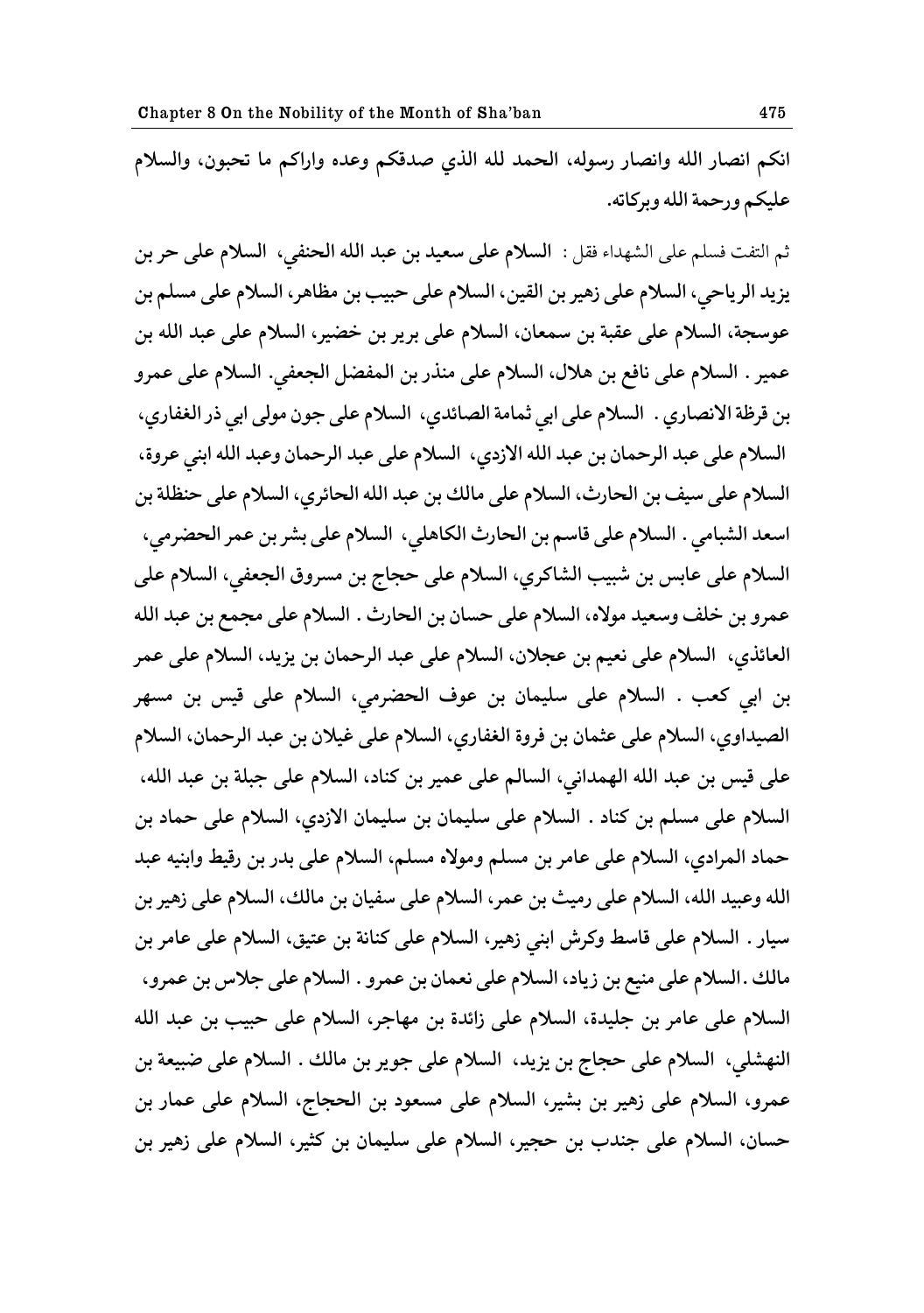سليمان، السلام على قاسم بن حبيب. السلام على انس بن كاهل الاسدي، السلام على **ٔك٤اهة بى هالٯ، حلىالم ٠لى لحهك هىلى ٠مكو بى حلعم،٫ حلىالم ٠لى ٠بؿ حلله بى ی٭ٙك**  رضيع الحسين، السلام على منجح مولى الحسين، السلام على سويد مولى شاكر . السلام عليكم ايها الربانيون، انتم خيرة الله، اختاركم الله لاب*ي عبد الله عليه السلام*، وانتم خاصته اختصكم الله، اشهد انكم قتلتم على الدعاء الى الحق ونصرتم ووفيتم وبذلتم مهجكم مع ابن رسول الله صلى الله عليه وآله، وانتم سعداء سعدتم وفزتم بالدرجات . فجزاكم الله من اعوان واخوان خير ما جازى من صبر مع رسول الله صلى الله عليه وآله، هنيئا لكم ما اعطيتم وهنيئا لكم بما حييتم، طافت عليكم من الله الرحمة وبلغتم بها شرف الاخرة .

فإذا اردت وداعه عليه السلام فقل ما رأيناه في بعض وداعاته : السلام عليك يا مولاي، السلام عليك يا حجة الله، السلام عليك يا صفوة الله، السلام عليك يا خالصة الله، السلام عليك يا قتيل الظماء، السلام عليك يا غريب الغرباء، السلام عليك سلام مودع لا سأم ولا قال، فان امض فلا عن ملامة وان اقم فلا عن سوء ظن بما وعد الله الصابرين . لا جعله الله آخر العهد منى لزيارتك، ورزقني الله العود الى مشهدك والمقام بفنائك والقيام في حرمك، واياه اسأل ان يسعدني بكم ويجعلني معكم في الدنيا والاخرة.

# **Section 54 On Praying on the Night of the Middle of Sha'ban near Al-Hussein (MGB)**

It was first planned to report this prayer before the farewell supplications for the middle of Sha"ban so that it is not neglected due to the farewell supplications and getting distant from the shrine. However, it was noted that it is more important to present the pilgrimage supplications, and putting off its farewell is opposed to customs. Thus, this prayer is reported along with the deeds for the pilgrimage of Imam Al-Hussein (MGB) so that it may be attended to by the interested ones and acted upon. This is the prayer of Al-Hussein (MGB).

It has also been reported in the section on deeds for the week in the fourth volume of the book series Al-Muhimat val-Tatamat for deeds on Friday with the only exception that it has additional supplications there. Muhammad ibn Ali Al-Tarazy has written the following in his own handwriting in his book, reported from the hand written script of Sheikh Abil Hassan Muhammad ibn Harun – may God give him success – without mentioning the chain of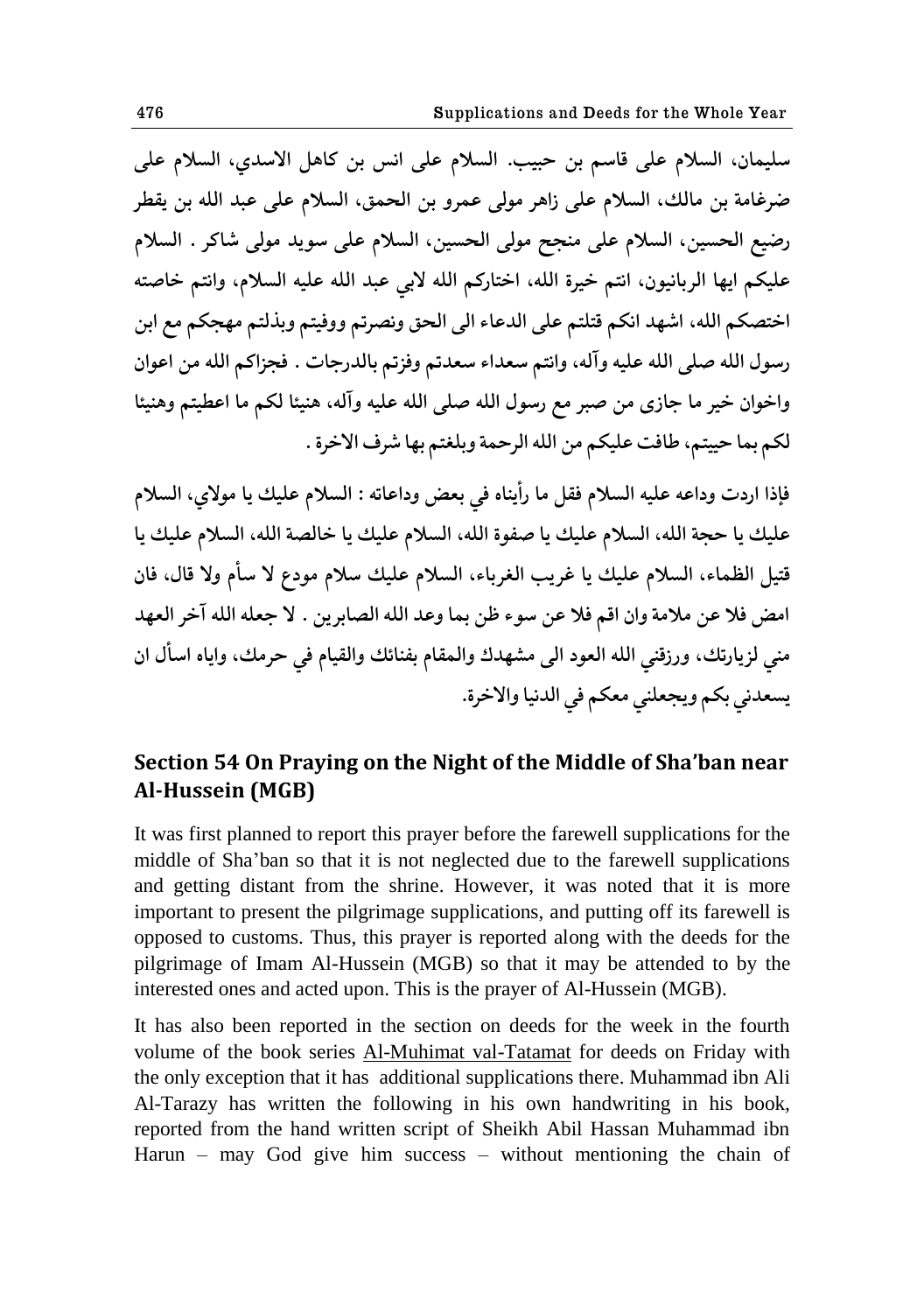#### documents.

The prayer for the middle night of Sha"ban at the shrine of our Master Abi Abdullah al-Hussein ibn Ali (MGB) consists of four units. In each unit recite the Opening Chapter fifty times, *"Say: He is Allah, the One and Only" 1* fifty times, and read them in the bowing down ten times.

You should do the same when you stand upright from the bowing down position, and the same in when you are in prostration.

Then say the following supplications: "You are God who fulfilled the prayers of Adam and Eve when they said, *"Our Lord! We have wronged our own souls: If You forgive us not and bestow not upon us Your Mercy, we shall certainly be*  lost.<sup>2</sup> And Noah called upon You and You answered his prayer and saved him and his Progeny from the grave grief. And You put out the Fire of Nimrud on Your Friend Abraham (MGB) and made it cool and peaceful for him (MGB). And You are the One who fulfilled the prayers of Job (MGB), *"…when He cried to his Lord, "Truly distress has seized me, but You are the Most Merciful of those that are merciful.'* "<sup>3</sup> You removed his distress and granted his wife one like themselves in the form of Mercy from You and as a means of remembrance for the wise. You are the One who fulfilled the prayers of Zun-nun when *".. he cried through the depths of darkness, "There is no God but You: glory to You: I*  was indeed wrong!' "<sup>4</sup> and You saved him from his sorrow. And You are the One who fulfilled the prayers of Moses and Aaron, and said, *"…Accepted is your prayer (O" Moses and Aaron)!..." "<sup>5</sup>* And drowned Pharaoh and his people, and forgave David"s sin, awakened his heart, and pleased his enemy by Your Mercy and Your Remembrance. And You are the One who gave up Abraham"s sacrifice $6$  in return for the grand sacrifice<sup>7</sup>. Then they submitted to You and Abraham (MGB) laid him down on the ground but You called him and gave him the glad tidings of Relief and Mercy. And You are the One Zakariya (MGB) cried to in secret, *"Praying: "O" my Lord! Infirm indeed are my bones, and the hair of my head doth glisten with grey: but never am I unblest, O" my Lord, in my prayer to You!" "*<sup>8</sup> And You are the One who said, *"…they used to* 

<u>.</u>

 $<sup>1</sup>$  The Holy Qur'an: Al-Ikhlas 112:1.</sup>

<sup>&</sup>lt;sup>2</sup> The Holy Qur'an: Al-Araf 7:23.

 $3$  The Holy Qur'an: Anbiya 21:83.

<sup>4</sup> The Holy Qur"an: Al-Anbiya 21:87.

<sup>5</sup> The Holy Qur"an: Yunus 10:89.

<sup>6</sup> Ishmael (MGB)

 $<sup>7</sup>$  Al-Hussein (MGB)</sup>

<sup>&</sup>lt;sup>8</sup> The Holy Our'an: Maryam 19:3.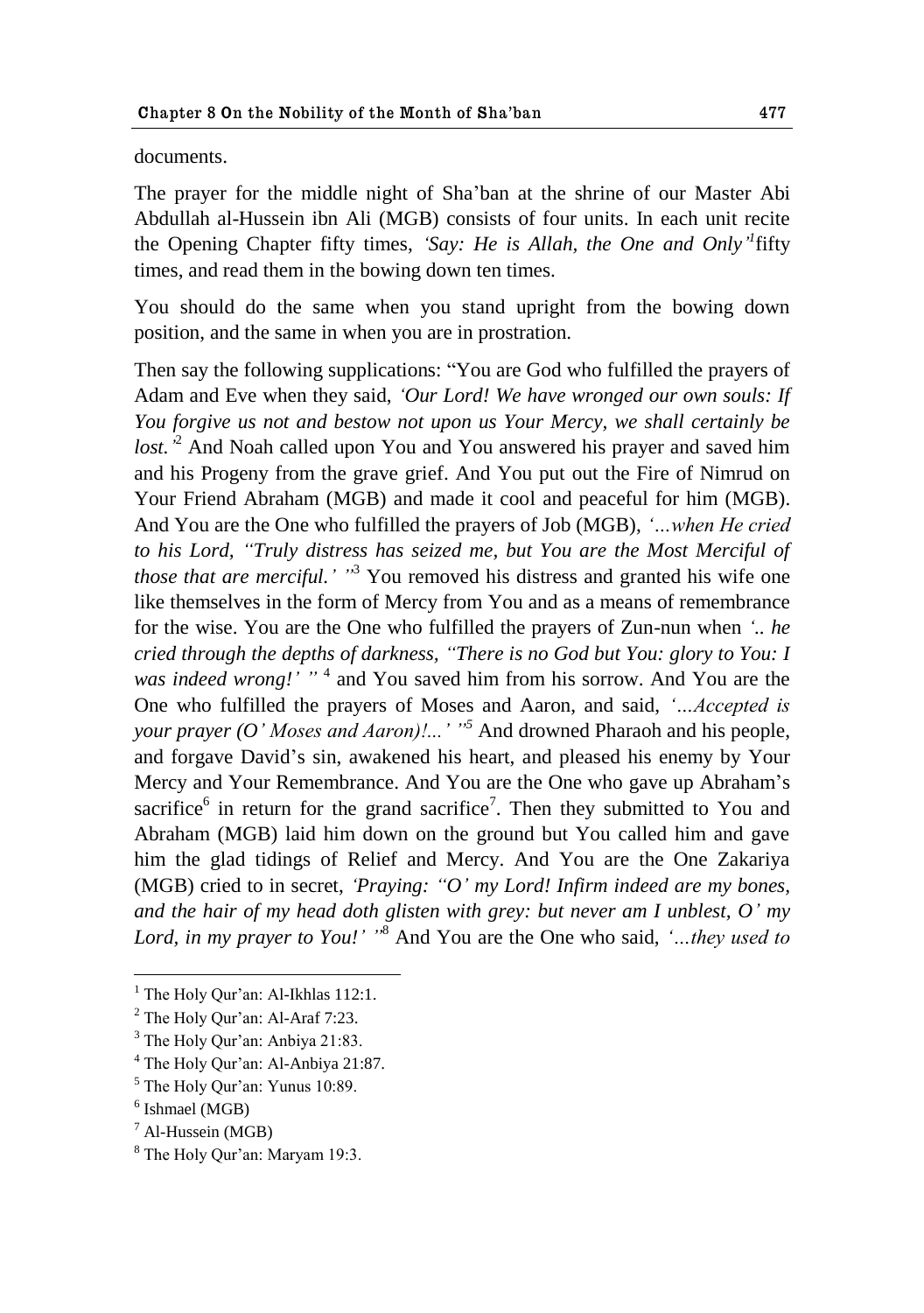*call on Us with love and reverence, and humble themselves before Us." "<sup>1</sup>* And You are the One who made it incumbent upon yourself to give more to those who believe and do good out of Your Nobility. O" Lord! Please do not let me amongst the lowliest of those who beg to You. Please fulfill my prayers as You did for them for their sake, and purify me, accept my prayers and good deeds and purify the rest of my life. Please purify my death. And be my successor Yourself, and protect them with my supplications. Please let my progeny be a pure one, and safeguard them Yourself by the same means with which You safeguard the Progeny of Your Friends and those who obey You – by Your Mercy –  $O'$  Merciful!  $O'$  He who has power over all things.  $O'$  He who observes all things. O" He who is close to all who beg. O" He who fulfill the needs of all His Creation who pray to Him. You are God! There is no God but You – The Living! The Eternal! The One! The Eternal, Absolute! He begetteth not, nor is He begotten; And there is none like unto Him! You possess a Power by which You are High above Your Throne, raised up Your heavens, established Your mountains, covered Your earth, made the rivers flow and You controlled the clouds, the sun, the moon, the night and the day by it, and created all creatures with it. I ask You by the Grandeur of Your Noble Face that illuminated the heavens and brightened the darkness. I ask You to bestow Your Blessings on Muhammad and his Progeny (MGB).

Please take care of my enemies, my afterlife and my sustenance. O' Lord! Please improve my affairs and do not leave me to myself even for the twinkling of an eye. Improve the affairs of my father and wife and enrich me and them with extended sustenance from Your Treasures and Nobility. O" God! Please bless me with the knowledge of Your Religion and benefit me from what You let Your Servants You were pleased with benefit from. And establish a leader for me from amongst the pious people as You did with Abraham (MGB). For indeed the pious ones get prosperous by Your Success, the ones who want to repent, repent to You and the ones who want to worship, worship You and the righteous ones are saved by Your Help and Guidance. O" my God! Please grant my soul piety as You are its Guardian and Master, and You are the best to purify it.

O" my God! Please clarify growth and piety for it, and let it land in the highest points of Paradise. Please purify my death and my life with the

<sup>&</sup>lt;sup>1</sup> The Holy Qur'an: Anbiya 21:90.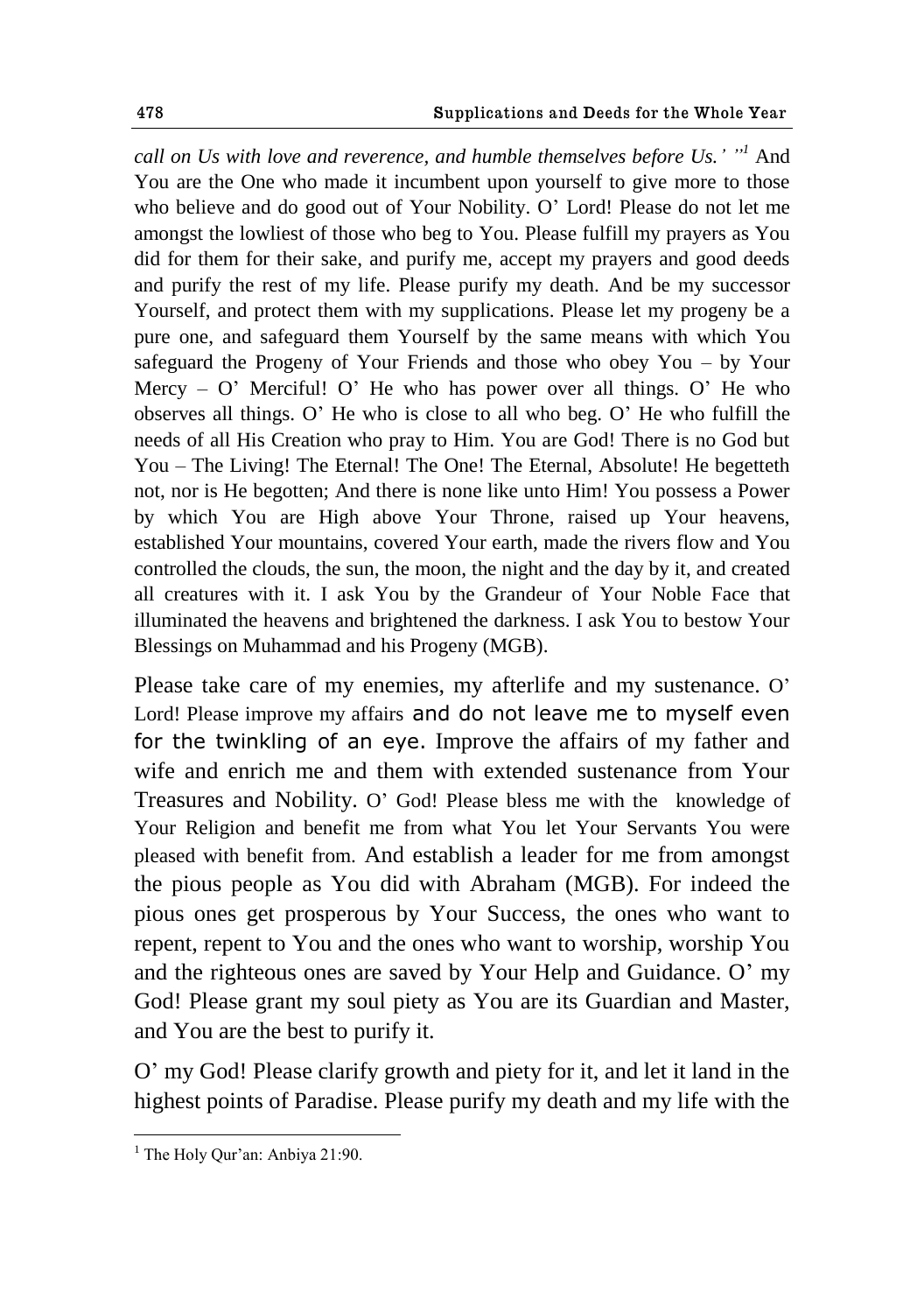noblest transfer to afterlife and the best habitation and protection since You are my Lord and Master! O' my God! Please hear and fulfill my prayers by Your Mercy, and by the rank of Muhammad (MGB), Ali (MGB, Fatimah (MGB), Al-Hassan (MGB), Al-Hussein (MGB), Ali ibn al-Hussein (MGB), Muhammad ibn Ali (MGB), Ja"far ibn Muhammad (MGB), Musa ibn Ja"far (MGB), Ali ibn Musa (MGB), Muhammad ibn Ali (MGB), Ali ibn Muhammad (MGB), Al-Hassan ibn Ali (MGB), and the Your Proof  $-$  the Riser (MGB)<sup>1</sup> and their position near  $You - O'$  the Most Compassionate, Most Merciful."

# فصل( ٥٤ ) فيما نذكره من صلاة ليلة النصف من شعبان عند الحسين **٠ليه حلىالم**

اعلم اننا كنا نؤثر ان نذكر هذه الصلاة قبل وداع زيارة نصف شعبان لئلا يقع الاشتغال عنها بالزيارة والوداع ومفارقة الامكان، ولكنا رأينا تقدم لفظ الزيارة هاهنا من المهمات وتأخير وداعها عنها خلاف العادات، فذكر ناها بالقرب مما يختص بالحسين صلوات الله عليه ليقطع نظر الراغب في عملها فيعتمد عليه، وهي صلاة الحسين صلوات الله عليه .

وقد قدمناها في عمل يوم الجمعة من عمل الاسبوع في الجزء الرابع في دعائها زيادة على ما أشرنا إليه، وهي منقولة من خط محمد بن على الطرازي في كتابه فقال ما هذا لفظه : ونقلت من خط الشيخ أبي الحسن محمد بن هارون احسن الله توفيقه ما ذكر انه حذف اسناده قال: ومن صلاة ليلة النصف من شعبان عند قبر سيدنا أبي عبد الله الحسين بن على صلوات الله عليه اربع ركعات، يقرء في كل ركعة فاتحة الكتاب خمسين مرة و ( قل هو الله أحد ) خمسين مرة ويقرأهما في الركوع عشر مرات، وإذا استويت من الركوع مثل ذلك وفي السجدتين وبينهما مثل ذلك، كما تفعل في صلاة التسبيح، وتدعو بعدها وتقول : انت الله الذى استجبت لادم وحوا حين قالا ربنا ظلمنا انفسنا وان لم تغفر لنا وترحمنا لنكونن من الخاسرين<sup>) ت</sup>ا وناداك نوح فاستجبت له ونجيته وآله من الكرب العظيم، واطفأت نار نمرود عن خليلك ابراهيم فجعلتها عليه بردا وسلاما . وأنت الذي استجبت لأيوب

<sup>&</sup>lt;sup>1</sup> Imam Mehdi (MGB)

 $^2$ الاعراف  $^2$ ۲۲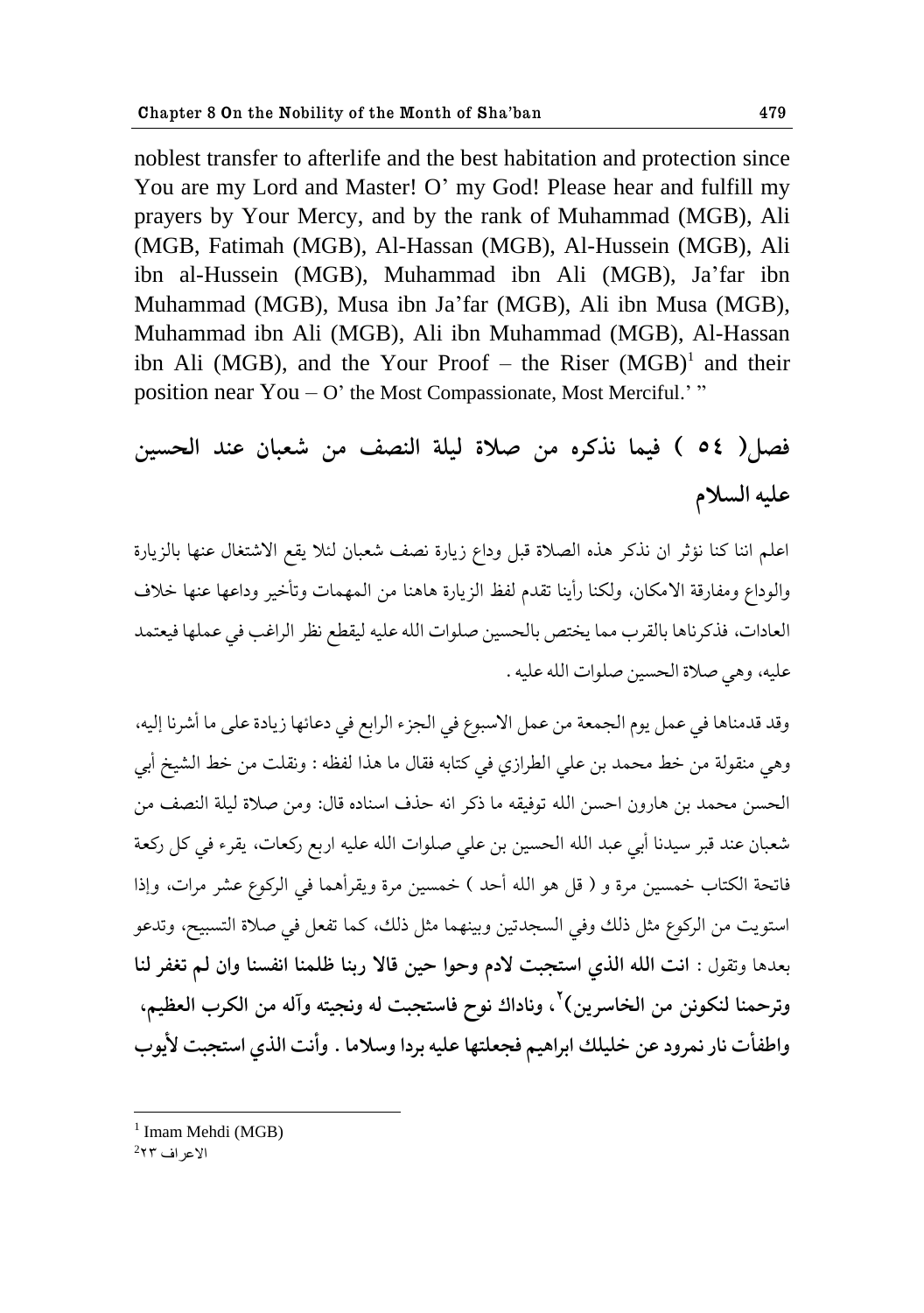حين ناداك : (اني مسني الضر وانت ارحم الراحمين)<sup>י</sup>، فكشفت ما به من ضر وآتيته اهله ومثلهم معهم رحمة من عندك وذكرى لاولي الالباب، وانت الذي استجبت لذي النون حين ناداك في الظلمات : ( ان لا اله الا انت سبحانك اني كنت من الضالمين )<sup>۲</sup> فنجيته من الغم .وانت الذي استجبت لموسى وهارون دعوتهما حين قلت : (قد اجيبت دعوتكما)<sup>٣</sup>، وأغرقت فرعون وقومه وغفرت لداود ذنبه، ونبهت قلبه وارضيت خصمه رحمة منك وذكرى . وانت الذي فديت الذبيح بذبح عظيم حين اسلما وتله للجبين، فناديته بالفرج والروح، وانت الذي ناداك زكريا نداء خفيا قال: ( رب ان<sub>ى</sub> وهن العظم منى واشتعل الرأس شيبا ولم اكن بدعائك رب شقيا)<sup>؛</sup>، وقلت ( ويدعوننا رغبا ورهبا وكانوا لنا خاشعين )°. وانت الذي استجبت للذين آمنوا وعملوا الصالحات لتزيدهم من فضلك، رب فلا تجعلني اهون الراغبين اليك، واستجب لي كما استجبت لهم بحقهم عليك، وطهرني وتقبل صلاتي وحسناتي وطيب بقية حياتي : وطيب وفاتي، واخلفنى فيمن اخلف واحفظهم رب بدعائي، واجعل ذريتي ذرية طيبة تحوطها بحياطتك من كل ما حطت منه ذرية اوليائك واهل طاعتك، برحمتك يا رحيم، يا من هو على کل شئ قدير، وهو على کل شئ رقيب، ومن کل سائل قريب، ومن کل داع من خلقه، مجيب . انت الله لا اله الا انت الحي القيوم، الاحد الصمد الذي لم يلد ولم يولد ولم يكن له كفوا احد، تملك القدرة التي علوت بها فوق عرشك، ورفعت بها سماواتك، وارسيت بها جبالك، وفرشت بها ارضك، واجريت بها الانهار وسخرت بها السحاب والشمس والقمر والليل والنهار، وخلقت بها الخلائق . أسألك بعظمة وجهك الكريم الذي اشرقت به السماوات واضائت به الظلمات ان تصلى على محمد وآل محمد وان تكفينى امر من يعاديني وامر معادي ومعاشي .

واصلح یا رب شأني ولا تكلني الي فنسي طرفة عين، واصلح امر ولدي وعيالي، واغنني واياهم من خزائنك وسعة رزق وفضلك،وارزقني الفقه في دينك، وانفعني بما نفعت به من ارتضيت من عبادك، واجعلني للمتقين اماما كما جعلت ابراهيم، فان بتوفيقك يفوز المتقون ويتوب التائبون

<u>.</u>  $^1$ انبيا  $^1$ 

 $^2$ انبيا  $^2$ 

يونس <sup>3</sup>۸۹

مريم <sup>4</sup>۳

انبيا 59۰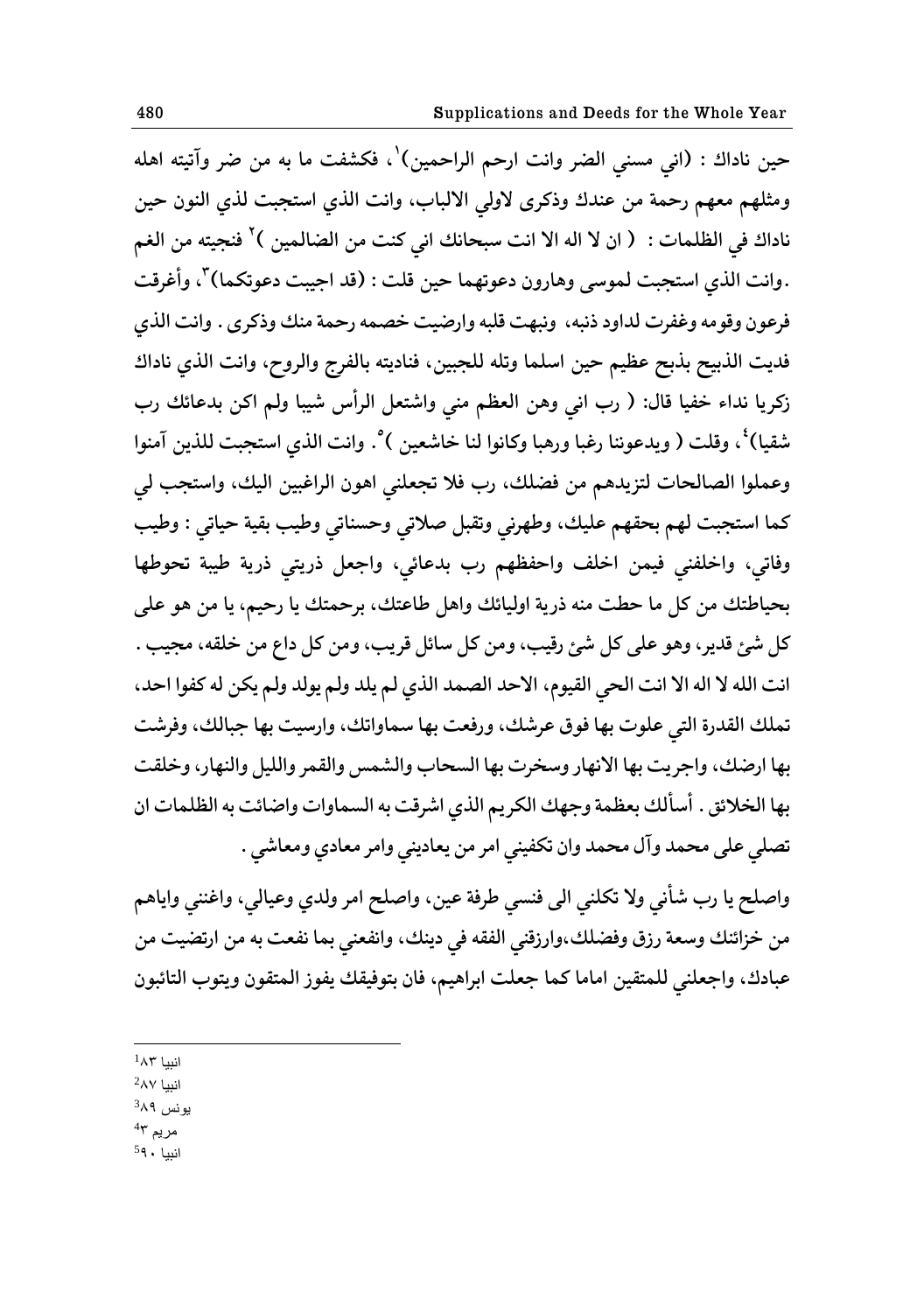ويعبدك العابدون، وبتسديدك وارشادك نجى الصالحون . اللهم ات نفسى تقواها وانت وليها ومولاها، وانت خير من زكاها، اللهم بين لها رشادها وتقواها ونزلها من الجنان اعلاها، وطيب وفاتها ومحياها واكرم منقلبها ومثواها ومستقرها ومأواها، انت ربها ومولاها . اللهم اسمع واستجب برحمتك ومنزلة محمد وعلى وفاطمة والحسن والحسين، وعلى بن الحسين ومحمد بن علي، وجعفر بن محمد وموسى بن جعفر، وعلى بن موسى ومحمد بن علي، وعلى بن محمد والحسن بن علي، والحجة القائم صلوات الله عليه وعليهم عندك، وبمنزلتهم لديك يا ارحم الراحمين.

# **Section 55 On the Description of the Night Prayer for the Middle of Sha'ban**

The following is narrated based on documents on the authority of my grandfather Abi Ja"far al-Tusi – may God be pleased with him – about deeds for the middle of Sha"ban. After saying the night prayers, say two units of prayers and then say the following supplications: "O" my God! Please bestow Your Blessings on Muhammad and his Progeny (MGB) – the tree of Prophethood and the position of the Prophetic mission and where angels will come and go; the treasurers of knowledge, the Household of revelations. Please let me attain my desires on this night, and accept the means of my appealing to You. I implore You by Muhammad (MGB), Ali (MGB) and their Trustees (MGB), I rely upon You and ask You. O' the Responder of the cries of the distressed ones! O' Resting place for the fugitives! O' the Ultimate desire of those who desire and the Last Resource of those who are needy. O" my God! Please bestow Your Blessings on Muhammad and his Progeny (MGB) – blessings that are abundant, pure which should please them and grant them their due rights. O' my God! Please revive my heart with Your Obedience and do not make me ashamed of my disobedience to You. O" God! Please bless me with sympathy with those whose sustenance is restricted with the abundance in my share of sustenance out of Your Nobility, as You are the One who expands Nobility and distributes Justice, and Fit for all good."

فصل( ٥٥ ) فيما نذكره من بيان صفات صلاة الليل في ليلة النصف من شعبان روينا ذلك باسنادنا الى جدى أبي جعفر الطوسي رضوان الله عليه فيما ذكره عند ذكر شهر شعبان في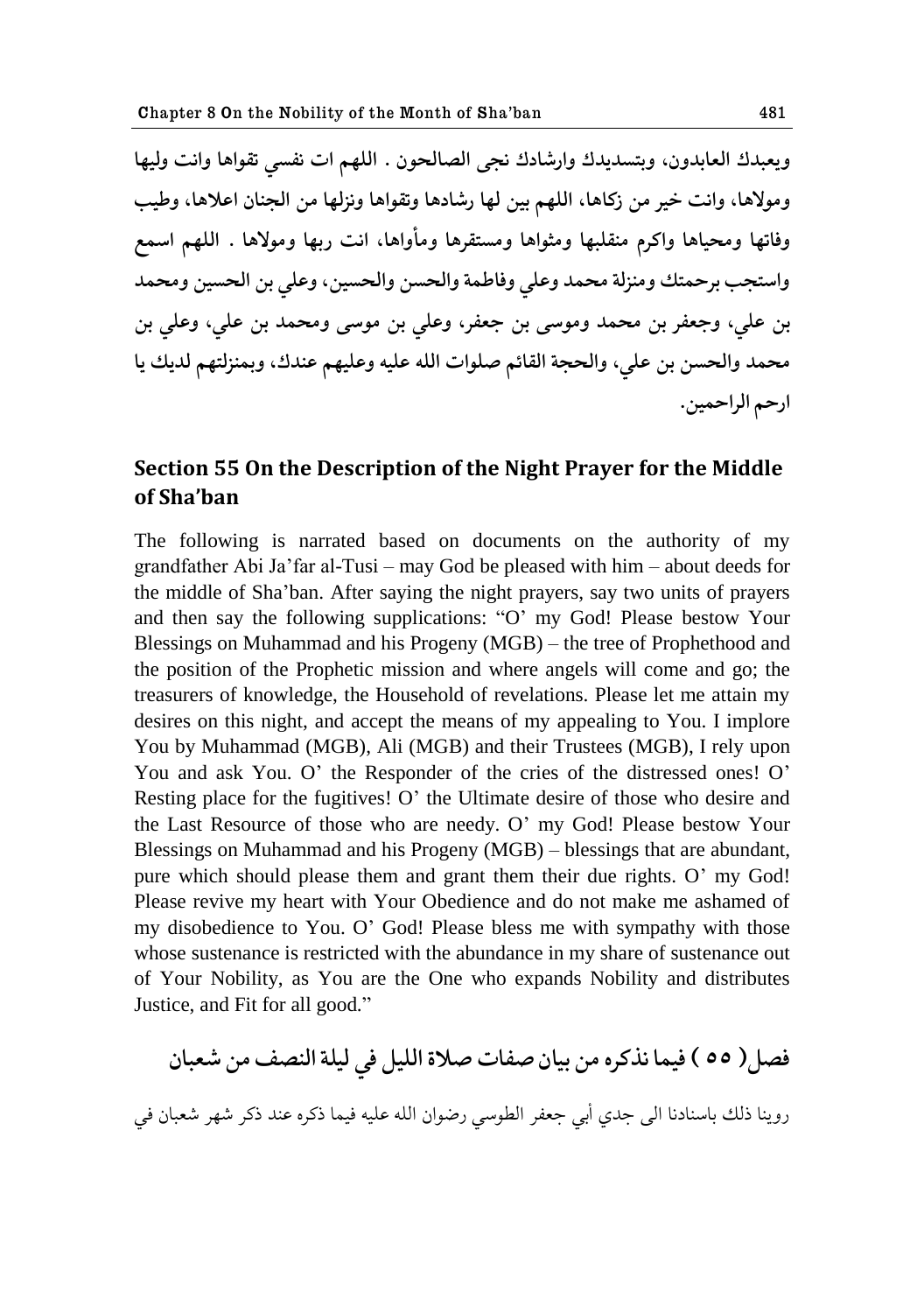عمل ليلة النصف منه، فقال:ما هذا لفظه : فإذا صليت صلاة الليل فصل ركعتين وإدع بهذا الدعاء وقل : ( اللهم صل على محمد وآل محمد اللهم صلى على محمد وآل محمد شجرة النبوة وموضع الرسالة ومختلف الملائكة ومعدن العلم وأهل بيت الوحي، واعطني في هذه الليلة امنيتي وتقبل وسيلتي،فاني بمحمد وعل<sub>ّى</sub> واوصيائهما اليك اتوسل وعليك اتوكل ولك اسأل، يا مجيب المضطرين يا ملجأ الهاربين ومنتهى رغبة الراغبين ونيل الطالبين . اللهم صلى على محمد وآل محمد صلاة كثيرة طيبة تكون لك رضا ولحقهم قضاء، اللهم اعمر قلبي بطاعتك ولا تخزني بمعصيتك، وارزقنى مواساة من قترة عليه من رزقك بما وسعت على من فضلك، فانك واسع الفضل وازع العدل، لكل خير اهل . )

Then say two units of prayers and say the following: "O' my God! You are called, hoped for, the provider of good, and the remover of evil. You are the Forgiver, the Pardoner, the Sublime who hears prayers! I ask You on this night the fulfillment of my prayers, turning back to You, repentance, good return and the best of what You allocate, and of every affair of wisdom that is made distinct.<sup>1</sup> You are aware of my conditions and merciful to me. Please favor me with what You favor Your weak servants with and let me be of the inheritors, and of those who shall reside near Yourself in the Permanent Abode and the abode of the good people."

**ذن ِل قک١حيى و٬ل : ) حللهن حيث حلمؿ٠ى وحيث حلمكشى وقحل٪ حلؽيك وکا٧ٌ حلىىء، حل٩٥اق ـو**  العفو الرفيع والدعاء السميع، اسألك في هذه الليلة الاجابة وحسن الانابة والتوبة والاوبة وخير ما قسمت فيها وفرقت من كل امر حكيم . فانت بحالي زعيم عليم وبي رحيم، امنن علي بما مننت به على المستضعفين من عبادك واجعلنى من الوارثين وفي جوارك من اللابثين في دار القرار ومحل الاخيار . )

Then say two units of prayers and say the following: "Glory be to the Only other than whom there are no gods. The Eternal who has no beginning! The Perpetual for whom there is no termination! The Diligent for whom there is no rest!

You are the Everlasting and shall not perish! The Creator of the seen and

 $<sup>1</sup>$  The Holy Qur'an: Al-Dukhan 44:4.</sup>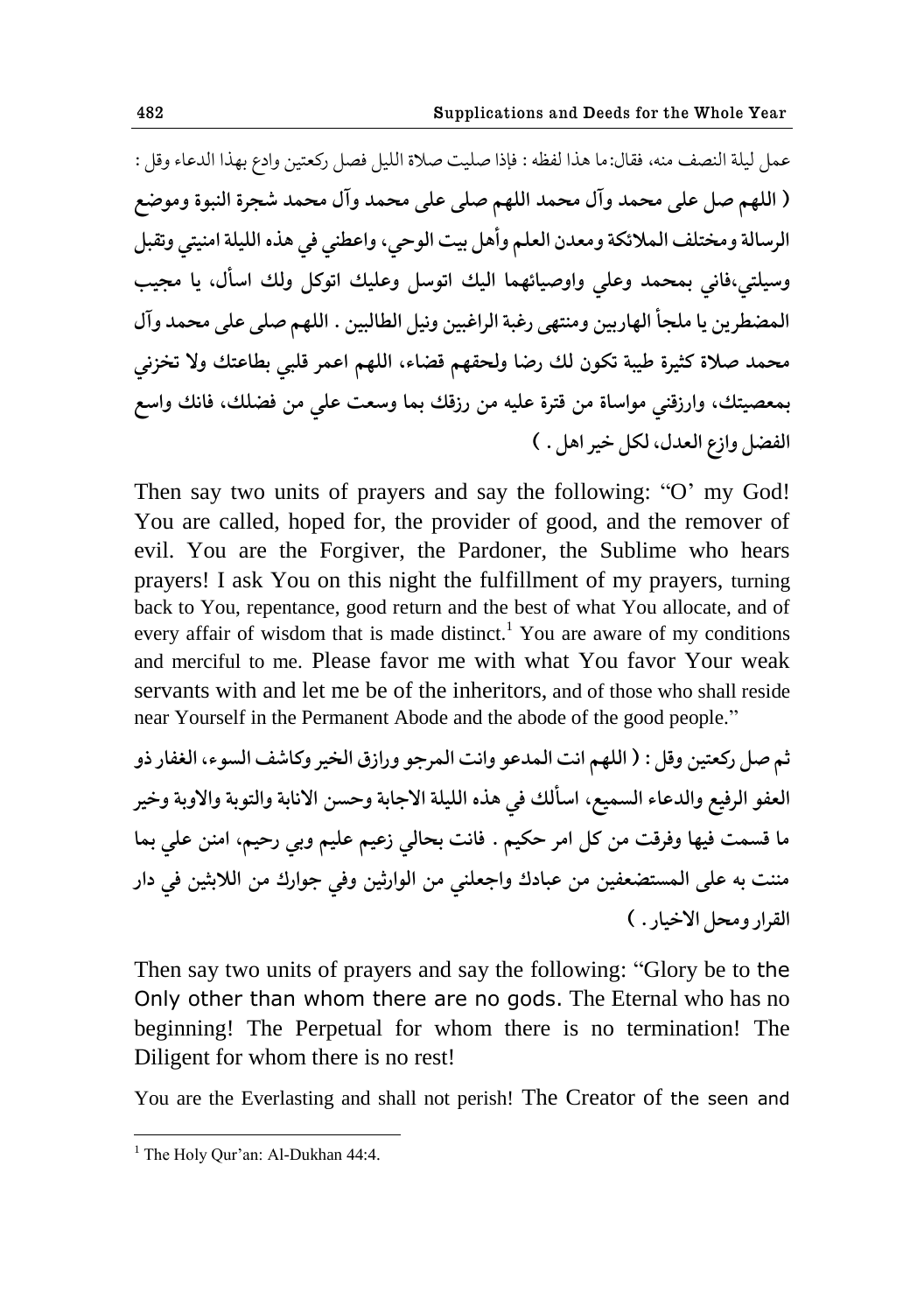the unseen! He knows everything without being taught! He is the forerunner in imagining what would not even fit in man"s thoughts. *"Glory be to Him! High is He above the Partners they attribute to Him!*<sup>1</sup> O' my God! I beg You confessing to Your Eternal Calamities and Blessings to bestow Your Blessings on the best of Your Prophets (MGB), Prophet Muhammad and his Progeny (MGB) – Your Chosen and Loved Ones. I also beg You to bless me when meeting You!"

**ذن ِل قک١حيى و٬ل : ) وبعاو حلىحظؿ حلفي ال حله ٤يكه حل٭ؿین حلفي ال بؿة له، حلؿحثن حلفي ال**  نفاد له، الدائب الذي لا فراغ له، الحي الذي لا يموت، خالق ما يرى ومالا يرى، عالم كل شئ بغير تعليم، السابق في علمه مالا يهجس المرء في وهمه، سبحانه وتعالى عما يشركون .اللهم إني أسألك سؤال معترف ببلائك القديم ونعمائك، ان تصلي على محمد خير انبيائك واهل بيته اصفيائك واحبائك، وان تبارك لي في لقائك.

Then say two units of prayers and say the following: "O" He who removes grief! O" He who eases all hardships! O" He who bestows bounties before one deserves them! O" He who is the refuge for the people and their trust! You have ordered us to pray and have guaranteed an answer. Please bestow Your Blessings on Muhammad and his Progeny (MGB). Please provide me with all good and relieve me from my worries due to them. O" God! Please bless me with the coolness of Your Forgiveness, the sweetness of Your Remembrance, and the expectation of Your Rule! Please take a merciful look upon me with one of Your Looks. Please let my life be filled with abundance for as long as You let me live. Please let my death be filled with joy and pleasure for me and in my favor. Please do not make me poor during my life so that I do not come from this life to meet You in the Hereafter in a weary state for indeed You have power over all things."

**ذن ِل قک١حيى و٬ل : ) یا کا٧ٌ حلككب وهفلل کل ١ِب وهبحؿة حل١ًن ٬بل حوحع٭ا٬ها، ویا**  من مفزع الخلق إليه وتوكلهم عليه، امرت بالدعاء وضمنت الاجابة فصل على محمد وآل محمد وابدء بهم في كل خير وافرج همي وارزقني برد عفوك وحلاوة ذكرك وشكرك وانتظار امرك . انظر الى نظرة رحيمة ونظراتك، واحينى ما احييتنى موفورا مستورا، واجعل الموت لي جذلا

 $<sup>1</sup>$  The Holy Qur'an: Al-Zumar 39:67.</sup>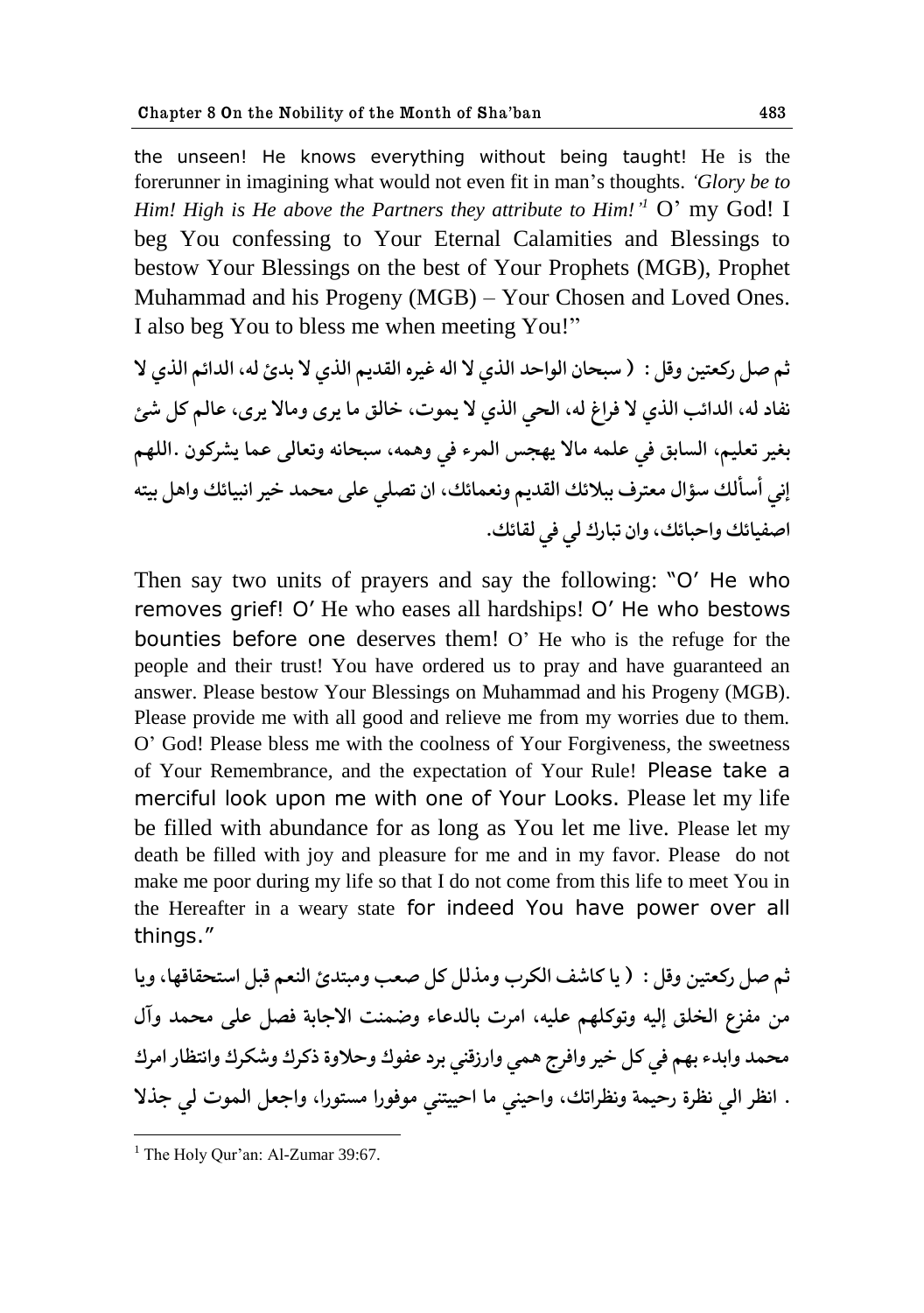**ووكوقح، وح٬ؿق لي وال ج٭حك ٨ي ظياجي حلى ظيى و٨اجي ظحى حل٭اٮ هى حل١يً وجما وحلى حآلؼكة ٬كها، حيٯ ٠لى کل ٌت ٬ؿیك.(**

Then say two units of prayers and say the following before you stand up to say the Al-Vatr prayers: "O" my God! Lord of the even and the odd, the night as it passes away. I ask You for the sake of this night on which whatever is to be divided amongst Your worshipping servants is determined and divided to increase my share of it, do not change my name, and do not change my body. Do not let me go blind instead of being guided. Please let me have a prosperous and acceptable ending  $- O'$  He who is the best inclined to and begged of."

**ذن ِل قک١حيى و٬ل ب١ؿهما ٬بل ٬ياهٯ حلى حلىجك : ) حللهن قب حل٩ٍٟ وحلىجك وحلليل اـح یىك، بع٫ هفه حلليلة حلم٭ىىم ٨يها بيى ٠باؾٮ ها ج٭ىن وحلمعحىم، ٨يها ها جعحن، حشمل ٨يها ٬ىمي وال جبؿل حومي وال ج٥يك شىمي وال ٠ى حلكٌؿ ٠مى، وحؼحن لي بالى١اؾة وحل٭بىل، یا ؼيك هك٤ىب اليه وهىئول . (**

Then stand up to say the Al-Vatr prayers. Once you finish the hand supplications for the Al-Vatr prayer and while you are still standing up before bending down say the following supplications: "O' my God! O" He whose Loftiness is written on the borders of the Curtains of the royal court. O" He who is hope and aspirations and a place to turn to for all who are in hardship *"…Truly distress has seized me, but You are the Most Merciful of those that are merciful." <sup>1</sup>* The roads have become restricted for me but *"You are the best Sustainer (of our needs).*"<sup>2</sup> Why should I fear while You are my hope. How should I be at a loss while You are my savings for times of hardship. O' my God! I ask You by Your Glory and Beauty that are behind veils, by the Splendor of Your Perfection that has encircled the Throne and by the juncture of the Might of Your Throne, with steadfast pillars and by the Dominion of Your Authority over which Your Power has control! O" He whose Orders none can reverse and whose decrees none can procrastinate! Please let there

 $<sup>1</sup>$  The Holy Qur'an: Al-Anbiya 21:83.</sup>

 $2$  The Holy Our'an: Al-Ma'ida 5:114.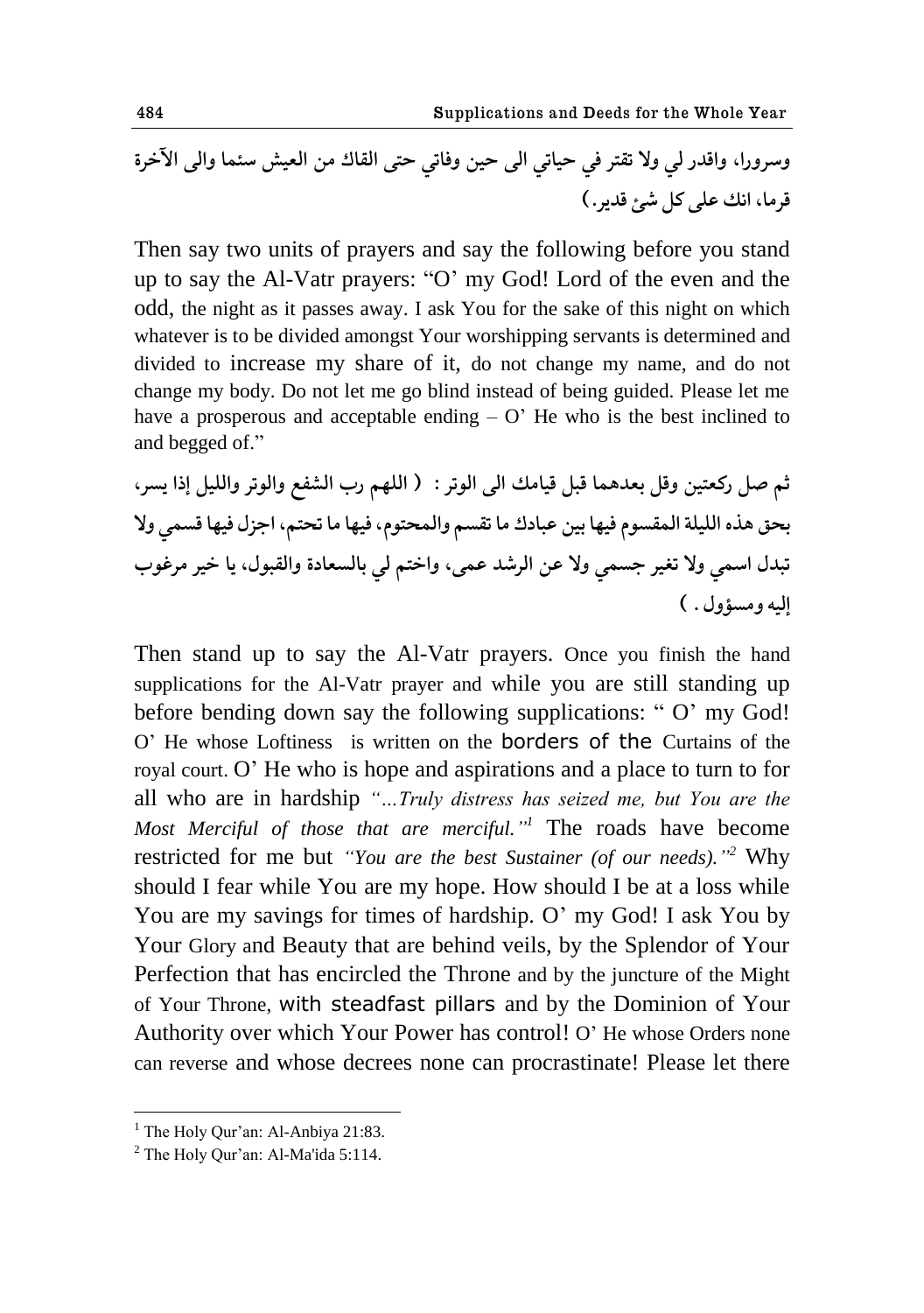be a cover from Your Cover and a protector between me and my enemies by Your Order. O" He whose Power even destructive winds cannot overcome, sharp swords cannot harm Him, and fine spears cannot penetrate Him. O' Mighty of Assault! O' Exalted in the Throne! Please remove my harms  $-$  O' Remover of harm from Job  $(MGB)^1$ ! Please place a barrier between me and those who wish to flood me with misfortunes and direct destructive events towards me by Your Sufficiency and Your Protection. Please relieve me from my worries and sorrow – O' He who gave comfort to Jacob's sorrow! Please let me overcome those who wish to overcome me –  $O'$  Conqueror who cannot be overcome! *"And Allah turned back the Unbelievers for (all) their fury: no advantage did they gain; and enough is Allah for the believers in their fight. And Allah is full of Strength, able to enforce His Will." 2 "…But We gave power to those who believed, against their enemies, and they became the ones that prevailed." <sup>3</sup>* O" He who saved Noah (MGB) from the oppressive people. O" He who saved Lot (MGB) from the corrupt people. O" He who saved Hud (MGB) from the oppressive people. O" He who saved Muhammad (MGB) from the people who made fun of him. I ask You for the sake of this month and its days during which Your Prophet (MGB) used to fast and stay up at nights to worship all during his noble lifetime, to record me amongst those whose deeds are accepted, whose hopes are fulfilled, and have spent their life in Your Obedience. Let me fast all the obligatory fasting month completely and perfectly, so that my sins get all wiped out along with its passage. I take refuge in You by Your Grand Names, and the friendship of Your Noble Trustees (MGB) who are in charge of the affairs. Each of them being a Divine Leader (MGB) after the other. They are the Lights in darkness and God"s Proofs over all people. May the best of Your Peace and Blessings be upon them (MGB). O' my God! I ask You for the sake of the Sacred House, *Rukn* and *Maqam*<sup>4</sup> and the grand Signs to grant me on this night of Your Abundant Donations, and withhold from me Your Calamities. O" my God! Please bestow Your Blessings on Muhammad and his Progeny (MGB). Please do not let my

<u>.</u>

 $1$  Ayoub

 $<sup>2</sup>$  The Holy Qur'an: Al-Ahzab 33:25.</sup>

 $3$  The Holy Qur'an: Saf 61:14.

<sup>4</sup> Referring to the holy places in the House of God in Ka'ba, i.e. the Station of Abraham, etc.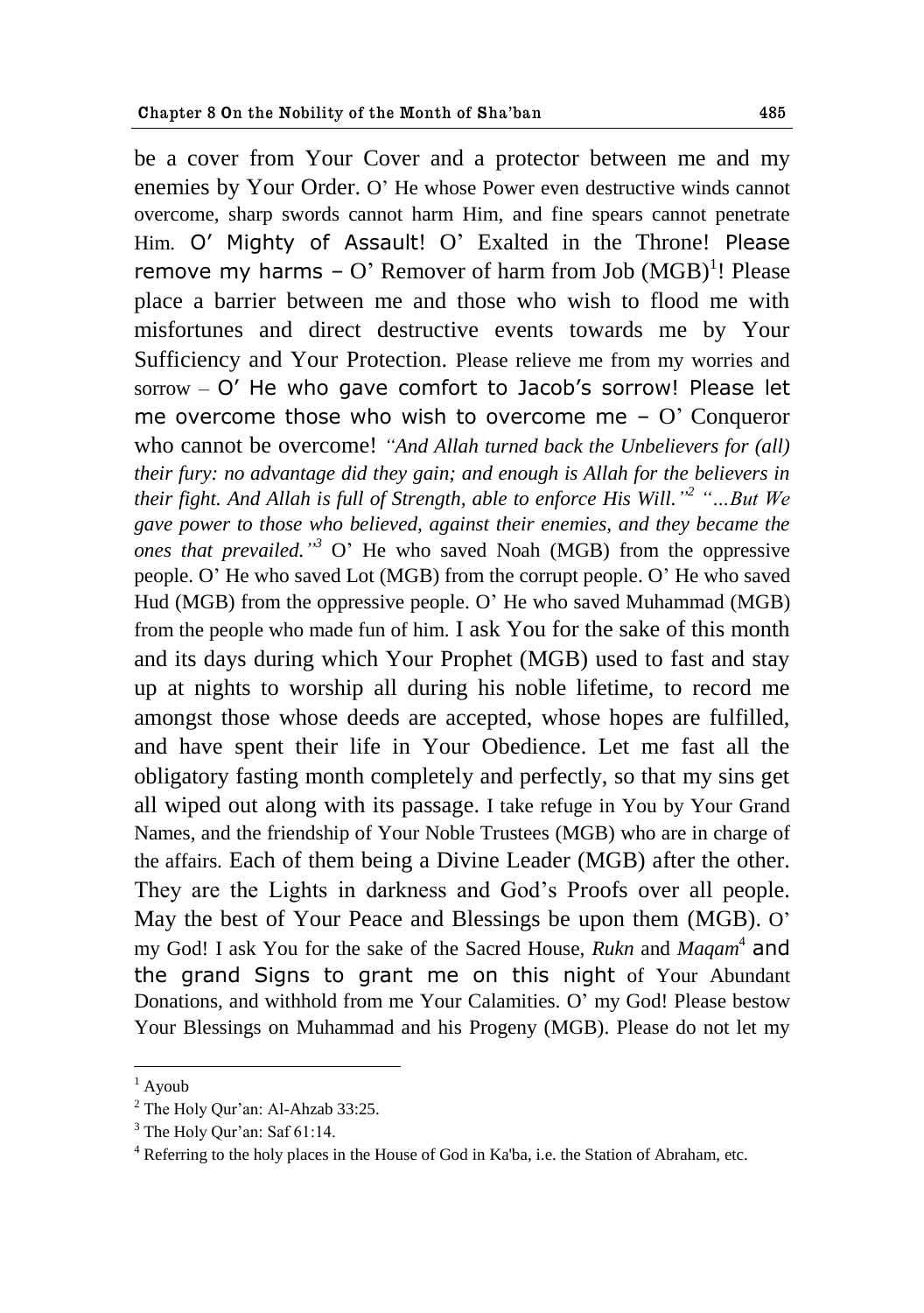share of this be just reciting this prayer. Rather, let its fulfillment be my share as indeed You have power over all things."

**ذن ٬ن وحوجك** ٨بـح ٨ك٤ث هى ؾ٠اء حلىجك وحيث ٬اثن ٨٭ل ٬بل حلككىٞ : **) حللهن یا هى ٌؤيه حلك٩ایة ووكحؾ٬ه**  الرعاية، يا من هو الرجاء والامل وعليه في الشدائد المتكل، مسنى الضر وانت ارحم الراحمين وضاقت على المذاهب وانت خير الرازقين، كيف اخاف وانت رجائي وكيف اضيع وانت لشدتي ورجائي. اللهم اني أسألك بما وارت الحجب من جلالك وجمالك وبما اطاف العرش من بهاء كمالك، وبمعاقد العز من عرشك الثابت الاركان وبما تحيط به قدرتك من ملكوت السلطان يا هن لا راد لامره ولا معقب لحكمه اضرب بيني وبين اعدائي سترا من سترك وكافية من امرك، يا من لا تخرق قدرته عواصف الرياح ولا تقطعه بواتر الصفاح ولا تنفذ فيه عوامل الرماح . يا شديد البطش يا عالي العرش، اكشف ضرى، يا كاشف ضر ايوب، واضرب بيني وبين من يرميني ببوائقه ويسيري ال<sub>ع</sub> طوارقه بكافية من كوافيك وواقية من دواعيك، وفرج همي وغمي يا فارج غم يعقوب، واغلب لي من غلبني، يا غالب غير مغلوب . ورد الله الذين كفرو بغيظهم لم ينالوا خيرا، وكفى الله المؤمنين القتال وكان الله قويا عزيز<sup>י</sup>، فايدنا الذين آمنوا على عدوهم فاصبحوا ظاهرين،<sup>٢</sup> يا من نجى نوحا من القوم الظالمين، يا من نجى لوطا من القوم الفاسقين، يا من نجى هودا من القوم العادين، يا من نجى محمدا من القوم المستهزئين. أسألك بحق شهرنا هذا وايامه الذي كان رسولك صلى الله عليه وآله يدأب في صيامه وقيامه مدى سنيه واعوامه، ان تجعلني فيه من المقبولين اعمالهم، البالغين فيه امالهم، والقاضين في طاعتك آجالهم، وان تدرك بي صيام الشهر المفترض، شهر الصيام، على التكملة والتمام واسلخها بانسلاخي من الآثام . فاني متحصن بك ذو اعتصام باسمائك العظام وموالاة اوليائك الكرام، اهل النقض والابرام، امام منهم بعد امام، مصابيح الظلام وحجج الله على جميع الانام، عليهم منك افضل الصلاة والسلام . اللهم انى أسألك بحق البيت الحرام والركن والمقام والمشاعر العظام ان تهب لي الليلة الجزيل من عطائك والاعادة من بلائك، اللهم صل على محمد واهل بيته الاوصياء الهداة الدعاة، وان لا تجعل حظى من هذا الدعاء تلاوته واجعل حظى منه اجابته انك عل<sub>ى</sub> کل شئ قدير.

احز اب ۲۵ <sup>1</sup>

1

 $^2$  صف ١٤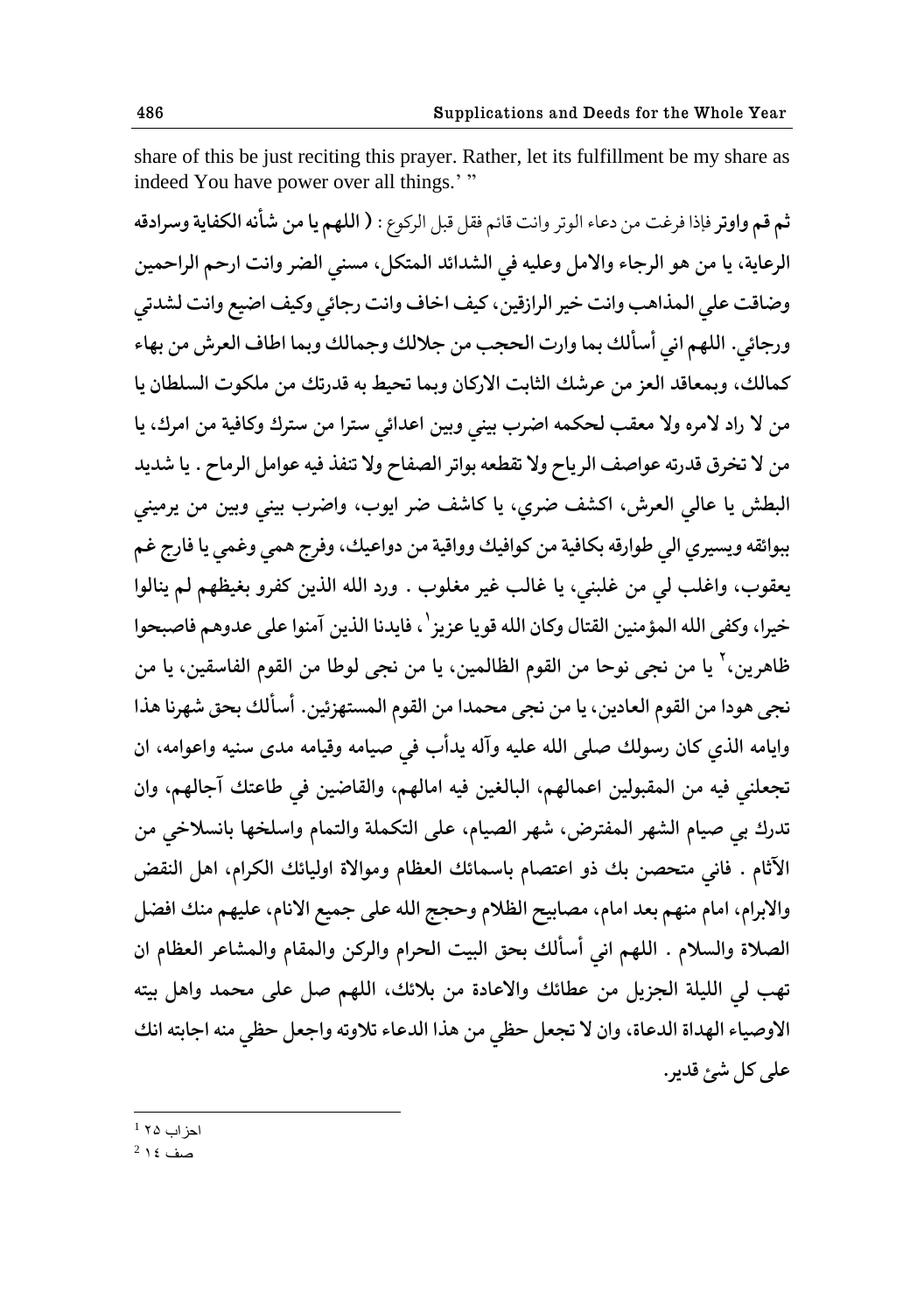I saw that in an old book in the shrine of our Master Ali (MGB) there wasarration regarding the night recommended prayers reported with these characteristics and supplications on the authority of our Master Zayn al-Abedin (MGB). It included the following statement: "Recite the above supplications "O" my God! O" He whose Loftiness ...(to the end)" after you say the Al-Vatr prayers.

اقول : ورأيت في كتاب عتيق بمشهد مولانا على عليه السلام رواية نافلة الليل على هذه الصفات والدعوات عن مولانا زين العابدين عليه السلام، وفيها ان هذا الفصل يقوله من بعد الفراغ من ركعة الوتر، وهو : اللهم يا من شأنه الكفاية - الى آخره .

### **Section 56 On Staying up on the Night of the Middle of Sha'ban**

Know that whoever is successful in worshipping God the Exalted considering that God sees him would not let any part of this night pass without him engaging in some good deeds. However, if he has some excuse in performing some of the deeds that were presented and explained or attends to some of these deeds without sincerity due to negligence, he might spend some of this night without performing good deeds. We hope that such a person does not spend any of this time in doing deeds that may be harmful to his afterlife or would not benefit him after death. This is because based on the narrations that were presented, this is one of the four nights of the year on which it is highly recommended to stay up and perform acts of worship. Based onarration on the authority of the Prophet (MGB): "Whoever stays up on the night of the Eid and the middle night of Sha"ban to worship, his heart shall not perish on the day all hearts perish!"

Thus, even if you lose control and fall asleep for a portion of the night and you fail to do some of your acts of worship or say your supplications, let this be like the sleeping of the servants who sleep in order to gain strength to do your acts of worship. Do not sleep as a matter of habit like quadrupeds as you may lose some of what the knowledgeable ones may attain by the sleeping of the neglectful ones.